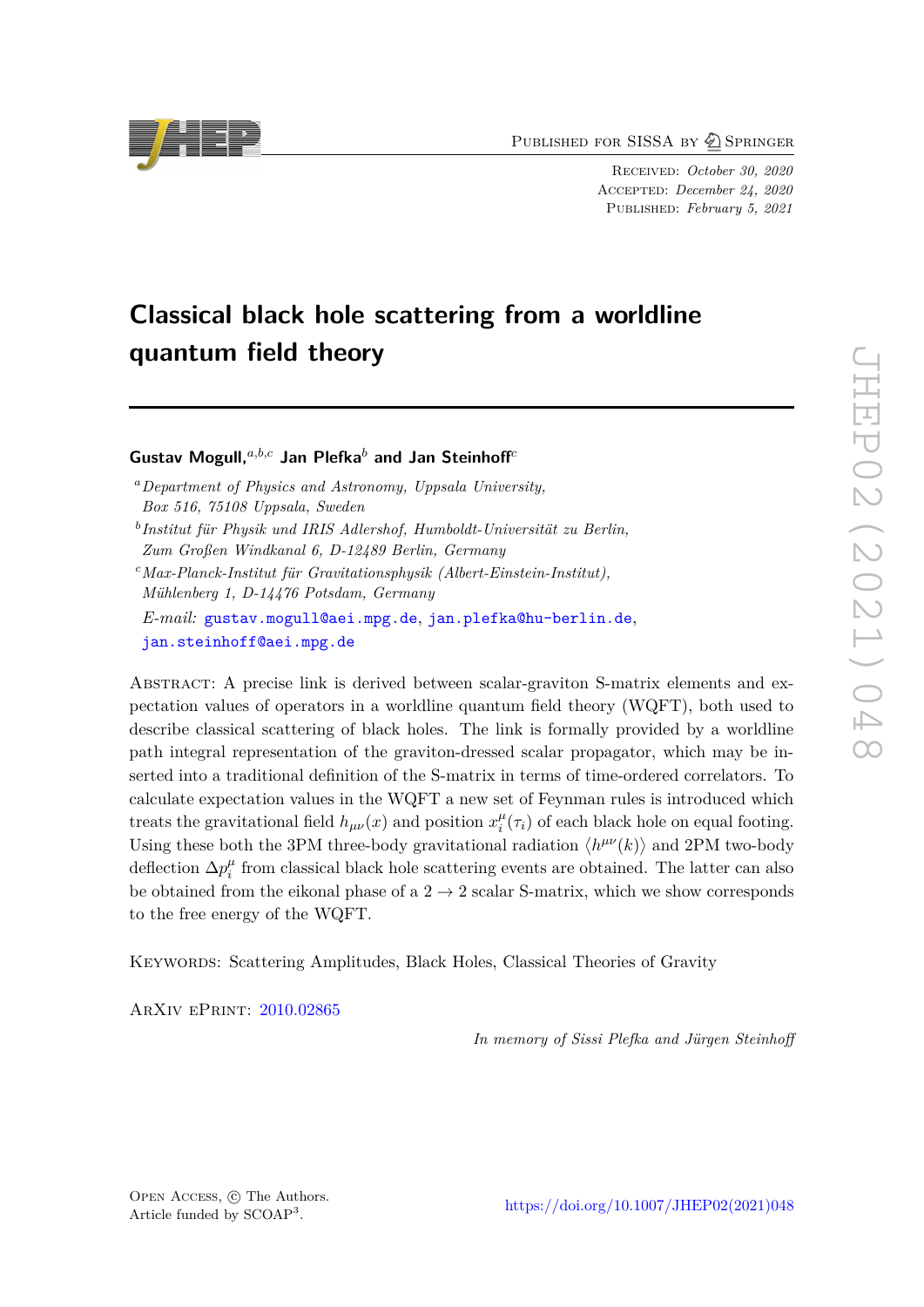## **Contents**

| $\mathbf{1}$   | Introduction                                                       | $\mathbf{1}$            |
|----------------|--------------------------------------------------------------------|-------------------------|
| $\bf{2}$       | Worldline actions versus S-matrices                                | $\overline{\mathbf{4}}$ |
|                | Worldline action<br>2.1                                            | $\overline{4}$          |
|                | Dressed propagators in the Feynman-Schwinger representation<br>2.2 | 5                       |
|                | From the S-matrix to the worldline<br>2.3                          | 7                       |
| 3              | Graviton-dressed propagator for a massive scalar field             | 9                       |
|                | Momentum space representation<br>3.1                               | 9                       |
|                | Putting the scalar legs on shell<br>3.2                            | 11                      |
|                | 3.3<br>Link to position space expression                           | 13                      |
|                | Towards the eikonal phase<br>3.4                                   | 15                      |
|                | 3.5<br>Time-symmetric vs. retarded propagators                     | 16                      |
| 4              | WQFT Feynman rules                                                 | 16                      |
| 5              | Radiation                                                          | 20                      |
|                | Two-body radiation (2PM)<br>5.1                                    | 21                      |
|                | Three-body radiation (3PM)<br>5.2                                  | 23                      |
| 6              | Deflections                                                        | 25                      |
|                | Leading order (1PM)<br>6.1                                         | 26                      |
|                | Sub-leading order (2PM)<br>6.2                                     | 27                      |
| $\overline{7}$ | Eikonal phase                                                      | 28                      |
| 8              | <b>Discussion</b>                                                  | 31                      |
|                | A Derivation of the momentum space propagator                      | 33                      |

# <span id="page-1-0"></span>**1 Introduction**

Black holes are fascinating objects intimately tied to the fundamental properties of space, time and matter. Rightly they have been referred to as "the most perfect macroscopic objects in the universe" [\[1\]](#page-34-0). Their internal state is completely determined by their mass, charge and spin; in this respect they strongly resemble elementary particles, the equally fascinating constituents of matter and fundamental forces. These microscopic cousins of black holes are described using quantum field theory; their observables (such as cross sections) are derived from scattering amplitudes, which in turn have been called "the most perfect microscopic structures in the universe" [\[2\]](#page-34-1).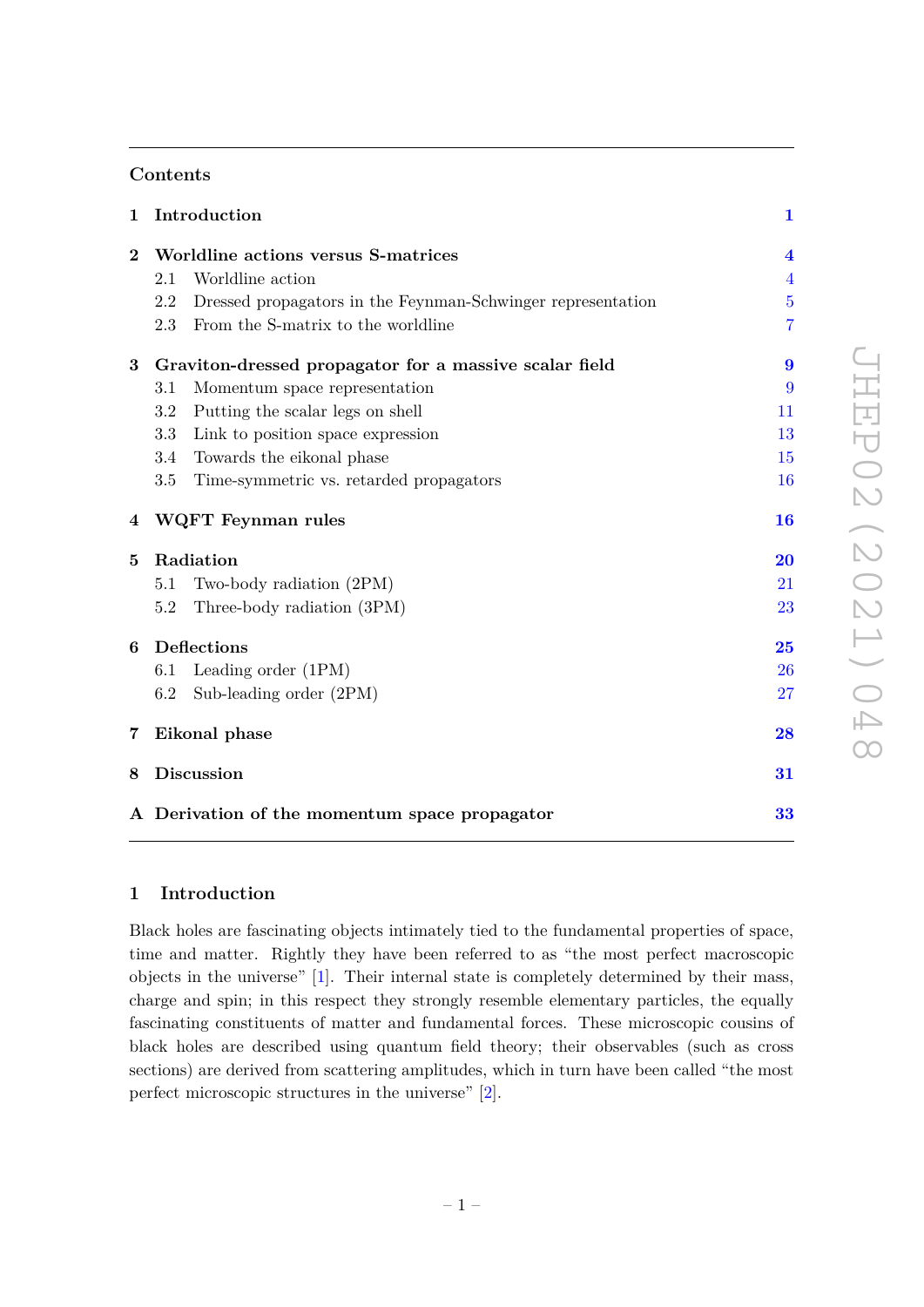With the advent of gravitational wave astronomy able to observe the binary inspirals and mergers of black holes and neutron stars [\[3–](#page-34-2)[5\]](#page-35-0), the need for high-precision theoretical predictions of their classical potentials and emerging gravitational radiation has arisen [\[6\]](#page-35-1). This is similar to the need for high-precision predictions of scattering cross section of elementary particles — a highly developed subject in quantum field theory. A number of complementary classical theoretical approaches to this central problem in general relativity have been established over recent years [\[7](#page-35-2)[–12\]](#page-35-3). Taking up the parallelism with elementary particles, quantum field theoretical methods of perturbative quantum gravity have proven themselves very efficient for determining the classical gravitational interactions of black holes.

The gravitational two-body problem has traditionally been approached in a perturbative post-Newtonian (PN) weak-field and low-velocity approximation, where one simultaneously expands in powers of Newton's constant *G* and in the relative velocity of the two bodies  $v/c$  that are linked by the virial theorem for a bound system  $\left(\frac{v^2}{c^2}\right)$  $\frac{v^2}{c^2}$  ∼  $\frac{Gm}{c^2r}$  $\frac{Gm}{c^2r}$ ). The non-relativistic general relativity formalism (NRGR) [\[13–](#page-35-4)[15\]](#page-35-5) uses an effective field theory (EFT) to model the massive bodies as point-like massive particles coupled to the gravitational field, and is valid for widely separated massive objects. Integrating out the suitably non-relativistically decomposed graviton field  $h_{\mu\nu}(x)$  [\[16\]](#page-35-6) in the path integral yields a Feynman diagrammatic expansion for the classical effective potential of the black holes and associated gravitational radiation — see e.g.refs.  $[17-21]$  $[17-21]$ . The suitably non-relativistically decomposed graviton field  $h_{\mu\nu}(x)$  is integrated out in the path integral while the worldline trajectories of the black holes  $x_i^{\mu}$  $i^{\mu}(\tau_i)$  are kept as classical background sources. The state of the art is 4PN level for the potential [\[22](#page-36-0)[–32\]](#page-36-1), parts of 5PN [\[33–](#page-36-2)[36\]](#page-36-3) and 6PN [\[37](#page-37-0)[–42\]](#page-37-1), and 3PN [\[43](#page-37-2)[–45\]](#page-37-3) for the gravitational radiation emitted from a quasi-circular inspiral (see also ref. [\[46\]](#page-37-4)). Spin effects may also be taken into account [\[7,](#page-35-2) [8,](#page-35-9) [47,](#page-37-5) [48\]](#page-37-6), in the conservative dynamics [\[49–](#page-37-7)[51\]](#page-37-8) (see refs. [\[52](#page-37-9)[–58\]](#page-38-0) for important early EFT work) and radiation [\[59](#page-38-1)[–64\]](#page-38-2).

Inspired by the progress made calculating scattering amplitudes, approaches involving a post-Minkowskian (PM) expansion in Newton's constant, which re-sum the entire PN expansion in velocity, have recently been gaining prominence. For instance, the worldline EFT may also be deployed in a PM weak-field scenario as one may naturally use perturbative quantum gravity to represent gravitons as a metric fluctuation about flat Minkowskian space-time. This is also the right approximation for black hole scattering events or *N*-body interaction scenarios. A worldline EFT formalism for the PM expansion was recently established in ref. [\[65\]](#page-38-3) for conservative binary dynamics (including tidal effects, see also refs.  $[66-69]$  $[66-69]$ ), and has now been successfully applied to order 3PM  $(\mathcal{O}(G^3))$  [\[70\]](#page-38-6). Earlier worldline-based PM calculations can be found in refs. [\[11,](#page-35-10) [12,](#page-35-3) [71–](#page-38-7)[73\]](#page-39-0) for the conservative sector, in refs. [\[74,](#page-39-1) [75\]](#page-39-2) for radiation, and in refs. [\[76](#page-39-3)[–78\]](#page-39-4) for spin effects.

A fruitful alternative approach to capture the classical interactions of massive bodies in gravity has also been explored through a more direct examination of scattering amplitudes in perturbatively quantized gravity. While there are early works on the subject [\[79–](#page-39-5)[81\]](#page-39-6), this approach has blossomed in recent years upon employing modern on-shell methods for scattering amplitudes [\[82–](#page-39-7)[86\]](#page-39-8). These works have led us to the 2PM [\[85,](#page-39-9) [87,](#page-39-10) [88\]](#page-39-11) and 3PM [\[38,](#page-37-10) [89,](#page-39-12) [90\]](#page-40-0) results for the effective gravitational potential, as well as early results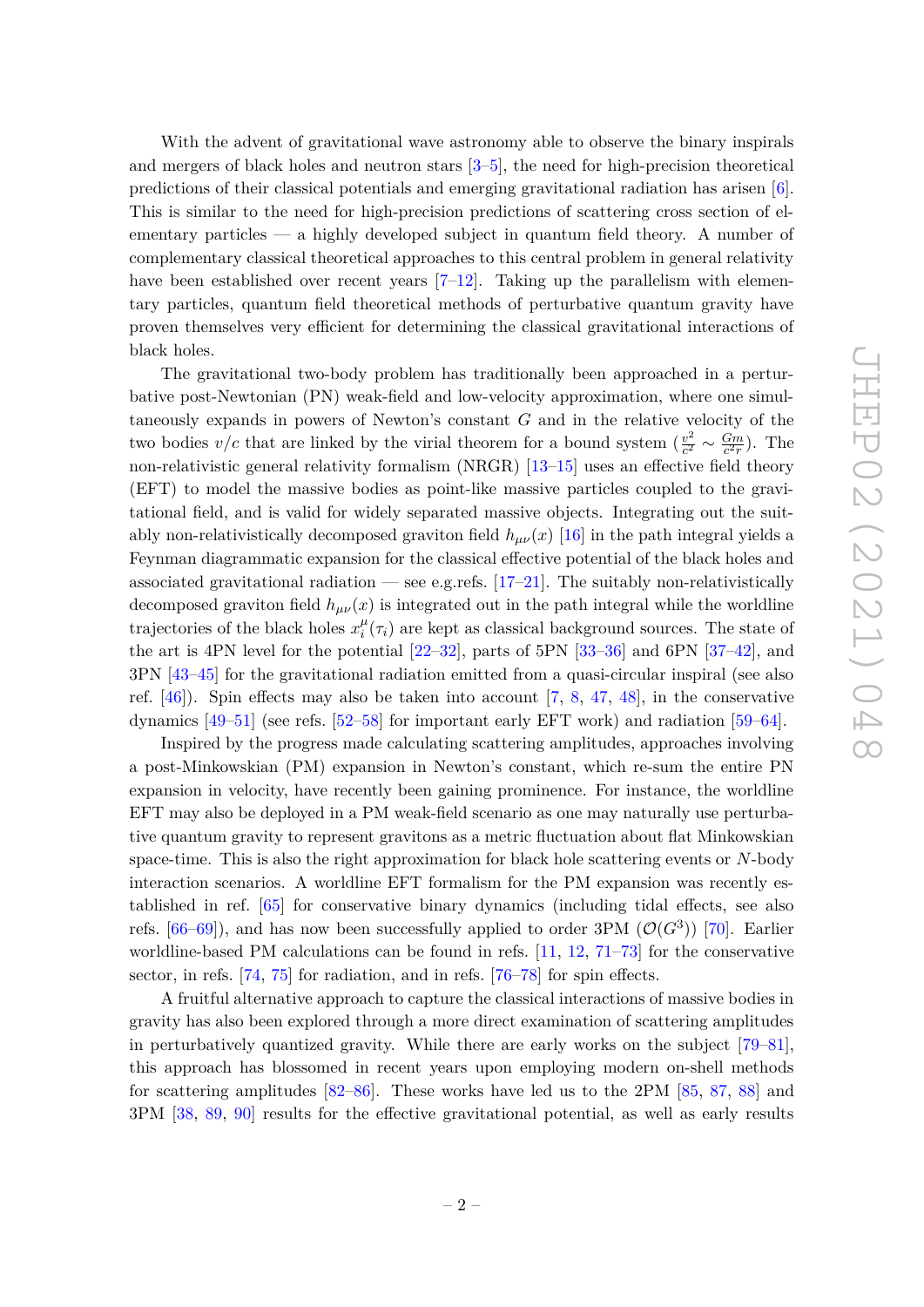including spin effects [\[91](#page-40-1)[–97\]](#page-40-2). The computational method established so far is somewhat intricate: starting from the scattering amplitude of two massive flavored scalar particles minimally coupled to gravity, and taking a subtle classical limit [\[86,](#page-39-8) [98\]](#page-40-3), one matches the amplitudes obtained to those of an EFT of non-relativistic scalar particles in order to determine its conservative two-body potential [\[87,](#page-39-10) [99\]](#page-40-4). The so-obtained effective potential is then used to compute observables such as the scattering angle or the periastron advance in the bound system [\[65,](#page-38-3) [100,](#page-40-5) [101\]](#page-40-6).

Both approaches — involving the worldline EFT and modern scattering amplitudes agree on the final results for observables and conservative potentials in the PM expansion; the question of efficiency is a matter of debate (and taste). What has remained unclear, however, is whether there is a more direct connection between the amplitude and worldline EFT approaches. The present work fills this gap.

Our key observation is that the Feynman-Schwinger or worldline representation of the graviton-dressed scalar propagator [\[102,](#page-40-7) [103\]](#page-40-8) provides this link. Inserting it into a timeordered correlation function of scalars and gravitons yields a precise map to expectation values of operators in a worldline quantum field theory (WQFT). This WQFT is the same worldline EFT discussed above  $[13-15, 65]$  $[13-15, 65]$  $[13-15, 65]$  $[13-15, 65]$ , but with the important additional ingredient that the worldline trajectories are also quantized. We write

<span id="page-3-0"></span>
$$
x^{\mu}(\tau) = b^{\mu} + \tau v^{\mu} + z^{\mu}(\tau), \qquad (1.1)
$$

where  $z^{\mu}$  describes the perturbation of a black hole from its original straight-line trajectory in a binary scattering process, and integrate out  $z^{\mu}$  in the WQFT path integral together with the graviton  $h_{\mu\nu}$ . So both the worldline and the graviton field are treated on an equal footing in our approach.

Previous results for expressing observables of the black holes (such as their deflections and radiation) encountered through scattering amplitudes derived in ref. [\[86\]](#page-39-8) follow elegantly from correlators in our WQFT. The tedious procedure in the traditional worldline  $EFT$  approach of first finding the effective potential by integrating out the graviton and thereafter solving the resulting equations of motion in terms of a perturbative ansatz for the  $z^{\mu}$  of eq.  $(1.1)$  — is streamlined through WQFT Feynman rules, which provide a fast track to the integrands yielding the observables. The classical eikonal of the scattering of two massive particles, encoding the classical part of the 4-point amplitude, can be calculated directly from the WQFT.<sup>[1](#page-3-1)</sup> So we expect our new formalism to not only be of foundational interest in clarifying the connection between scattering amplitudes and the worldline theory, but also to be of calculational advantage for precision calculations in the classical gravity two-body problem. We demonstrate this by establishing the sub-leading corrections to the deflection and radiation, the latter having not appeared in the literature.

The rest of our paper is organized as follows. In section [2](#page-4-0) we introduce the Feynman-Schwinger representation of the gravitationally dressed scalar propagator, and demonstrate how it may be inserted into time-ordered correlation functions. Then in section [3](#page-9-0) we

<span id="page-3-1"></span><sup>&</sup>lt;sup>1</sup>Interestingly, a similar connection was indeed studied a long time ago in ref. [\[104\]](#page-40-9) recovering the eikonal result [\[105,](#page-40-10) [106\]](#page-40-11) for the ultra-relativistic limit of a string scattering computation.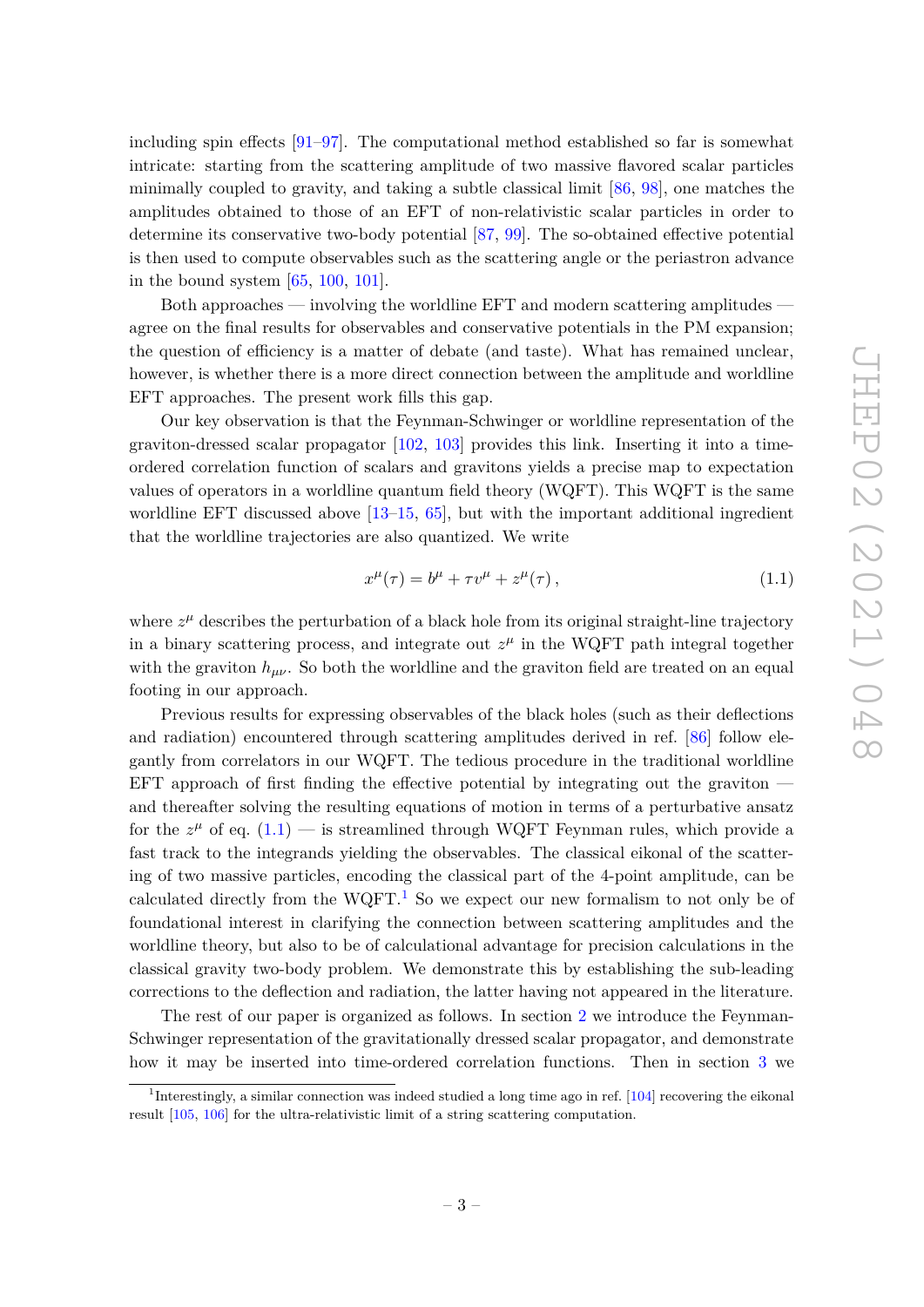explain how to move from correlators to S-matrices, by cutting the propagators of external legs. We also begin our discussion of the eikonal phase of scalar scattering, demonstrating that it corresponds precisely to the free energy of the WQFT. In section [4](#page-16-1) we introduce Feynman rules for the WQFT, which we can use to conveniently calculate expectation values in Fourier space. Using these, in sections [5](#page-20-0) and [6](#page-25-0) we compute the 2PM radiation  $k^2 \langle h^{\mu\nu}(k) \rangle$  integrand and deflection  $\Delta p_1^{\mu\nu}$  $\frac{\mu}{1}$  from an inelastic scattering of two black holes respectively, drawing a close comparison with the equivalent amplitudes-based calculations. In section [5](#page-20-0) we also compute the 3PM radiation integrand from an inelastic scattering of three black holes. Finally, in section [7](#page-28-0) we revisit the eikonal phase and demonstrate how useful observables, including the deflection and scattering angle, can be obtained from it. In section [8](#page-31-0) we conclude.

## <span id="page-4-0"></span>**2 Worldline actions versus S-matrices**

In this section we show how expectation values of operators in a worldline theory, corresponding to gravitational observables, can be directly obtained from S-matrices in the classical limit. The link is formally provided by a worldline representation of the massive scalar propagator in a fixed gravitational background, which we refer to as the Feynman-Schwinger form. First we rewrite the worldline action.

#### <span id="page-4-1"></span>**2.1 Worldline action**

We seek to describe the scattering of two (or more) unbound black holes. The spinless black holes may be described in an effective field theory (EFT) framework [\[13\]](#page-35-4) as relativistic massive particles moving along their worldlines and coupled to gravity:

<span id="page-4-3"></span>
$$
S = S_{\rm EH} + S_{\rm gf} + \sum_{i} S_{\rm pm}^{(i)}.
$$
 (2.1)

 $S_{\text{EH}}$  is the usual Einstein-Hilbert action (working in *D* dimensions):

<span id="page-4-4"></span>
$$
S_{\rm EH} = -2m_{\rm Pl}^{D-2} \int d^D x \sqrt{-g} R \,. \tag{2.2}
$$

Using the weak field approximation we expand

$$
g_{\mu\nu} = \eta_{\mu\nu} + \kappa h_{\mu\nu},\tag{2.3}
$$

where  $\kappa = m_{\rm Pl}^{1-D/2}$ , thereafter raising and lowering indices with the "mostly minus" Minkowski metric  $\eta_{\mu\nu} = \text{diag}(+1, -1, -1, -1)$ . Our gauge-fixing term  $S_{\text{gf}}$  is

$$
S_{\rm gf} = \int d^D x \left( \partial_\nu h^{\mu\nu} - \frac{1}{2} \partial^\mu h^\nu{}_\nu \right)^2, \tag{2.4}
$$

which imposes the usual de Donder gauge condition  $\partial_{\nu}h^{\mu\nu} = \frac{1}{2}$  $\frac{1}{2}\partial^{\mu}h^{\nu}{}_{\nu}$ .

The point mass action for a single extended object (such as a black hole) moving along a worldline  $x^{\mu}(\tau)$  and with proper time  $d\tau = \sqrt{g_{\mu\nu}dx^{\mu}dx^{\nu}}$  reads

<span id="page-4-2"></span>
$$
S_{\rm pm} = -m \int d\tau + c_R \int d\tau R(x) + c_V \int d\tau R_{\mu\nu}(x) \dot{x}^\mu \dot{x}^\nu + \dots \qquad (2.5)
$$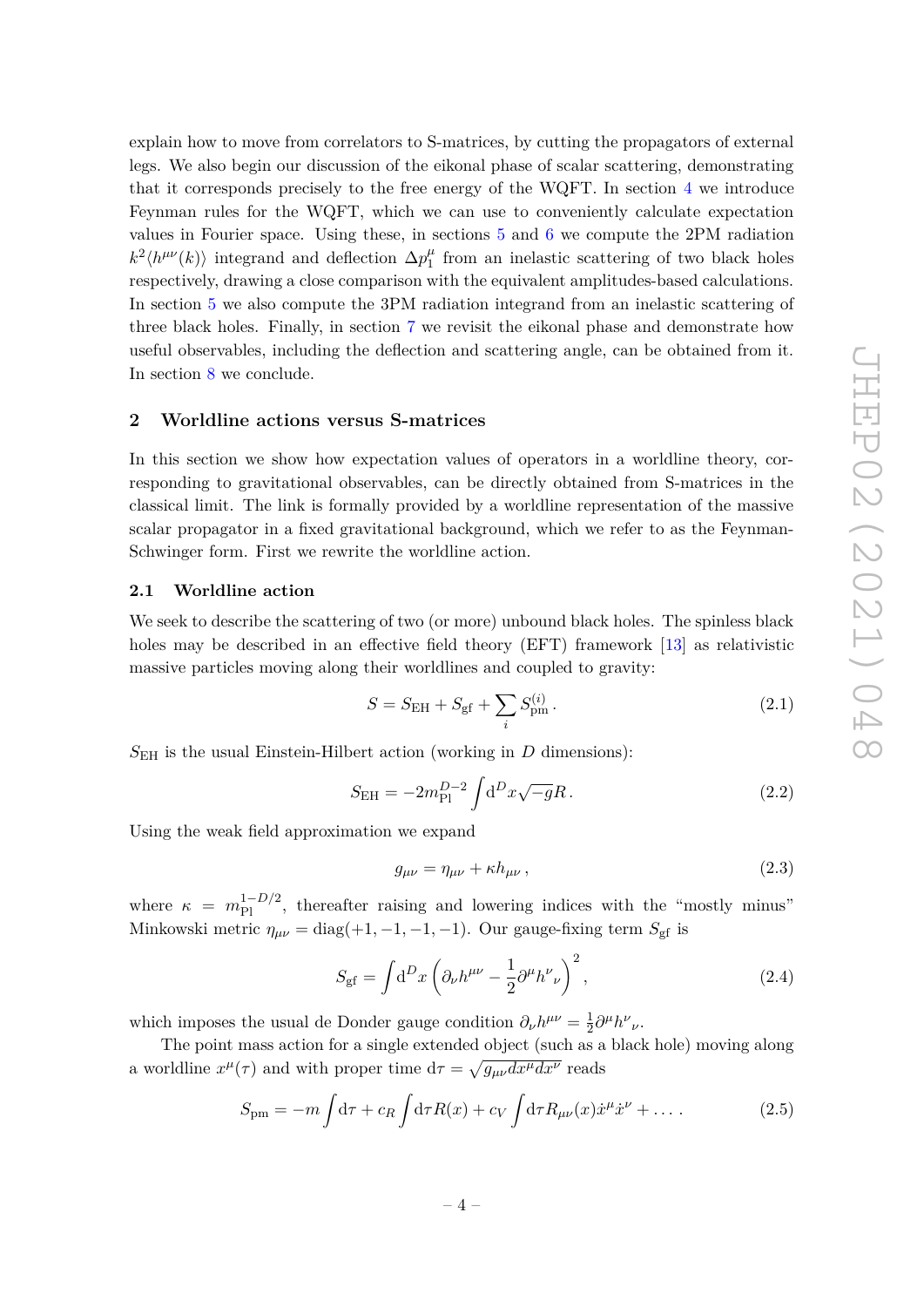The first term induces geodesic motion with respect to the metric  $g_{\mu\nu}$ . In addition, we allow for non-minimal couplings of the point mass to the gravitational field parametrized by a priori unknown Wilson coefficients *cR/V* . There is an infinite number of terms beyond these two organized in higher powers of the curvature tensor and derivatives. These terms account for the internal structure of the extended object to be described. The first two leading terms above do not contribute to physical observables as they may may be removed by a (singular) field redefinition of  $h_{\mu\nu}$ , as was argued ref. [\[13\]](#page-35-4) and subsequently demonstrated at 4PN in ref. [\[28\]](#page-36-4) (see also ref. [\[20\]](#page-35-11)). We shall drop them for the time being, yet the  $c_R$ term will have a role to play shortly.

The point-mass action can also be written in a Polyakov form:

$$
S_{\rm pm} = -\frac{m}{2} \int_{-\infty}^{\infty} d\tau \left( e^{-1} g_{\mu\nu} \dot{x}^{\mu} \dot{x}^{\nu} + e \right) , \qquad (2.6)
$$

where  $e(\tau)$  is the einbein with equation of motion  $e^2 = g_{\mu\nu}\dot{x}^{\mu}\dot{x}^{\nu}$ . Solving for  $e(\tau)$  we recover the point-mass action in eq.  $(2.5)$ ; alternatively, we can gauge fix  $e = 1$  to enforce  $g_{\mu\nu}\dot{x}^{\mu}\dot{x}^{\nu} = 1$ , which identifies  $\tau$  as the proper time. In the latter case the point-mass action becomes

<span id="page-5-2"></span><span id="page-5-1"></span>
$$
S_{\rm pm} = -\frac{m}{2} \int_{-\infty}^{\infty} d\tau \left( g_{\mu\nu} \dot{x}^{\mu} \dot{x}^{\nu} + 1 \right) . \tag{2.7}
$$

This form of the particle action is superior to the initial one eq. [\(2.5\)](#page-4-2) as it does not involve any square roots and only displays a linear coupling of the worldline to the graviton field  $h_{\mu\nu}$  in the weak-field expansion.

#### <span id="page-5-0"></span>**2.2 Dressed propagators in the Feynman-Schwinger representation**

Next we consider a massive complex scalar field  $\phi(x)$  coupled to Einstein gravity as the QFT avatar of a single black hole. For a binary system one simply generalizes to two differently flavored massive scalars  $\phi_i(x)$ . The relevant action reads

$$
S' = S_{\text{EH}} + S_{\text{gf}} + \sum_{i=1}^{2} S_i ,
$$
  
with 
$$
S_i = \int d^D x \sqrt{-g} \left( g^{\mu\nu} \partial_{\mu} \phi_i^{\dagger} \partial_{\nu} \phi_i - m_i^2 \phi_i^{\dagger} \phi_i - \xi R \phi_i^{\dagger} \phi_i \right) ,
$$
 (2.8)

where we allow for a non-minimal coupling of the scalar field to the background curvature controlled by the dimensionless parameter *ξ*. In a *fixed gravitational background* the associated Green's function  $G(x, x')$  of the scalar field obeys the partial differential equation

$$
\left(\nabla_{\mu}\nabla^{\mu} + m^{2} + \xi R\right)G(x, x') = \sqrt{-g}\,\delta^{(D)}(x - x')\,,\tag{2.9}
$$

where  $\nabla_{\mu}$  denotes the gravitational covariant derivative, i.e.  $\nabla_{\mu}\nabla^{\mu}G = \partial_{\mu}\partial^{\mu}G + \Gamma^{\mu}{}_{\mu\nu}\partial^{\nu}G$ . There exists a worldline path integral representation for  $G(x, x')$  that we shall now review.

Let us first consider the analogous situation in scalar QED. The Green's function  $G_A(x, x') = \langle \Omega | T \{ \phi(x) \phi^{\dagger}(x') \} | \Omega \rangle$  for a massive charged scalar propagating in an electromagnetic background  $A_\mu(x)$  obeys

$$
\left(D_{\mu}D^{\mu} + m^{2}\right)G_{A}(x, x') = \delta^{(D)}(x - x')
$$
\n(2.10)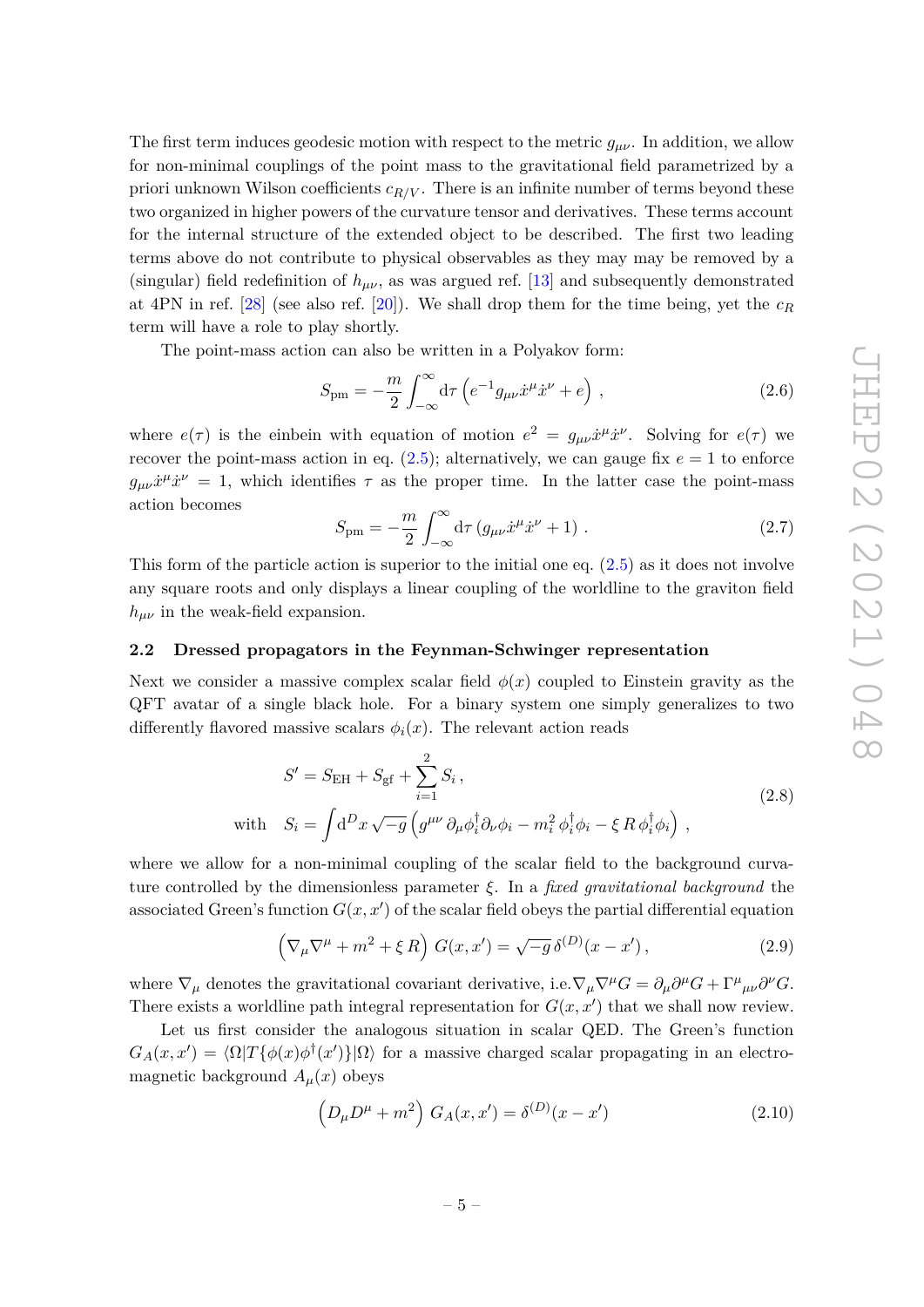with  $D_{\mu} = \partial_{\mu} + ieA_{\mu}$ . It was first proposed by Feynman [\[107\]](#page-40-12) in the birth phase of QED that this Green's function has a worldline path integral representation<sup>[2](#page-6-0)</sup>

<span id="page-6-1"></span>
$$
G_A(x, x') = \int_0^\infty ds \, e^{-ism^2} \int_{x(0) = x}^{x(s) = x'} D[x] \exp\left[-i \int_0^s d\sigma \left(\frac{1}{4} \eta_{\mu\nu} \frac{dx^\mu}{d\sigma} \frac{dx^\nu}{d\sigma} + eA_\mu \dot{x}^\mu\right)\right], \tag{2.11}
$$

which reduces to the Schwinger proper time representation of the propagator in the free  $(e = 0)$  case. Notice that  $\sigma$  (and therefore *s*) has dimensions of  $m^{-2}$ , so we distinguish it from the proper time  $\tau$  with dimensions of  $m^{-1}$ .

This worldline representation of the photon-dressed propagator — which we refer to as the Feynman-Schwinger representation — is very efficient for computing effective actions at one-loop order, e.g. to compute the Euler-Heisenberg action in the case of constant electromagnetic field strengths. The generalization to the non-abelian case is straightforward: simply insert a trace over color states in the path integrand and replace the gauge field by  $A^a_\mu T^a$  with the generators  $T^a$  in the representation of the scalar. This representation of the Green's function has been used for efficient calculations of one-loop amplitudes and effective actions in gauge theories [\[109\]](#page-41-0), and it also arises through the point particle limit of open strings  $[110]$  — see refs.  $[111, 112]$  $[111, 112]$  $[111, 112]$  for comprehensive reviews.

In gravity the problem is more intricate and subject to a longer discussion in the literature. Naively one would expect to simply generalize eq. [\(2.11\)](#page-6-1) to a curved background upon promoting  $\eta_{\mu\nu}$  to  $g_{\mu\nu}$ , plus including possible curvature couplings:

$$
G(x, x') \sim \int_0^\infty ds \, e^{-ism^2} \int_{x(0)=x}^{x(s)=x'} \mathcal{D}[x] \, \exp\left[-i \int_0^s d\sigma \, \left(\frac{1}{4} g_{\mu\nu} \frac{dx^\mu}{d\sigma} \frac{dx^\nu}{d\sigma} + \tilde{\xi} R(x)\right)\right]. \tag{2.12}
$$

The first claim of such a representation of the massive scalar Green's function  $G(x, x')$  in a *gravitational* background as a worldline path integral goes back to De Witt [\[113\]](#page-41-4) and Parker [\[114,](#page-41-5) [115\]](#page-41-6)<sup>[3](#page-6-2)</sup>. One issue is that the path integral measure becomes metric dependent, i.e. schematically one has

$$
\mathcal{D}[x] = D[x] \prod_{0 \le \sigma \le s} \sqrt{-\det g_{\mu\nu}[x(\sigma)]}, \qquad (2.13)
$$

where  $D[x] = \prod_{\sigma} d^Dx(\sigma)$  is the standard flat space path integral measure. This metric dependence may be conveniently controlled through bosonic  $\mathfrak{a}^{\mu}$  and fermionic  $\mathfrak{b}^{\mu}, \mathfrak{c}^{\mu}$  "Lee-Yang" ghosts  $[116]$ :<sup>[4](#page-6-3)</sup>

$$
\prod_{0 \le \sigma \le s} \sqrt{-\det g_{\mu\nu}[x(\sigma)]} = \int D[\mathfrak{a}, \mathfrak{b}, \mathfrak{c}] \, \exp\bigg[-i \int_0^s d\sigma \, \left(\frac{1}{4} g_{\mu\nu}(\mathfrak{a}^{\mu} \mathfrak{a}^{\nu} + \mathfrak{b}^{\mu} \mathfrak{c}^{\nu})\right]. \tag{2.14}
$$

With these ghosts included all divergences in the worldline QFT have been shown to cancel, yet a finite counter term  $\frac{1}{4}R(x)$  remains [\[102\]](#page-40-7).<sup>[5](#page-6-4)</sup>

<span id="page-6-0"></span><sup>&</sup>lt;sup>2</sup>The derivation of this classic result is nicely reviewed in chapter 33 of ref.  $[108]$ .

<span id="page-6-3"></span><span id="page-6-2"></span><sup>&</sup>lt;sup>3</sup>They wrongly claimed this result with  $\tilde{\xi} = \xi - \frac{1}{3}$ , with  $\xi$  the non-minimal coupling of eq. [\(2.8\)](#page-5-1).

<sup>&</sup>lt;sup>4</sup>The fermionic path integral yields a factor of  $[-\det g]$  while the bosonic one contributes  $[-\det g]^{-1/2}$ yielding the desired total  $[-\det g]^{1/2}$ .

<span id="page-6-4"></span><sup>&</sup>lt;sup>5</sup>In non-covariant regularization schemes, such as mode regularization, additional terms proportional to Christoffel symbols appear,  $-\frac{1}{12}g^{\mu\nu}g^{\rho\kappa}g_{\sigma\eta}\Gamma^{\sigma}_{\mu\rho}\Gamma^{\eta}_{\nu\kappa}$ .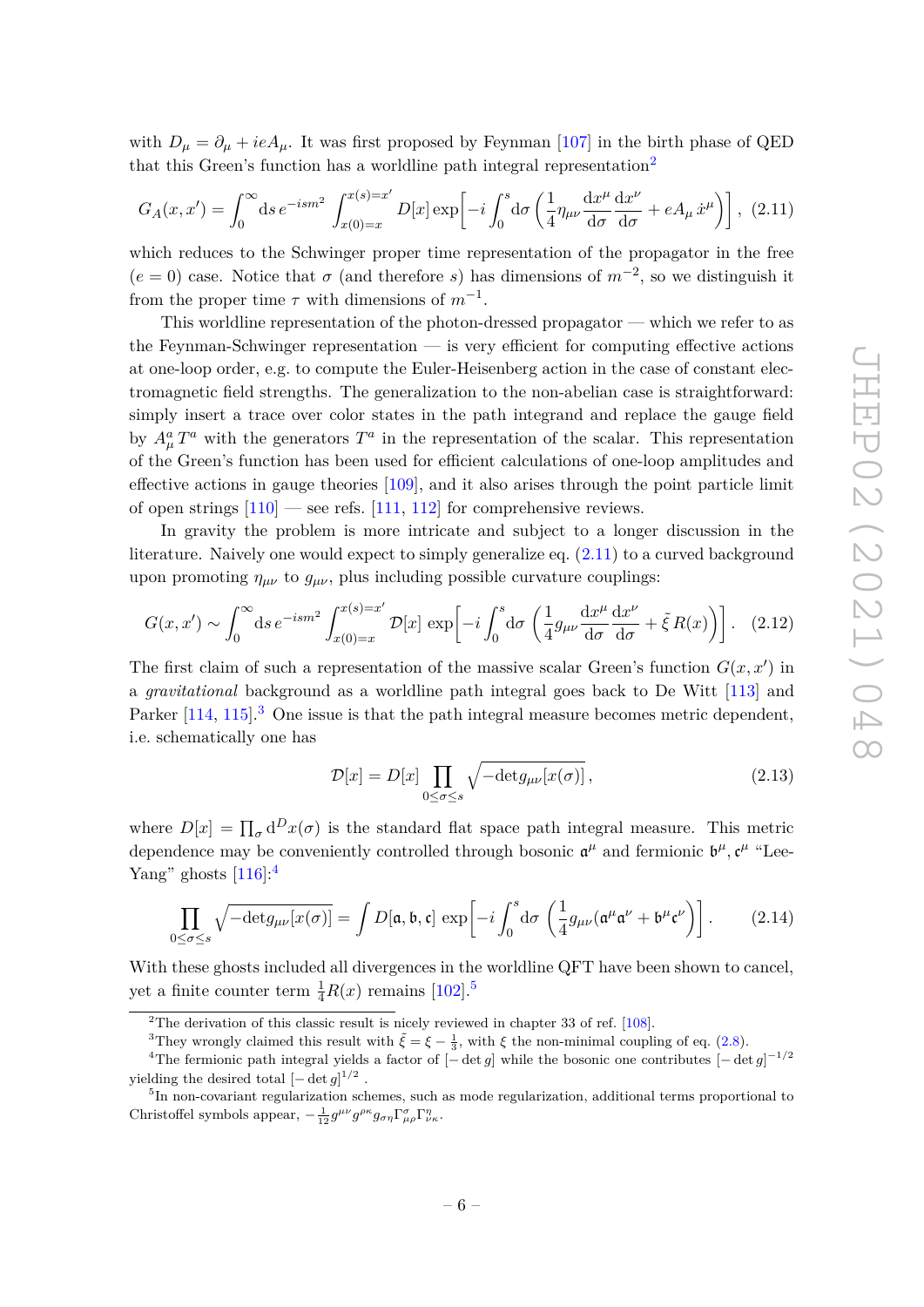<span id="page-7-2"></span>
$$
G(x,x') = x \xrightarrow{\begin{array}{c} h \\ f \\ g \\ g \end{array}} x' + x \xrightarrow{\begin{array}{c} h \\ g \\ g \\ g \end{array}} x' + x \xrightarrow{\begin{array}{c} h \\ g \\ g \\ g \end{array}} x' + x \xrightarrow{\begin{array}{c} h \\ g \\ g \\ g \end{array}} x' + x \xrightarrow{\begin{array}{c} h \\ g \\ g \\ g \end{array}} x' + \dots
$$

**Figure 1.** Graphical representation of the Green function  $G(x, x')$  of eq. [\(2.16\)](#page-7-1) for a massive scalar moving in a weak gravitational background  $g_{\mu\nu} = \eta_{\mu\nu} + \kappa h_{\mu\nu}$ , excluding the  $R\phi^2$  interaction in eq. [\(2.8\)](#page-5-1). A closed expression for the Green's function in momentum space may be found in eq. [\(3.7\)](#page-10-0).

The upshot is the following representation of the scalar Green's function in a gravitational background that generalizes eq.  $(2.11)$  to the gravitational case [\[102,](#page-40-7) [103\]](#page-40-8):

<span id="page-7-3"></span>
$$
G(x, x') = \int_0^\infty ds \, e^{-ism^2} \int_{x(0) = x}^{x(s) = x'} D[x] \int D[\mathfrak{a}, \mathfrak{b}, \mathfrak{c}]
$$
\n
$$
\times \times \exp\left[ -i \int_0^s \mathrm{d}\sigma \left( \frac{1}{4} g_{\mu\nu} \left( \frac{\mathrm{d}x^\mu}{\mathrm{d}\sigma} \frac{\mathrm{d}x^\nu}{\mathrm{d}\sigma} + \mathfrak{a}^\mu \mathfrak{a}^\nu + \mathfrak{b}^\mu \mathfrak{c}^\nu \right) + \left( \xi - \frac{1}{4} \right) R(x) \right) \right].
$$
\n(2.15)

Writing  $\sigma = \frac{\tau}{2r}$  $\frac{\tau}{2m}$  (where  $\tau$  is the proper time) and  $s = \frac{T}{2r}$  $\frac{T}{2m}$  yields an expression excitingly close to the worldline action  $S_{\text{pm}}$  we obtained in eq.  $(2.7)$ :

$$
G(x, x') = \int_0^\infty \frac{\mathrm{d}T}{2m} \int_{x(0)=x}^{x(T)=x'} D[x] \exp\left[-i \int_0^T \mathrm{d}\tau \left(\frac{m}{2} g_{\mu\nu} x^\mu x^\nu + \frac{m}{2} + \frac{1}{2m} \left(\xi - \frac{1}{4}\right) R(x)\right)\right] \times \int D[\mathfrak{a}, \mathfrak{b}, \mathfrak{c}] \exp\left[-i \int_0^T \mathrm{d}\tau \left(\frac{1}{8m} g_{\mu\nu} (\mathfrak{a}^\mu \mathfrak{a}^\nu + \mathfrak{b}^\mu \mathfrak{c}^\nu)\right)\right],
$$
(2.16)

that is if we ignore the ghosts and the non-minimal coupling to *R*. The ghosts are in fact non-propagating and their purpose in life is to cancel divergences of coinciding worldline fields, i.e.  $\langle \dot{x}^{\mu}(\tau) \dot{x}^{\nu}(\tau) \rangle \sim \delta(0)$ . A graphical representation of the gravitationally dressed Green's function in the weak-field approximation is given in figure [1.](#page-7-2)

## <span id="page-7-0"></span>**2.3 From the S-matrix to the worldline**

Using the gravitationally dressed Green's function *G* we can now write S-matrix elements as expectation values of operators in the worldline theory. Assuming a fixed gravitational background we write *G* as a two-point function via a genuine quantum field theoretical path integral:

<span id="page-7-4"></span><span id="page-7-1"></span>
$$
G_i(x, x') = \mathcal{Z}_i^{-1} \int \mathcal{D}[\phi_i] \, \phi_i(x) \phi_i^{\dagger}(x') \, e^{iS_i} \,. \tag{2.17}
$$

For the black hole scattering we are interested in we require the S-matrix element of two scalars with or without a final state graviton  $\phi_1 \phi_2 \rightarrow \phi_1 \phi_2(+h)$  in the *classical limit*, i.e. suppressing virtual loops in the process. These processes may be computed by inserting two gravitationally dressed Green's functions  $G_i$  with masses  $m_i$  into the gravitational path integral. Consider the time-ordered correlator:

$$
\langle \Omega | T \{ h_{\mu\nu}(x) \phi_1(x_1) \phi_1^{\dagger}(x_1') \phi_2(x_2) \phi_2^{\dagger}(x_2') \} | \Omega \rangle
$$
  
=  $\tilde{Z}^{-1} \int \mathcal{D} [h_{\mu\nu}, \phi_1, \phi_2] h_{\mu\nu}(x) \phi_1(x_1) \phi_1^{\dagger}(x_1') \phi_2(x_2) \phi_2^{\dagger}(x_2') e^{iS'} \qquad (2.18)$   
=  $\mathcal{Z}^{-1} \int \mathcal{D} [h_{\mu\nu}] h_{\mu\nu}(x) G_1(x_1, x_1') G_2(x_2, x_2') e^{i(S_{\text{EH}} + S_{\text{gf}})} .$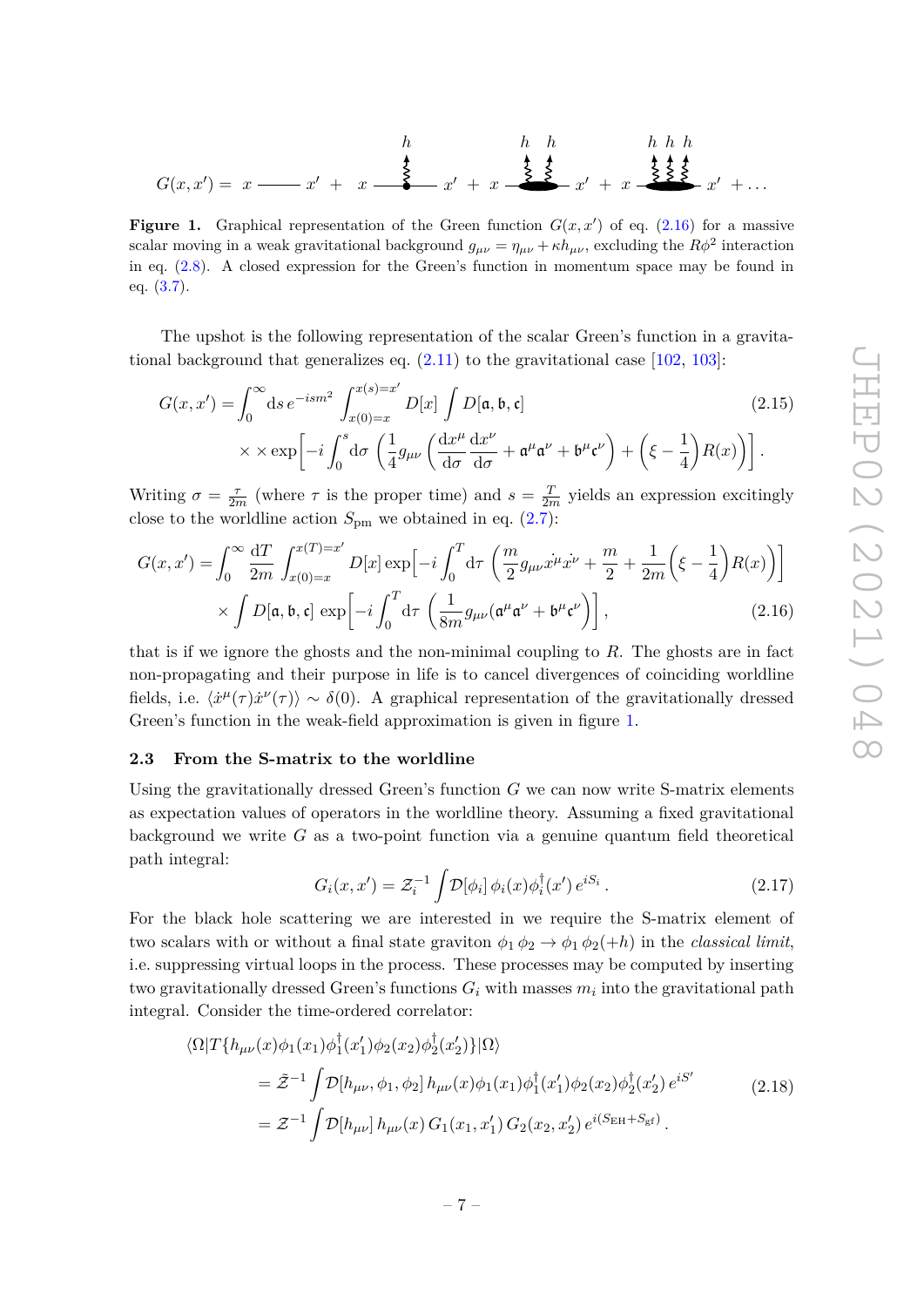In the last step of integrating out the scalars  $\phi_1$  and  $\phi_2$  we have neglected virtual scalar loops that are mediated via gravitons, which is acceptable in the classical limit. For a pure  $2 \rightarrow 2$  scattering without a radiated graviton simply drop  $h_{\mu\nu}(x)$  above.

The S-matrix then follows via LSZ reduction and Fourier transforming to momentum space:

<span id="page-8-0"></span>
$$
\langle \phi_1 \phi_2(+h)|S|\phi_1 \phi_2 \rangle = \mathcal{Z}^{-1} \int d^D[x_i, x'_i, x] e^{ip_i \cdot x_i - ip'_i \cdot x_{i'}(-ik \cdot x)} \times \int \mathcal{D}[h_{\mu\nu}] \left(e^{\mu\nu}(k)h_{\mu\nu}(x)\right) G_1(x_1, x'_1) G_2(x_2, x'_2) e^{i(S_{\text{EH}} + S_{\text{gf}})} \Big|_{\text{compulated}}.
$$
\n(2.19)

Note that in the path integral above pure scalar loops never appear, which is why this relation only holds in the  $\hbar \to 0$  limit. The classical limit on the right-hand side then additionally suppresses virtual gravitons in the loops, as well as mixed loops of gravitons and worldline fluctuations that we will describe shortly. Now inserting the worldline path integral representation of the  $G_i$  from eq.  $(2.16)$  on the right-hand side of eq.  $(2.19)$  we see that the emerging action in the exponent of the path integral — which should now be interpreted as a QFT on the worldline coupled to the gravitational path integral — is very close to the worldline expression we arrived at in eqs.  $(2.1)$  and  $(2.7)$ . Yet, there are two decisive differences that we shall discuss in turn. Firstly, the worldline action of eq. [\(2.7\)](#page-5-2) calls for an integral over infinite total proper time  $\tau \in [-\infty, \infty]$ , whereas in eq. [\(2.16\)](#page-7-1) we integrate over an ensemble of finite proper times  $\tau \in [0, T]$ . Secondly, there is the coupling to the Ricci scalar along the worldline appearing in eq. [\(2.16\)](#page-7-1), which was in principle also allowed in eq.  $(2.5)$ .

We shall deal with the first point in the following section as it requires a detailed analysis of the LSZ reduction. Addressing the second point, we argue that the non-minimal gravitational *ξ*-coupling of scalars in the action [\(2.8\)](#page-5-1) is irrelevant for the classical limit of the S-matrix  $\phi_1 \phi_2 \rightarrow \phi_1 \phi_2(+h)$ . For this consider the leading Feynman vertex originating from the interaction term  $\xi \int d^D x \sqrt{-g} R \phi_i^{\dagger} \phi_i$  in eq. [\(2.8\)](#page-5-1):

<span id="page-8-2"></span>
$$
\sum_{\phi_i}^{\phi_i} \mu \nu = i \xi \kappa \left( q^2 \eta_{\mu \nu} - q_{\mu} q_{\nu} \right).
$$
 (2.20)

The important point is that it couples quadratically to the transfered momentum *q*. As was pointed out in ref. [\[86\]](#page-39-8) the classical limit of a  $\phi_1 \phi_2 \rightarrow \phi_1 \phi_2$  scattering process amounts to taking the momentum transfer to zero  $(q = \hbar \bar{q} \text{ with } \hbar \to 0)$ . Hence, there is no contribution of this term to the classical limit of the amplitude.<sup>[6](#page-8-1)</sup> So we may conveniently set  $\xi = \frac{1}{4}$ 4 in eq. [\(2.16\)](#page-7-1) to remove it from the worldline action. This argument is in line with the arguments presented in ref. [\[13\]](#page-35-4) for disregarding the Ricci scalar coupling on a worldline quantum field theory in the classical limit.

<span id="page-8-1"></span><sup>&</sup>lt;sup>6</sup>Note that here it is important that  $q$  appears quadratically: the linear terms in  $q$  in the numerators turn out to be the leading contributions as the *q*-independent ("superclassical") terms cancel out, see [\[86\]](#page-39-8) and an explicit demonstration in section [5.1.](#page-21-0)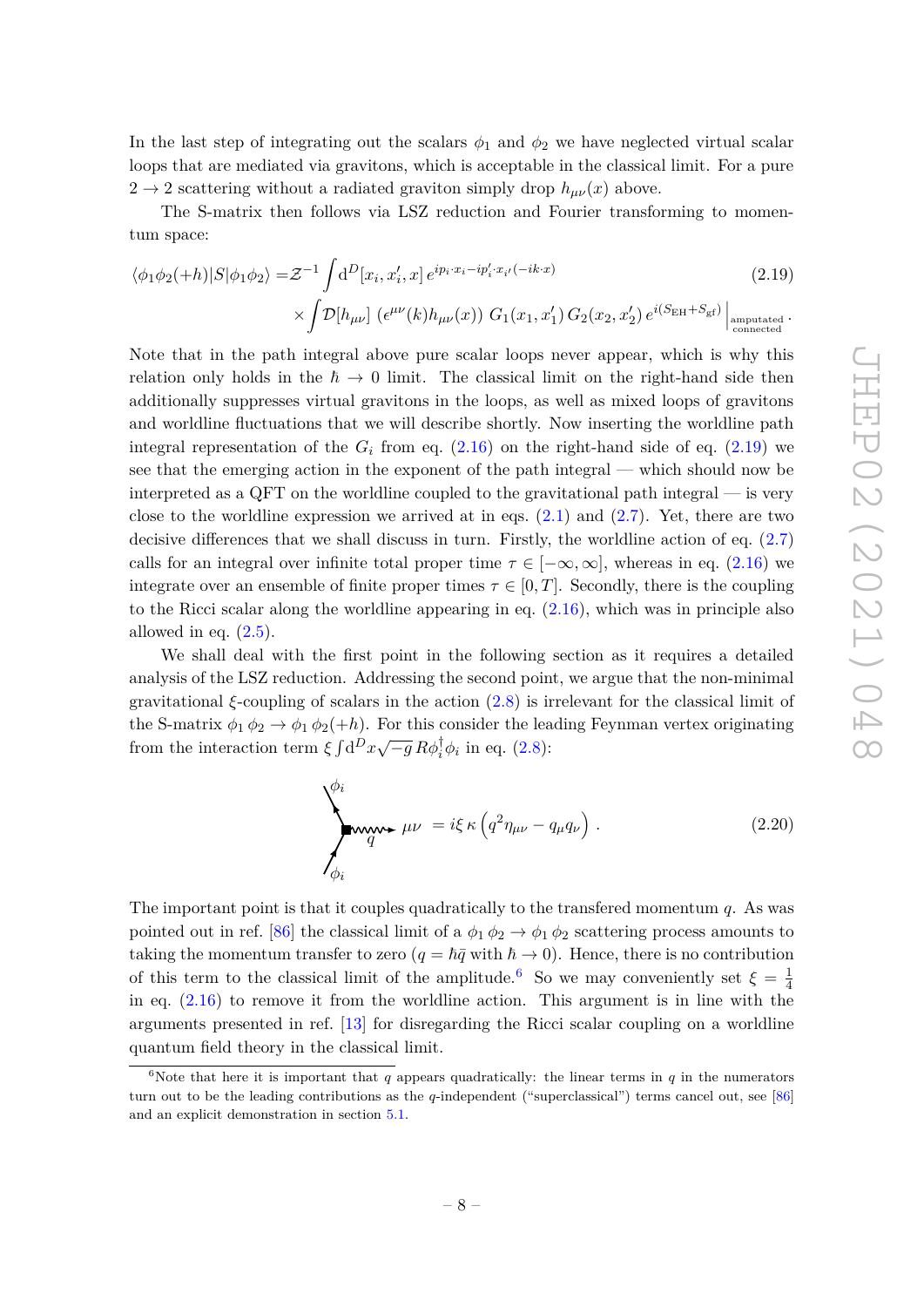In summary: we have shown that there is a direct connection between scalar-graviton S-matrices and the worldline QFT in the classical limit via the path integral representation of the gravitationally dressed scalar propagator given in eq. [\(2.16\)](#page-7-1).

## <span id="page-9-0"></span>**3 Graviton-dressed propagator for a massive scalar field**

In the previous section we showed how the Feynman-Schwinger representation of a gravitationally dressed scalar propagator could be inserted into a QFT correlator, yielding an expectation value in the worldline theory. However, to study S-matrices we must still apply LSZ reduction. This will convert correlators into S-matrices by cutting the propagators on their external legs, sending those states to the boundary where they interact weakly. In this section we achieve this from the worldline perspective by first deriving a momentum space representation of the gravitationally dressed propagator. The overall effect of putting the scalar legs on-shell is to switch from a worldline action integrated over a finite proper time domain to one over an infinite domain  $\tau \in [-\infty, \infty]$ . We will then compare with the expectation values one would compute in a worldline QFT. As our first example we examine the eikonal phase of a  $2 \rightarrow 2$  S-matrix in the classical limit, which corresponds to the free energy of the worldline theory.

## <span id="page-9-1"></span>**3.1 Momentum space representation**

Let us now introduce a master formula for the gravitationally dressed two-point function of a massive scalar field coupled to *N* external gravitons with all legs off-shell, i.e.the momentum space version of  $G(x, x')$  in figure [1.](#page-7-2) We work in the *non-minimally* coupled theory with  $\xi = 1/4$  in eqs.  $(2.8)$ – $(2.15)$ . To our knowledge only the single-graviton  $N = 1$ case has been established so far [\[117\]](#page-41-8).

Starting from the position space propagator  $G(x, x')$  in eq. [\(2.15\)](#page-7-3) we insert a weak gravitational background of the form

<span id="page-9-4"></span><span id="page-9-3"></span>
$$
h_{\mu\nu} = \sum_{l=1}^{N} \epsilon_{\mu\nu}^{(l)} e^{i k_l \cdot x(\sigma_l)}
$$
(3.1)

into the path integral representing *N* (off-shell) gravitons — we do not require  $k_l^2 = 0$  or  $k_l \cdot \epsilon_l = 0$ . In order to deal with the boundary conditions of the  $x^{\mu}(\sigma)$  path integral we perform a background field expansion about straight line trajectories (which solve the flat space equations of motion):

$$
x^{\mu}(\sigma) = x^{\mu} + \Delta x^{\mu} \frac{\sigma}{s} + q^{\mu}(\sigma), \quad \Delta x^{\mu} = x'^{\mu} - x^{\mu}.
$$
 (3.2)

Inserting this and Fourier transforming eq.  $(2.15)$  in *x* and *x'* to the momentum space variables  $p$  and  $p'$  for the scalar particles yields<sup>[7](#page-9-2)</sup>

$$
D(p, p', \{\epsilon^{(l)}, k_l\}) = \left(-\frac{i\kappa}{4}\right)^N \int_0^\infty ds \, e^{-is(m^2 - i\epsilon)} \int d^D x \int d^D x' e^{i(p \cdot x - p' \cdot x') - \frac{i}{4s} \Delta x^2}
$$
(3.3)

$$
\times \left\langle \prod_{l=1}^N \int_0^s d\sigma_l \,\epsilon_{\mu\nu}^{(l)} \Big( \dot{x}^\mu(\sigma_l) \dot{x}^\nu(\sigma_l) + \mathfrak{a}^\mu(\sigma_l) \mathfrak{a}^\nu(\sigma_l) + \mathfrak{b}^\mu(\sigma_l) \mathfrak{c}^\nu(\sigma_l) \Big) e^{ik_l \cdot x(\sigma_l)} \right\rangle.
$$

<span id="page-9-2"></span><sup>7</sup>We include the  $i\epsilon$  prescription to make the  $s$  integral well-defined. It leads to the bulk Feynman propagator in the final result.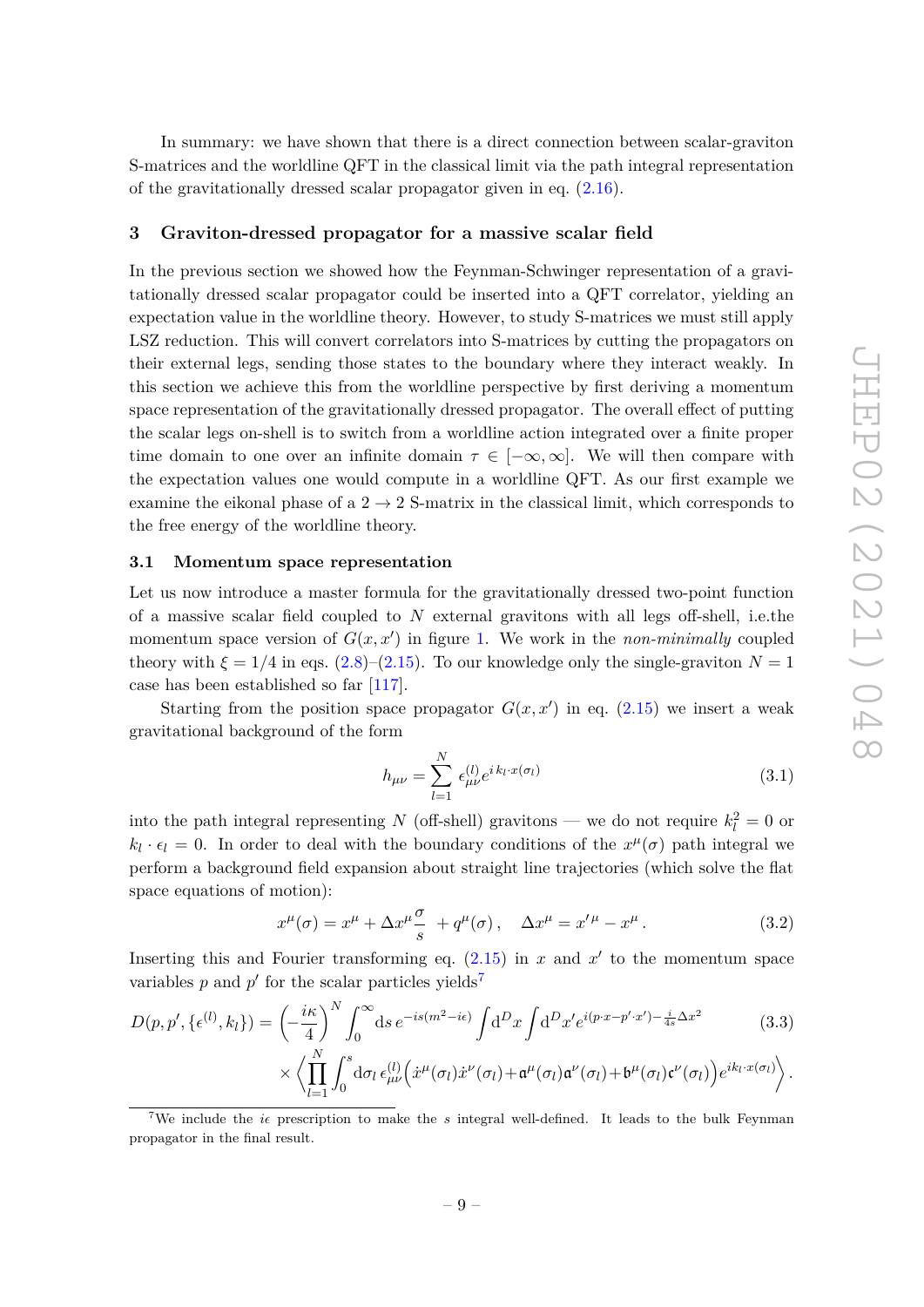We take  $p$  as ingoing and  $p'$  as outgoing. The expectation value above is defined as an unnormalized path integral over the fluctuations *q* and the ghost fields:

$$
\langle \mathcal{O}(\mathfrak{a}, \mathfrak{b}, \mathfrak{c}, q) \rangle := \int D[q, \mathfrak{a}, \mathfrak{b}, \mathfrak{c}] \, \mathcal{O}(\mathfrak{a}, \mathfrak{b}, \mathfrak{c}, q) \, e^{-i \int_0^s d\sigma \frac{1}{4} (\dot{q}^2 + \mathfrak{a}^2 + \mathfrak{b} \cdot \mathfrak{c})} \,. \tag{3.4}
$$

All fluctuating fields now have vanishing boundary conditions.

Our task now is to evaluate the correlator in eq. [\(3.3\)](#page-9-3), and then take the Fourier transform. For this we insert the relevant two-point functions on the worldline:

<span id="page-10-2"></span>
$$
\langle q^{\mu}(\sigma)q^{\nu}(\sigma')\rangle = 2i\eta^{\mu\nu}\Delta(\sigma,\sigma'),\langle \alpha^{\mu}(\sigma) \alpha^{\nu}(\sigma')\rangle = -2i\eta^{\mu\nu}\delta(\sigma-\sigma'),\langle \mathfrak{b}^{\mu}(\sigma) \mathfrak{c}^{\nu}(\sigma')\rangle = 4i\eta^{\mu\nu}\delta(\sigma-\sigma'),
$$
\n(3.5)

where the propagator on a worldline of finite length *s* is (see e.g.ref. [\[111\]](#page-41-2))

<span id="page-10-0"></span>
$$
\Delta(\sigma, \sigma') = \frac{1}{2} |\sigma - \sigma'| + \frac{\sigma \sigma'}{s} - \frac{\sigma + \sigma'}{2}, \quad \text{with } \sigma, \sigma' \in [0, s].
$$
 (3.6)

It is a straightforward exercise to evaluate the path integrals, though as the details are somewhat involved a full discussion is relegated to appendix [A.](#page-33-0) The final result is a compact master formula for the gravitationally dressed scalar propagator:

$$
D(p, p', \{\epsilon^{(l)}, k_l\}) = \left(-\frac{i\kappa}{4}\right)^N \delta^{(D)}\left(p - p' + \sum_{l=1}^N k_l\right) \int_0^\infty ds \, e^{is(p'^2 - m^2 + i\epsilon)} \times \prod_{l=1}^N \int_0^s d\sigma_l \, \epsilon^{(l), \, \mu\nu} \left[\partial_{\epsilon_l^\mu} \partial_{\epsilon_l^\nu} + \partial_{\alpha_l^\mu} \partial_{\alpha_l^\nu} + \partial_{\beta_l^\mu} \partial_{\gamma_l^\nu}\right] \times \exp\left[-(p + p') \cdot \sum_{l=1}^N (ik_l \sigma_l + \epsilon_l) - i \sum_{l,l'=1}^N \left\{\frac{|\sigma_l - \sigma_{l'}|}{2} k_l \cdot k_{l'} - i \operatorname{sign}(\sigma_l - \sigma_{l'}) \epsilon_l \cdot k_{l'} - \delta(\sigma_l - \sigma_{l'}) (\epsilon_l \cdot \epsilon_{l'} + \alpha_l \cdot \alpha_{l'} - 4\gamma_l \cdot \beta_{l'})\right\}\right]\Big|_{\epsilon_l = \alpha_l = \beta_l = \gamma_l = 0} .
$$
\n(3.7)

Here we have introduced fiducial "polarization" vectors  $\epsilon_l^{\mu}$  $\mu$ <sup>*l*</sup> and  $\alpha_l^{\mu}$  $\mu_l^{\mu}$ , as well as anticommuting vectors  $\beta_l^{\mu}$  $\eta_l^{\mu}$  and  $\gamma_l^{\mu}$  $\mu$ <sup> $\mu$ </sup>. The expression is remarkably similar (in the double copy sense) to the one obtained for the *N*-photon-dressed [\[118,](#page-41-9) [119\]](#page-41-10) propagator : to insert a photon leg in lieu of a graviton one simply takes a single  $\partial_{\epsilon_l^{\mu}}$  derivative there.<sup>[8](#page-10-1)</sup>

To better understand this formula it is instructive to work out the single graviton  $(N =$ 1) case. Noting sign(0) = 0 and the cancellation of the  $\delta$ (0) terms when all polarization derivatives hit the same leg  $l = l'$ , i.e.

$$
\epsilon^{(l),\,\mu\nu}\left[\partial_{\epsilon_l^{\mu}}\partial_{\epsilon_l^{\nu}} + \partial_{\alpha_l^{\mu}}\partial_{\alpha_l^{\nu}} + \partial_{\beta_l^{\mu}}\partial_{\gamma_l^{\nu}}\right](\epsilon_l \cdot \epsilon_l + \alpha_l \cdot \alpha_l - 4\gamma_l \cdot \beta_l) = (2 + 2 - 4)\epsilon^{(l),\,\mu}{}_{\mu} = 0
$$

<span id="page-10-1"></span><sup>8</sup> It would be interesting to work out the double copy relation to the *N*-gluon dressed propagator found in [\[120\]](#page-41-11) in detail.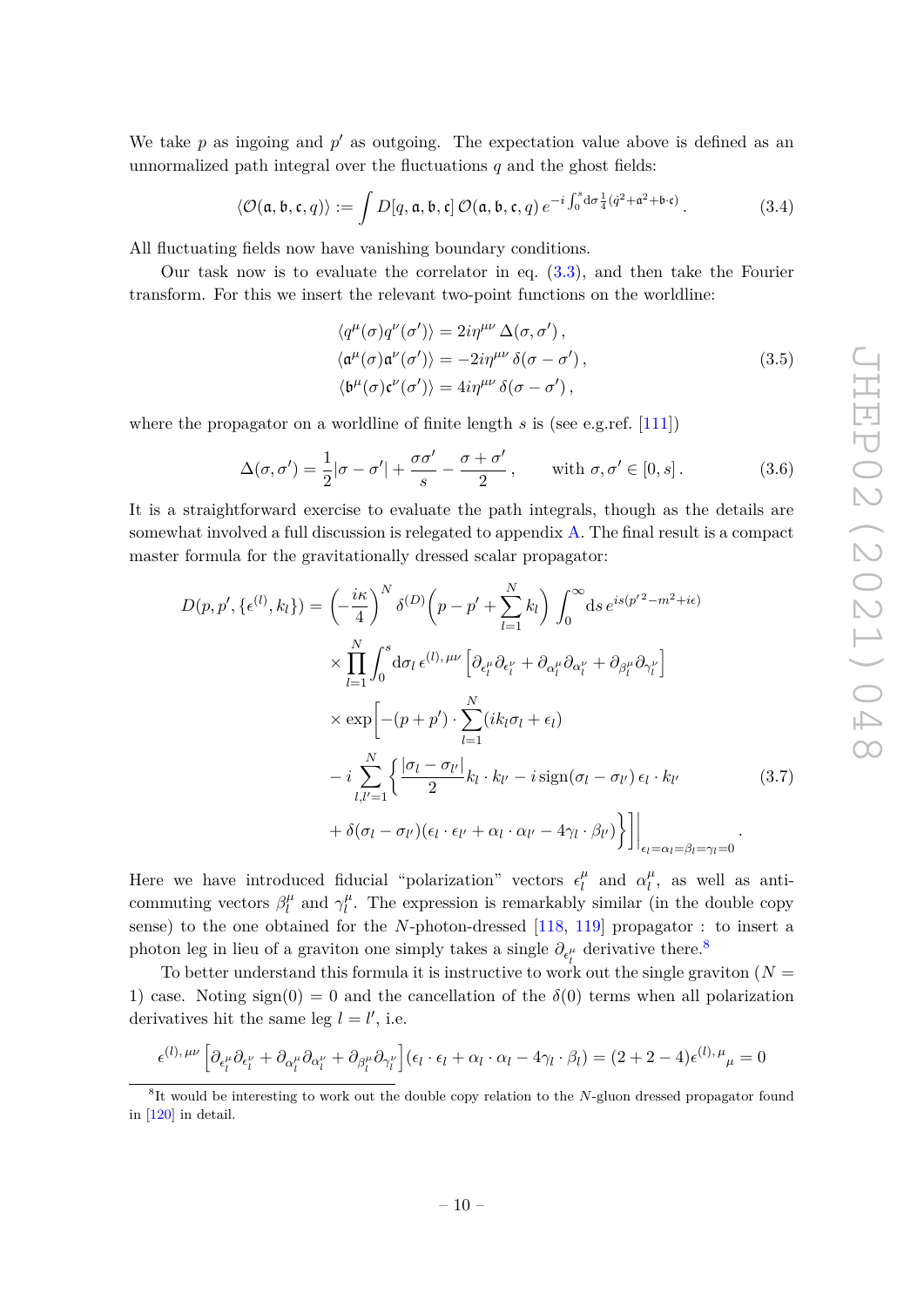one straightforwardly works out

$$
D(p, p', k; \epsilon) = \frac{i}{p^2 - m^2 + i\epsilon} \frac{i}{p'^2 - m^2 + i\epsilon} \left( -\frac{i\kappa}{4} \right) \delta^{(D)}(p - p' + k) (p + p')^\mu (p + p')^\nu \epsilon_{\mu\nu},
$$
\n(3.8)

reproducing ref. [\[117\]](#page-41-8). Amputating the scalar legs and stripping off the momentumconserving  $\delta^{(D)}(P)$  function and polarization tensor we obtain the three-point vertex

$$
-\frac{i\kappa}{4}(p+p')^{\mu}(p+p')^{\nu}.
$$
 (3.9)

Let us compare this result to the QFT three-point vertex of two scalars and a graviton. For a general  $\xi$  coupling there are two vertices: the three-point interaction vertex between two scalars  $\varphi$  and a graviton  $h_{\mu\nu}$  from the minimal coupling (all scalar momenta ingoing):

$$
p \longrightarrow \underbrace{\mathbf{F}_{\mathbf{V}_{\mathbf{V}_{\mathbf{V}_{\mathbf{V}_{\mathbf{V}}}}}} p'}_{q} = -i\kappa \left[ p^{(\mu} p'^{\nu)} - \frac{\eta^{\mu \nu}}{2} \left( p \cdot p' - m^2 \right) \right]. \tag{3.10}
$$

To this we need to add the non-minimal  $\xi$  coupling vertex of eq. [\(2.20\)](#page-8-2)

$$
\sum_{p}^{p} \mu_{q} + \mu_{p} + \sum_{p}^{p} \mu_{q} = -i\kappa \left[ p^{(\mu_{p}(\nu)} - \frac{\eta^{\mu\nu}}{2} \left( p \cdot p' - m^{2} \right) - \xi \left( q^{2} \eta_{\mu\nu} - q_{\mu} q_{\nu} \right) \right]
$$
  
= 
$$
-i\kappa \left[ \frac{1}{4} (p + p')^{\mu} (p + p')^{\nu} + \left( \frac{1}{4} - \xi \right) \left( q^{2} \eta_{\mu\nu} - q_{\mu} q_{\nu} \right) \right]
$$
(3.11)

where — crucially — in the last line we have used the on-shell condition  $p^2 = m^2 = p'^2$  on the *scalar* legs. We have a match for  $\xi = \frac{1}{4}$  $\frac{1}{4}$ , but only if we put the scalar legs on-shell.<sup>[9](#page-11-1)</sup>

It is a simple exercise to also include the  $\tilde{\xi}R[x(\tau)]$  term in the worldline action and perform the path integral for  $N = 1$  as well. One quickly arrives at the above expression for the general *ξ* case.

## <span id="page-11-0"></span>**3.2 Putting the scalar legs on shell**

Now that we have a momentum space representation of the gravitationally dressed scalar propagator we can proceed to put the scalar legs on-shell. As we have already seen, this is necessary in order to match to the QFT expression which is then effectively a form factor  $F(p, p'; \{k_i, \epsilon_i\})$  with off-shell graviton legs:

$$
F(p, p' | \{k_i, \epsilon_i\}) = \langle -p' | \prod_{i=1}^N \epsilon_i \cdot h(k_i) | p \rangle = p \longrightarrow \begin{cases} \epsilon_1, k_1 \epsilon_2, k_2 \cdots \epsilon_n, k_n \\ \epsilon_2, k_3 \cdots \epsilon_n, k_n \end{cases}
$$
 (3.12)

<span id="page-11-1"></span><sup>9</sup>This might be in fact the simplest derivation of the  $\tilde{\xi} = \xi - \frac{1}{4}$  relation in eq. [\(2.15\)](#page-7-3).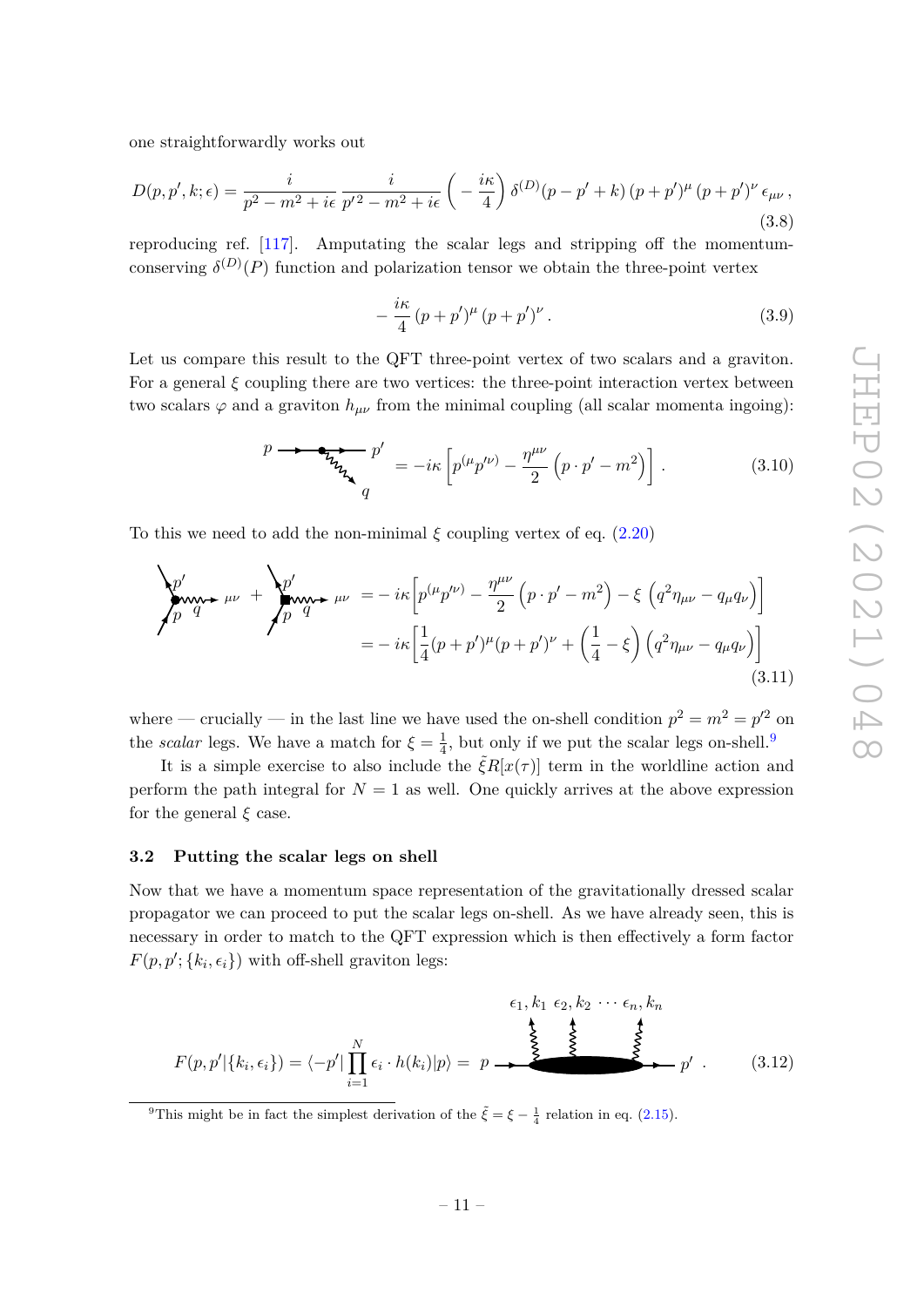Let us perform the LSZ reduction on  $D(p, p', \{\epsilon, k\})$  of eq. [\(3.7\)](#page-10-0) now. First we put the outgoing  $p'$  scalar leg on shell:

$$
-i(p'^2 - m^2 + i\epsilon) D(p, p', \{\epsilon, k\})\Big|_{p'^2 = m^2 - i\epsilon}.
$$
 (3.13)

Therefore we pull the inverse propagator into the *s* integral in eq. [\(3.7\)](#page-10-0) and use

<span id="page-12-0"></span>
$$
-i(p'^2 - m^2 + i\epsilon) \int_0^\infty ds \, e^{is(p'^2 - m^2 + i\epsilon)} \Omega(s) = -\int_0^\infty ds \, \frac{d}{ds} \left( e^{is(p'^2 - m^2 + i\epsilon)} \right) \Omega(s) \tag{3.14}
$$

where we have introduced

$$
\Omega(s) := \left(-\frac{i\kappa}{4}\right)^N \delta^{(D)}\left(p - p' + \sum_{l=1}^N k_l\right) \prod_{l=1}^N \int_0^s d\sigma_l \,\epsilon^{(l),\,\mu\nu} \left[\partial_{\epsilon_l^{\mu}} \partial_{\epsilon_l^{\nu}} + \partial_{\alpha_l^{\mu}} \partial_{\alpha_l^{\nu}} + \partial_{\beta_l^{\mu}} \partial_{\gamma_l^{\nu}}\right] \times \exp\left[-(p + p')\cdot \sum_{l=1}^N (ik_l\sigma_l + \epsilon_l) - i \sum_{l,l'=1}^N \left\{\frac{|\sigma_l - \sigma_{l'}|}{2}k_l \cdot k_{l'} - i \operatorname{sign}(\sigma_l - \sigma_{l'})\,\epsilon_l \cdot k_{l'}\right.\right. \\ \left. + \delta(\sigma_l - \sigma_{l'})(\epsilon_l \cdot \epsilon_{l'} + \alpha_l \cdot \alpha_{l'} - 4\gamma_l \cdot \beta_{l'})\right\}\right]\right| \tag{3.15}
$$

$$
+ \delta(\sigma_l - \sigma_{l'}) (\epsilon_l \cdot \epsilon_{l'} + \alpha_l \cdot \alpha_{l'} - 4\gamma_l \cdot \beta_{l'}) \Big\} \Big] \Big|_{\epsilon_l = \alpha_l = \beta_l = \gamma_l = 0} . \tag{3.15}
$$

Partially integrating eq.  $(3.14)$  and using  $\Omega(0) = 0$  yields

$$
-i(p'^2 - m^2 + i\epsilon) D(p, p', \{\epsilon, k\})\Big|_{p'^2 = m^2 - i\epsilon} = \Omega(\infty)\Big|_{p'^2 = m^2 - i\epsilon}.
$$
 (3.16)

The overall effect is therefore to send  $s \to \infty$ .<sup>[10](#page-12-1)</sup>

It remains to put the incoming *p* scalar leg on shell. For this we first go to "center of mass" proper time coordinates:

<span id="page-12-3"></span><span id="page-12-2"></span>
$$
\tilde{\sigma}_l := \sigma_l - \sigma_+ \quad \text{with} \quad \sigma_+ = \frac{1}{N} \sum_{l=1}^N \sigma_l \,, \tag{3.17}
$$

and we pick up the constraint  $\sum_l \tilde{\sigma}_l = 0$ . The *N*-fold integral over the  $\sigma_l$ 's may then be rewritten as

$$
\prod_{l=1}^{N} \int_{0}^{\infty} d\sigma_{l} \dots = \prod_{l=1}^{N} \int_{-\infty}^{\infty} d\tilde{\sigma}_{l} \int_{0}^{\infty} d\sigma_{+} \delta \left(\sum_{l=1}^{N} \tilde{\sigma}_{l}\right) \dots
$$
\n(3.18)

Note the change of the integration region to R in the new proper-time coordinates  $\tilde{\sigma}_l$ matching the one performed in the worldline QFT. Moreover, as  $\sigma_l - \sigma_{l'} = \tilde{\sigma}_{l} - \tilde{\sigma}_{l'}$  the variable  $\sigma_+$  only couples to the  $\exp[-i(p+p') \cdot \sum_l k_l \sigma_l]$  term in  $\Omega(\infty)$  from eq. [\(3.15\)](#page-12-2). One then easily performs the  $\sigma_{+}$  integral:

$$
\int_0^{\infty} d\sigma_{+} e^{-i(p+p') \cdot \sum_{l=1}^N k_l \sigma_l} = e^{-i(p+p') \cdot \sum_{l=1}^N k_l \tilde{\sigma}_l} \int_0^{\infty} d\sigma_{+} e^{i(p+p') \cdot (p-p')\sigma_{+}}
$$

$$
= \frac{ie^{-i(p+p') \cdot \sum_{l=1}^N k_l \tilde{\sigma}_l}}{p^2 - m^2 + i\epsilon},
$$
(3.19)

<span id="page-12-1"></span> $10$ See also the recent [\[121\]](#page-41-12) making the same argument.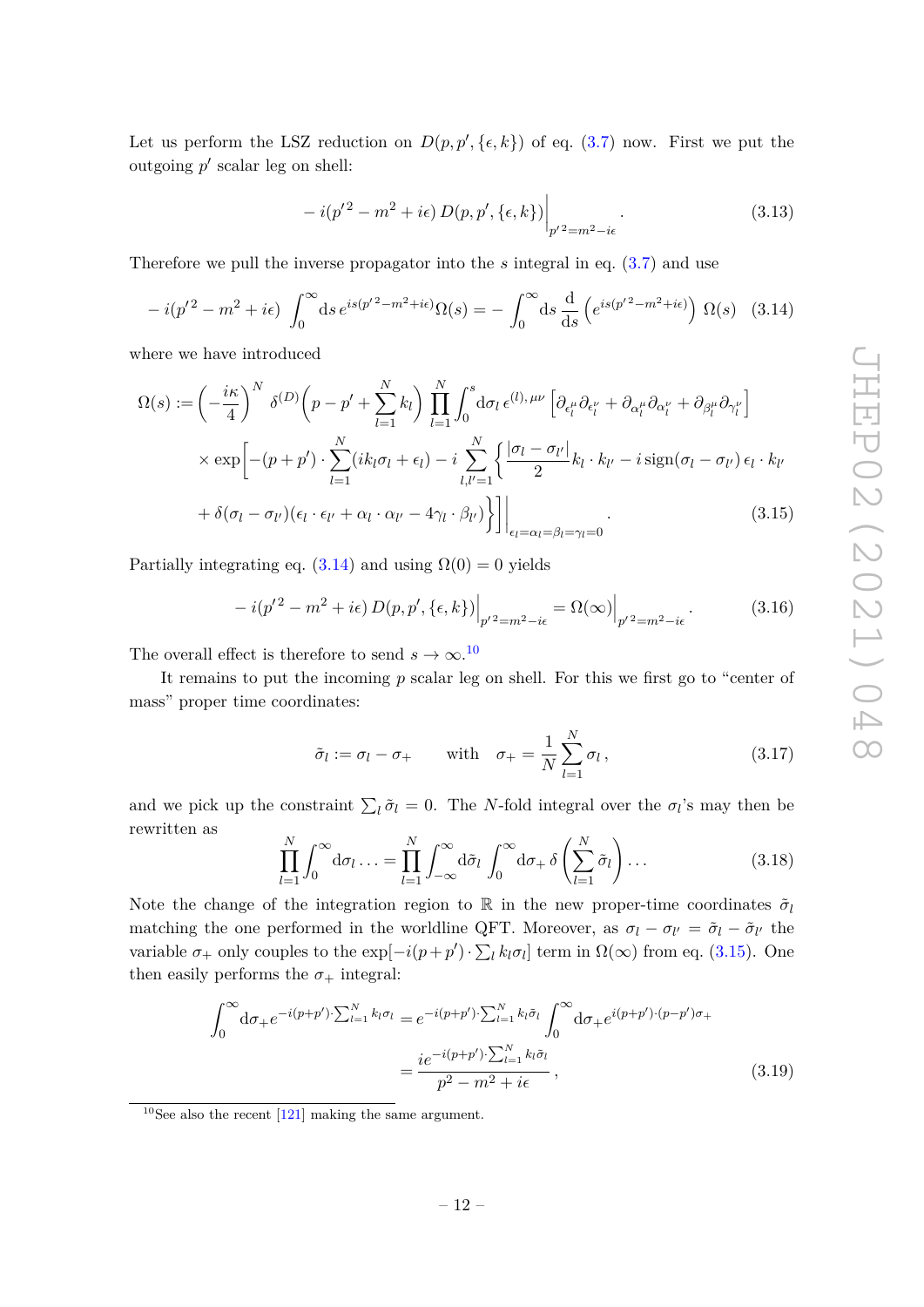where we have used total momentum conservation and the mass-shell condition for  $p'$ . But this precisely extracts the incoming scalar propagator!

Hence the net effect of LSZ reducing the graviton dressed propagator of eq. [\(3.7\)](#page-10-0) to a form factor is very mild and can be done explicitly: drop the overall *s* integral, insert a total proper-time delta function and take the proper time integrals to run over  $\mathbb{R}^{11}$  $\mathbb{R}^{11}$  $\mathbb{R}^{11}$ . The final result is (dropping the tildes on  $\sigma$ )

<span id="page-13-2"></span>
$$
F(p, p'|\{\epsilon^{(l)}, k_l\}) = \left(-\frac{i\kappa}{4}\right)^N \delta^{(D)}(P) \prod_{l=1}^N \left[\int_{-\infty}^{\infty} d\sigma_l \,\epsilon^{(l), \,\mu\nu} \left(\partial_{\epsilon_l^{\mu}} \partial_{\epsilon_l^{\nu}} + \partial_{\alpha_l^{\mu}} \partial_{\alpha_l^{\nu}} + \partial_{\beta_l^{\mu}} \partial_{\gamma_l^{\nu}}\right)\right]
$$

$$
\times \delta \left(\sum_{l=1}^N \sigma_l\right) \exp\left[-(p+p') \cdot \sum_{l=1}^N (ik_l \sigma_l + \epsilon_l) -i \sum_{l,l'=1}^N \left(\frac{|\sigma_l - \sigma_{l'}|}{2} k_l \cdot k_{l'} - i \operatorname{sign}(\sigma_l - \sigma_{l'}) \epsilon_l \cdot k_{l'} - \delta_{l'} \right)\right]
$$

$$
+ \delta(\sigma_l - \sigma_{l'}) (\epsilon_l \cdot \epsilon_{l'} + \alpha_l \cdot \alpha_{l'} - 4\gamma_l \cdot \beta_{l'}) \bigg\}\bigg]\bigg|_{\epsilon_l = \alpha_l = \beta_l = \gamma_l = 0; \atop p^2 = m^2 - i\epsilon = p'^2} (3.20)
$$

with  $P = p - p' + \sum_l k_l$ . This is a surprisingly compact result for an *N*-graviton emission expression.

## <span id="page-13-0"></span>**3.3 Link to position space expression**

Let us see how this form factor relates to the analogous expressions one would compute in a worldline QFT (WQFT). Here the starting point is that of eq.  $(2.15)$ , except with an integral over infinitely extended proper times:

$$
\Xi(b, v; \{ \epsilon^{(l)}, k_l \}) := \int D[x] \int D[\mathfrak{a}, \mathfrak{b}, \mathfrak{c}] \exp \left[ -i \int_{-\infty}^{\infty} d\sigma \left( \frac{1}{4} g_{\mu\nu} \left( \dot{x}^{\mu} \dot{x}^{\nu} + \mathfrak{a}^{\mu} \mathfrak{a}^{\nu} + \mathfrak{b}^{\mu} \mathfrak{c}^{\nu} \right) \right) \right],
$$
\n(3.21)

where again we begin with a collection of plane waves for the graviton with momenta  $k_l$ and polarizations  $\epsilon^{(l)}$ : eq. [\(3.1\)](#page-9-4). This is equivalent to

$$
\begin{split} \Xi(b, v; \{ \epsilon^{(l)}, k_l \}) \\ &= \left( -\frac{i\kappa}{4} \right)^N \int D[x] \int D[\mathfrak{a}, \mathfrak{b}, \mathfrak{c}] \prod_{l=1}^{\infty} \left[ \int_{-\infty}^{\infty} d\sigma_l \, \epsilon_l^{\mu\nu} \Big( \dot{x}^{\mu}(\sigma_l) \dot{x}^{\nu}(\sigma_l) + \mathfrak{a}^{\mu}(\sigma_l) \mathfrak{a}^{\nu}(\sigma_l) \right. \\ &\left. + \mathfrak{b}^{\mu}(\sigma_l) \mathfrak{c}^{\nu}(\sigma_l) \Big) e^{ik_l \cdot x(\sigma_l)} \right] \exp \left[ -i \int_{-\infty}^{\infty} d\sigma \, \left( \frac{1}{4} \left( \dot{x}^2(\sigma) + \mathfrak{a}^2(\sigma) + \mathfrak{b}(\sigma) \cdot \mathfrak{c}(\sigma) \right) \right) \right]. \end{split} \tag{3.22}
$$

We note from the action appearing in the last exponential that the momentum associated to  $x^{\mu}$  is  $p_{\mu} = -\frac{1}{2}$  $\frac{1}{2}\dot{x}_{\mu}$ , which is somewhat unconventional. Inserting the proper time  $\tau = 2m\sigma$ as done above eq. [\(2.16\)](#page-7-1) would yield the canonical relation.

<span id="page-13-1"></span><sup>&</sup>lt;sup>11</sup>These steps to put the scalar legs on shell apply generically to *any* Feynman-Schwinger representation of a gluon, photon or graviton dressed propagator, and have to the best of our knowledge not been observed before.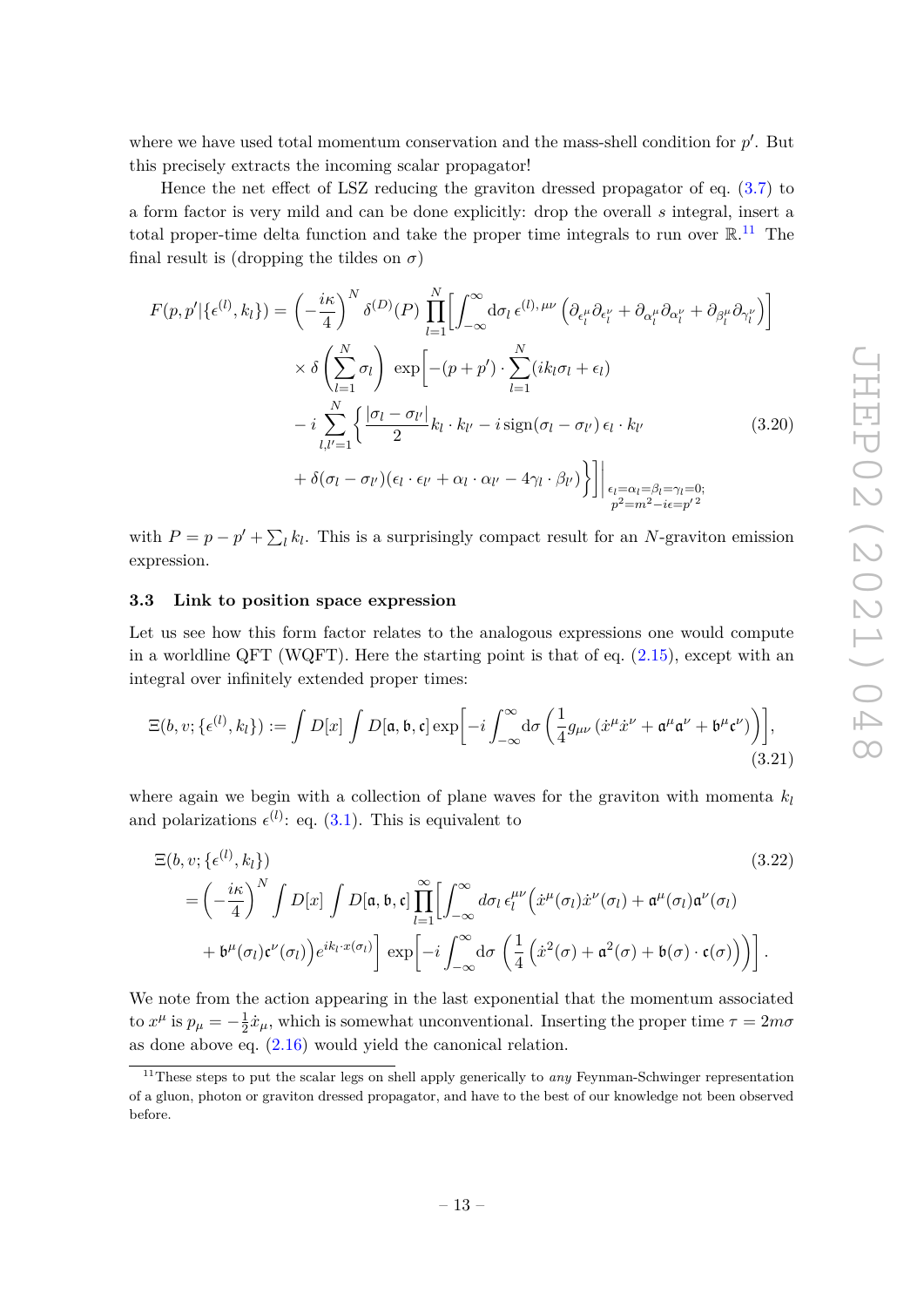We now consider the background field expansion for  $x^{\mu}(\sigma)$ :

<span id="page-14-3"></span>
$$
x^{\mu}(\sigma) = b^{\mu} + v^{\mu} \sigma + z^{\mu}(\sigma). \qquad (3.23)
$$

In order to integrate out the  $z^{\mu}$  field and the ghosts we use generic translation-invariant propagators:

<span id="page-14-0"></span>
$$
\langle z^{\mu}(\sigma) z^{\nu}(\sigma') \rangle = 2i\eta^{\mu\nu} \Delta(\sigma - \sigma'),
$$
  

$$
\langle \mathfrak{a}^{\mu}(\sigma) \mathfrak{a}^{\nu}(\sigma') \rangle = -2i\eta^{\mu\nu} \delta(\sigma - \sigma'),
$$
  

$$
\langle \mathfrak{b}^{\mu}(\sigma) \mathfrak{c}^{\nu}(\sigma') \rangle = +4i\eta^{\mu\nu} \delta(\sigma - \sigma').
$$
 (3.24)

Concerning  $\Delta(\sigma)$  we shall at this point only assume that  $\partial_{\sigma}\partial_{\sigma'}\Delta(\sigma - \sigma') = -\delta(\sigma - \sigma')$ , which holds true for a time-symmetric as well as retarded (or advanced) propagator on the infinitely extended worldline. With this one straightforwardly finds (again going to "center of mass" proper time coordinates as we did in eq.  $(3.17)$ :

$$
\begin{split} \Xi(b, v; \{ \epsilon^{(l)}, k_l \}) &= \Xi_0 \, \delta \left( \sum_{l=1}^N k_l \cdot v \right) \, e^{i \sum_{l=1}^N k_l \cdot b} & \tag{3.25} \\ & \times \left( -\frac{i\kappa}{4} \right)^N \, \prod_{l=1}^N \bigg[ \int_{-\infty}^{\infty} \mathrm{d}\sigma_l \, \epsilon^{(l), \,\mu\nu} \left( \partial_{\epsilon_l^{\mu}} \partial_{\epsilon_l^{\nu}} + \partial_{\alpha_l^{\mu}} \partial_{\alpha_l^{\nu}} + \partial_{\beta_l^{\mu}} \partial_{\gamma_l^{\nu}} \right) \bigg] \\ & \times \delta \bigg( \sum_{l=1}^N \sigma_l \bigg) \, \exp \bigg[ v \cdot \sum_{l=1}^N (ik_l \sigma_l + \epsilon_l) \\ & \quad - i \sum_{l,l'=1}^N \bigg\{ \Delta(\sigma_l - \sigma_{l'}) \, k_l \cdot k_{l'} - i \, \partial_{\sigma_l} \Delta(\sigma_l - \sigma_{l'}) \, \epsilon_l \cdot k_{l'} \bigg. \\ & \quad + \delta(\sigma_l - \sigma_{l'}) (\epsilon_l \cdot \epsilon_{l'} + \alpha_l \cdot \alpha_{l'} - 4\gamma_l \cdot \beta_{l'}) \bigg\} \bigg] \bigg|_{\epsilon_l = \alpha_l = \beta_l = \gamma_l = 0} . \end{split}
$$

Here  $\Xi_0$  is an overall measure factor

$$
\Xi_0 := \lim_{T \to \infty} \left[ \frac{i}{(2\pi T)^{d/2}} e^{-iTv^2/2} \right]
$$
\n(3.26)

that we may drop as it falls out of normalized correlation functions. Now if we identify the boundary conditions in terms of the momenta as (recall  $p_{\mu} = -\frac{1}{2}$ 2  $\frac{dx_\mu}{d\sigma}$ 

$$
p^{\mu} = -\frac{1}{2}\dot{x}(-\infty) = -\frac{v^{\mu}}{2} + \frac{q^{\mu}}{2}, \qquad p^{\prime \mu} = -\frac{1}{2}\dot{x}(+\infty) = -\frac{v^{\mu}}{2} - \frac{q^{\mu}}{2}, \qquad (3.27)
$$

where  $q$  is the total momentum transfer of the scattered scalar particle, we see that  $(3.25)$ is dauntingly close to the form factor expression  $(3.20)$  upon noting that  $-v = p + p'$ ! Concretely, if we pick the worldline propagator to be time-symmetric,

<span id="page-14-2"></span>
$$
\Delta(\sigma) = \frac{|\sigma|}{2},\tag{3.28}
$$

we arrive at our central relation linking the QFT form factor to the WQFT correlator:

<span id="page-14-1"></span>
$$
\frac{\Xi(b, v; \{\epsilon^{(l)}, k_l\})}{\Xi_0} = \delta \left( \sum_{l=1}^N k_l \cdot v \right) e^{i \sum_{l=1}^N k_l \cdot b} F(p, p' | \{\epsilon^{(l)}, k_l\}), \tag{3.29}
$$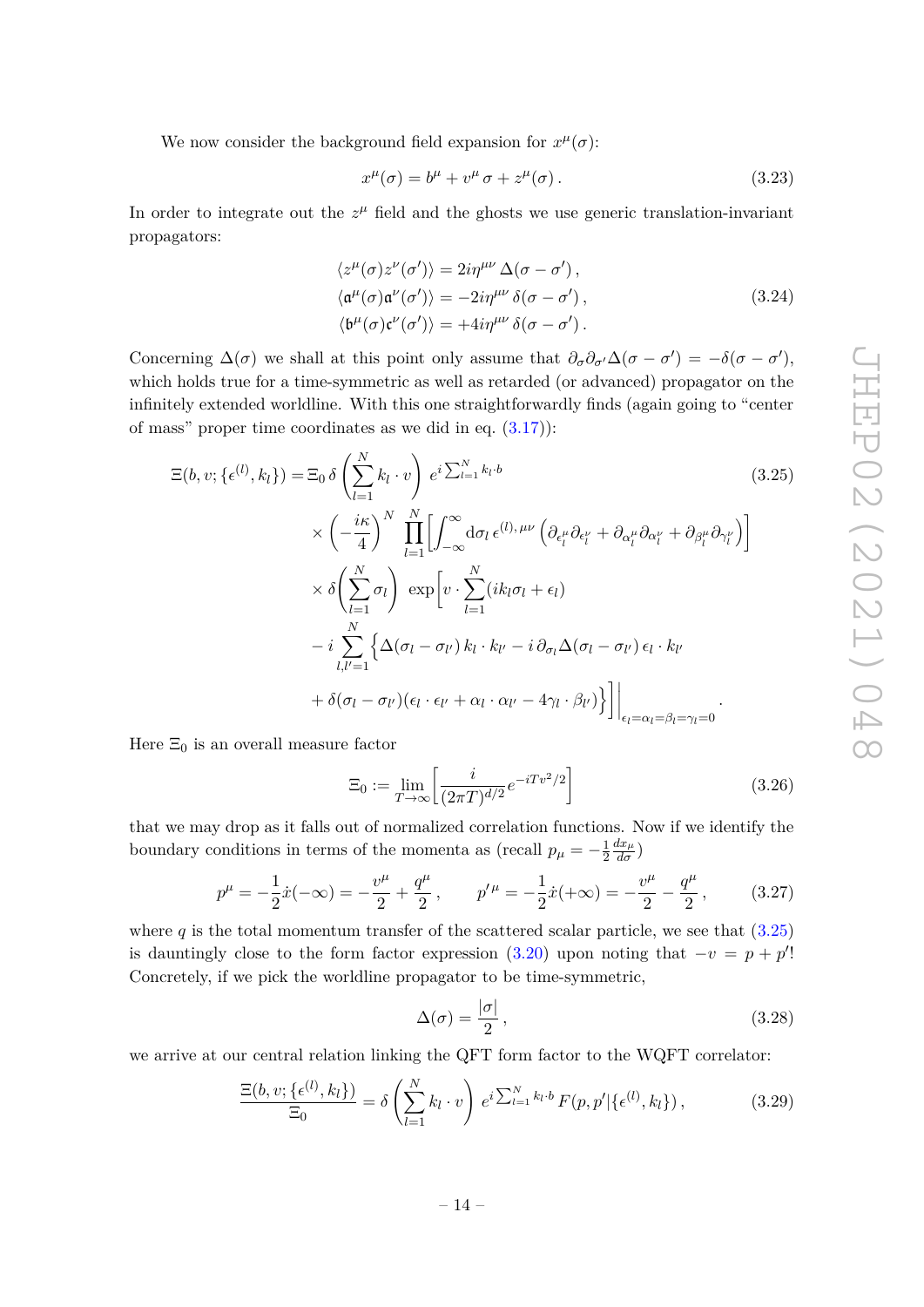where the use of Feynman propagators is understood in the form factor. Note the emergence of the total momentum transfer  $q = \sum_{l=1}^{N} k_l$  in the above.

So that the significance of eq.  $(3.29)$  is properly understood, let us briefly recap the steps that have led us here. We started with the scalar Green's function  $G(x, x')$  in a gravitational background [\(2.15\)](#page-7-3), which can be inserted into time-ordered correlation functions containing pairs of distinctly flavored scalars — see eq. [\(2.18\)](#page-7-4). Moving from time-ordered correlators to S-matrices required us to obtain a momentum space representation of  $G(x, x')$  $-D(p, p', \{\epsilon^{(l)}, k_l\})$ , given in eq. [\(3.7\)](#page-10-0) — and then cut into its external scalar legs, yielding the form factor  $F(p, p' | \{ \epsilon^{(l)}, k_l \})$ . What eq. [\(3.29\)](#page-14-1) therefore tells us — provided the external legs are on shell — is that we can identify S-matrices with expectation values in the WQFT using the classical  $\hbar \to 0$  limit. The expectation values in the *n*-body case are<sup>[12](#page-15-1)</sup>

$$
\left\langle \mathcal{O}(h, \{x_i\}) \right\rangle_{\text{WQFT}} = \mathcal{Z}_{\text{WQFT}}^{-1} \int D[h_{\mu\nu}] \int \prod_{i=1}^{n} D[z_i, \mathfrak{a}_i, \mathfrak{b}_i, \mathfrak{c}_i] \mathcal{O}(h, \{x_i\}) e^{i(S_{\text{EH}} + S_{\text{gf}})}
$$

$$
\times \exp \left[ -i \sum_{i=1}^{n} \int_{-\infty}^{\infty} d\tau_i \frac{m_i}{2} g_{\mu\nu} \left( \dot{x}_i^{\mu} \dot{x}_i^{\nu} + \mathfrak{a}_i^{\mu} \mathfrak{a}_i^{\nu} + \mathfrak{b}_i^{\mu} \mathfrak{c}_i^{\nu} \right) \right], \tag{3.30}
$$

where  $g_{\mu\nu}(x) = \eta_{\mu\nu} + \kappa h_{\mu\nu}(x)$  and  $x_i(\tau_i) = b_i + v_i \tau_i + z_i(\tau_i)$ .  $\mathcal{Z}_{WQFT}$  is the partition function

<span id="page-15-4"></span><span id="page-15-2"></span>
$$
\mathcal{Z}_{\text{WQFT}} := \text{const} \times \int D[h_{\mu\nu}] \int \prod_{i=1}^{n} D[z_i, \mathfrak{a}_i, \mathfrak{b}_i, \mathfrak{c}_i] e^{i(S_{\text{EH}} + S_{\text{gf}})}
$$

$$
\times \exp \left[ -i \sum_{i=1}^{n} \int_{-\infty}^{\infty} d\tau_i \frac{m_i}{2} g_{\mu\nu} (\dot{x}_i^{\mu} \dot{x}_i^{\nu} + \mathfrak{a}_i^{\mu} \mathfrak{a}_i^{\nu} + \mathfrak{b}_i^{\mu} \mathfrak{c}_i^{\nu}) \right],
$$
(3.31)

and const ensures that  $\mathcal{Z}_{WQFT} = 1$  in the non-interacting case  $(\kappa = 0)$ .

## <span id="page-15-0"></span>**3.4 Towards the eikonal phase**

Equipped with eq. [\(3.29\)](#page-14-1) we discover an intriguing relation between the free energy of the WQFT and the eikonal phase of a  $2 \rightarrow 2$  scalar S-matrix in the classical limit. The exponentiated eikonal phase is defined as a Fourier transform of the S-matrix into impact parameter space transverse to the  $(D-2)$ -dimensional scattering plane [\[106,](#page-40-11) [122\]](#page-41-13):

<span id="page-15-3"></span>
$$
e^{i\chi} := \frac{1}{4m_1m_2} \int \frac{\mathrm{d}^D q}{(2\pi)^{D-2}} \,\delta(q \cdot v_1) \,\delta(q \cdot v_2) \, e^{iq \cdot b} \, \langle \phi_1 \phi_2 | S | \phi_1 \phi_2 \rangle \,. \tag{3.32}
$$

where  $b = b_2 - b_1$  and  $q = p'_1 - p_1 = p_2 - p'_2$  is the momentum transfer from particle 1 to 2 ( $p_i$  momenta ingoing and  $p'_i$  momenta outgoing).

An immediate corollary of eq. [\(2.19\)](#page-8-0) and eq. [\(3.29\)](#page-14-1) and a central result of our work is then the simple relation (holding in the classical limit)

<span id="page-15-5"></span>
$$
\mathcal{Z}_{\text{WQFT}} = e^{i\chi},\tag{3.33}
$$

<span id="page-15-1"></span><sup>&</sup>lt;sup>12</sup>Factors of  $\Xi_0$  are absorbed into the path integral measure  $D[z_i]$ .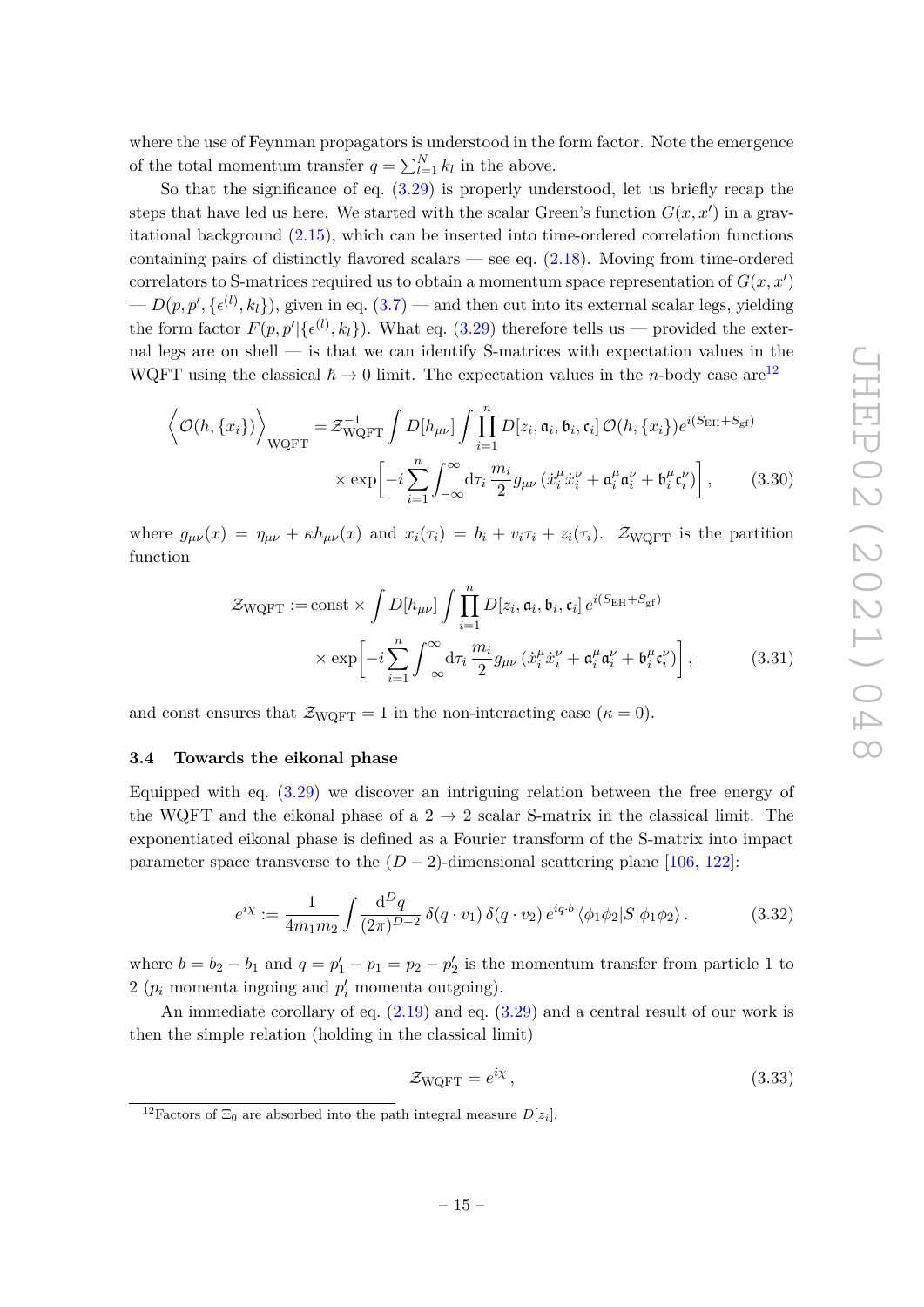i.e. the free energy of the WQFT is to be identified with the eikonal phase. This is a rather direct link between the worldline theory and the QFT S-matrix.<sup>[13](#page-16-2)</sup> We shall evaluate the eikonal phase to 2PM in section [7](#page-28-0) and establish a relationship to the classical impulse  $\Delta p_i^{\mu} = q^{\mu}$  and scattering angle  $\theta$ .

## <span id="page-16-0"></span>**3.5 Time-symmetric vs. retarded propagators**

Let us finally comment on the use of time-symmetric propagators above versus retarded (or advanced) ones in the WQFT. The retarded (or advanced) worldline propagators on an infinite worldline read

<span id="page-16-3"></span>
$$
\Delta_{r/a}(\sigma) = \frac{|\sigma|}{2} \pm \frac{\sigma}{2}.
$$
\n(3.34)

We claim that switching between these propagators simply amounts to performing shifts in the background parameters  $b^{\mu}$  and  $v^{\mu}$ . This is best seen in a classical setting where one seeks to solve an inhomogeneous second-order ordinary differential equation for  $x^{\mu}(\sigma)$ . Writing the solution as  $x^{\mu}(\sigma) = b^{\mu} + v^{\mu}\sigma + z^{\mu}(\sigma)$ , the  $b^{\mu}$  and  $v^{\mu}$  terms represent a solution to the homogeneous (force-free) equation, whereas the perturbatively constructed  $z^{\mu}$  is a specific solution to the inhomogeneous solution.

The choice of propagator is equivalent to picking a specific inhomogeneous solution. Hence all choices for worldline propagators are valid and physically equivalent, but the meaning of the background constants changes. To emphasize this we will denote them as follows: for a retarded propagator  $b^{\mu}$  and  $v^{\mu}$  describe the initial worldline trajectory  $(\sigma \to -\infty)$ , for an advanced propagator  $b'^\mu$  and  $v'^\mu$  give the final worldline  $(\sigma \to +\infty)$ , and for a time-symmetric propagator  $\hat{b}^{\mu}$  and  $\hat{v}^{\mu}$  an in-between state ( $\sigma = 0$ ). So we identify  $p^{\mu} = mv^{\mu}$ ,  $p'^{\mu} = mv'^{\mu}$  and  $\hat{p}^{\mu} = \frac{1}{2}(p^{\mu} + p'^{\mu}) = \hat{m}\hat{v}^{\mu}$  as the ingoing, outgoing, and average  $\overline{2}$ momenta respectively, where  $\hat{m}^2 = \frac{m^2}{2}$  $\frac{n^2}{2}(1 + v \cdot v')$  is chosen to ensure  $\hat{v}^2 = 1$ . One may directly compute the shifts in  $b^{\mu}$  and  $v^{\mu}$  for transitions between the propagators from their definitions in eqs. $(3.28)$ – $(3.34)$ .

The choice of Feynman vs. retarded propagators is also meaningful for the gravitons, but in a different way. The real part of Feynman propagators (as one uses when calculating scattering amplitudes) yield time symmetric Green's functions, which is consistent with purely conservative scattering. For a classically radiating system one should instead use retarded propagators. This will affect observables like the impulse  $\Delta p_i^{\mu}$  $u_i^{\mu}$ , which after integration will have a different form. This important subtlety was recently discussed in the context of the 3PM deflection in ref. [\[123\]](#page-41-14), resolving a tension with the high-energy limit [\[90,](#page-40-0) [98\]](#page-40-3). It was argued earlier that, from an amplitudes perspective, this tension would be resolved by including the full soft region [\[124\]](#page-41-15).

## <span id="page-16-1"></span>**4 WQFT Feynman rules**

In the previous section we saw a clear link between gravitational S-matrices and expectation values of operators evaluated in the WQFT. These involve path integrals over not only the

<span id="page-16-2"></span><sup>&</sup>lt;sup>13</sup>Note that there is a factor  $\frac{1}{2m_i}$  for each worldline, which comes from inserting  $\sigma_i = \frac{1}{2m_i}\tau_i$  as described above.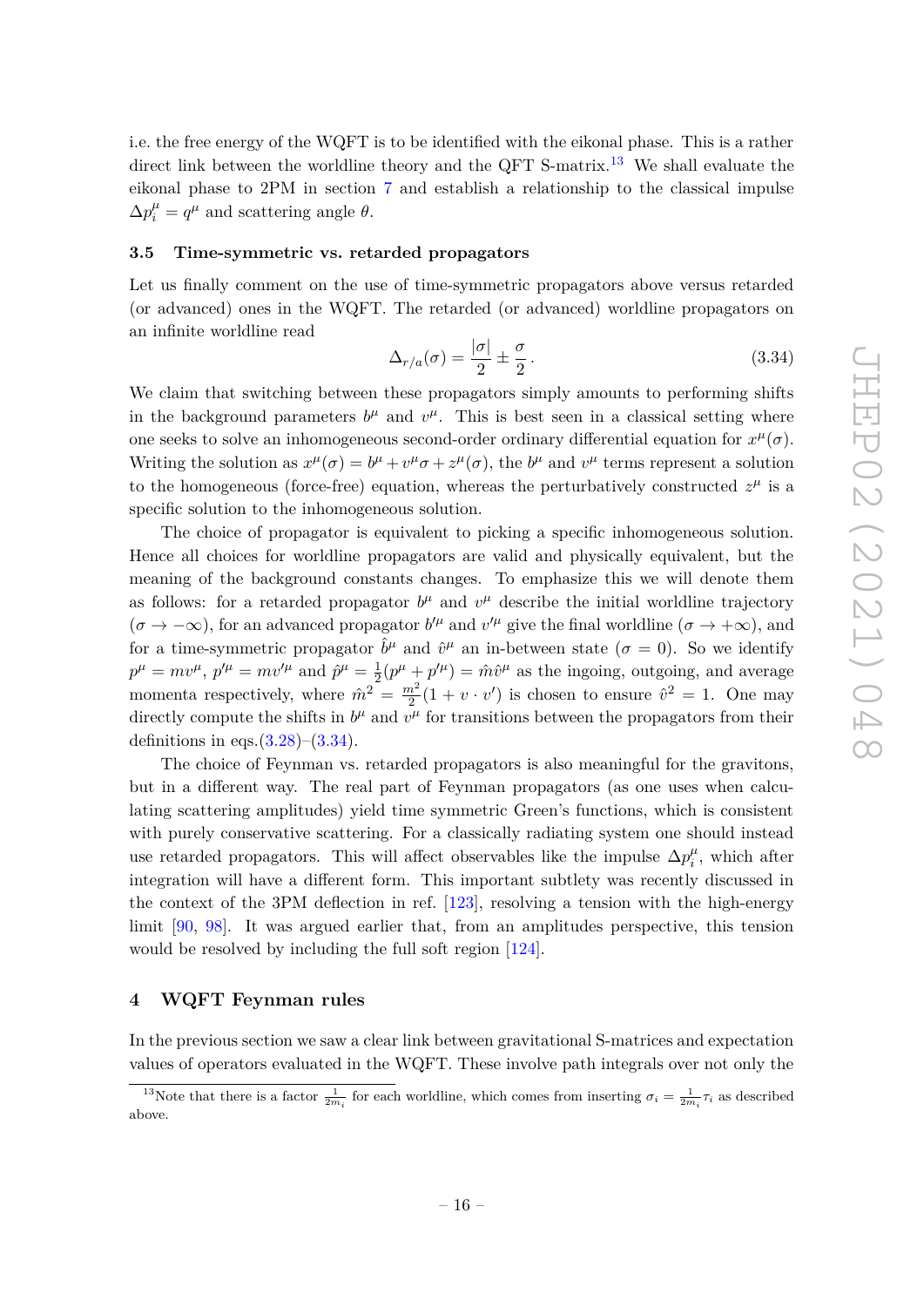gravitational field  $h_{\mu\nu}$ , but also the deflection  $z^{\mu}$  and ghosts  $\mathfrak{a}^{\mu}$ ,  $\mathfrak{b}^{\mu}$ ,  $\mathfrak{c}^{\mu}$ . In this section we develop a set of Feynman rules which allow us to calculate these expectation values directly. By taking a diagrammatic approach we invite comparisons with the diagrams used to describe scattering amplitudes.

We treat the gravitational field  $h_{\mu\nu}(x)$  and deflection  $z^{\mu}(\tau)$  on an equal footing. As we are not interested in quantum corrections we will work at tree level, so we can ignore the ghosts. The graviton is most naturally described in momentum space; the deflection in *energy* space (or frequency, using  $E = \hbar \omega$ ):

$$
h_{\mu\nu}(x) = \int_k e^{-ik \cdot x} h_{\mu\nu}(k) , \qquad z^{\mu}(\tau) = \int_{\omega} e^{-i\omega \tau} z^{\mu}(\omega) , \qquad (4.1)
$$

where we have introduced the shorthands

<span id="page-17-1"></span>
$$
\int_{k} := \int \frac{\mathrm{d}^4 k}{(2\pi)^4}, \qquad \qquad \int_{\omega} := \int \frac{\mathrm{d}\omega}{2\pi}.
$$
\n(4.2)

From this point onwards we specialize to  $D = 4$ . We will also absorb factors of  $(2\pi)$  into the *δ*-functions:

$$
\delta(k) := (2\pi)^4 \delta^{(4)}(k) ,\qquad \delta(\omega) := (2\pi) \delta(\omega) . \tag{4.3}
$$

The Einstein-Hilbert action [\(2.2\)](#page-4-4) being integrated over all positions *x* implies the usual momentum conservation at those interaction vertices; vertices arising from  $S_{\text{pm}}$  in [\(2.7\)](#page-5-2) instead conserve the energy *ω*.

First consider the Einstein-Hilbert action. The Feynman rules arising from here are the usual ones involving only the graviton  $h_{\mu\nu}$ , with propagator

$$
h_{\mu\nu}(x) \qquad h_{\rho\sigma}(y) = iP_{\mu\nu;\rho\sigma} \int_{k} \frac{e^{-ik \cdot (x-y)}}{k^2}, \qquad (4.4)
$$

where  $P_{\mu\nu;\rho\sigma} = \eta_{\mu(\rho}\eta_{\sigma)\nu} - \frac{1}{2}$  $\frac{1}{2}\eta_{\mu\nu}\eta_{\rho\sigma}$ . We are flexible about the *i* $\epsilon$  prescription: either write the denominator as  $k^2 + i\epsilon$ , making it a time-symmetric Feynman propagator, or  $(k^{0} \pm i\epsilon)^{2} - \mathbf{k}^{2}$ , making it retarded/advanced. In the retarded case the poles in  $k^{0}$  occur at  $k^0 = \pm$  $^{\prime}$  $k^2 - i\epsilon$ : as both are below the real axis the integration contour must be closed in the lower-half plane. So the integral is non-zero only when  $x^0 > y^0$ , thus ensuring causality.

Next we consider the worldline action  $S_{\text{pm}}$  given in eq. [\(2.7\)](#page-5-2):

<span id="page-17-0"></span>
$$
S_{\rm pm} = -\frac{m}{2} \int_{-\infty}^{\infty} d\tau (g_{\mu\nu} \dot{x}^{\mu} \dot{x}^{\nu} + 1).
$$
 (4.5)

For now ignoring the parts containing  $h_{\mu\nu}$ , we expand  $\dot{x}^{\mu}(\tau) = v^{\mu} + \dot{z}^{\mu}(\tau)$  to obtain

$$
S_{\text{pm}}|_{h_{\mu\nu}=0} = -\int_{-\infty}^{\infty} d\tau \left( m + m \,\eta_{\mu\nu} v^{\mu} \dot{z}^{\nu} + \frac{m}{2} \eta_{\mu\nu} \dot{z}^{\mu} \dot{z}^{\nu} \right),\tag{4.6}
$$

having used  $\eta_{\mu\nu}v^{\mu}v^{\nu} = 1$ . Both the first term (a constant) and the second term (a boundary term) we can ignore; the third gives us our propagator for  $z^{\mu}$ .

$$
\frac{z^{\mu}(\tau_1)}{\omega} \frac{z^{\nu}(\tau_2)}{\omega} = -i \frac{\eta^{\mu\nu}}{m} \int_{\omega} \frac{e^{-i\omega(\tau_1 - \tau_2)}}{(\omega \pm i\epsilon)^2} = \frac{i\eta^{\mu\nu}}{2m} \left( |\tau_1 - \tau_2| \pm (\tau_1 - \tau_2) \right). \tag{4.7}
$$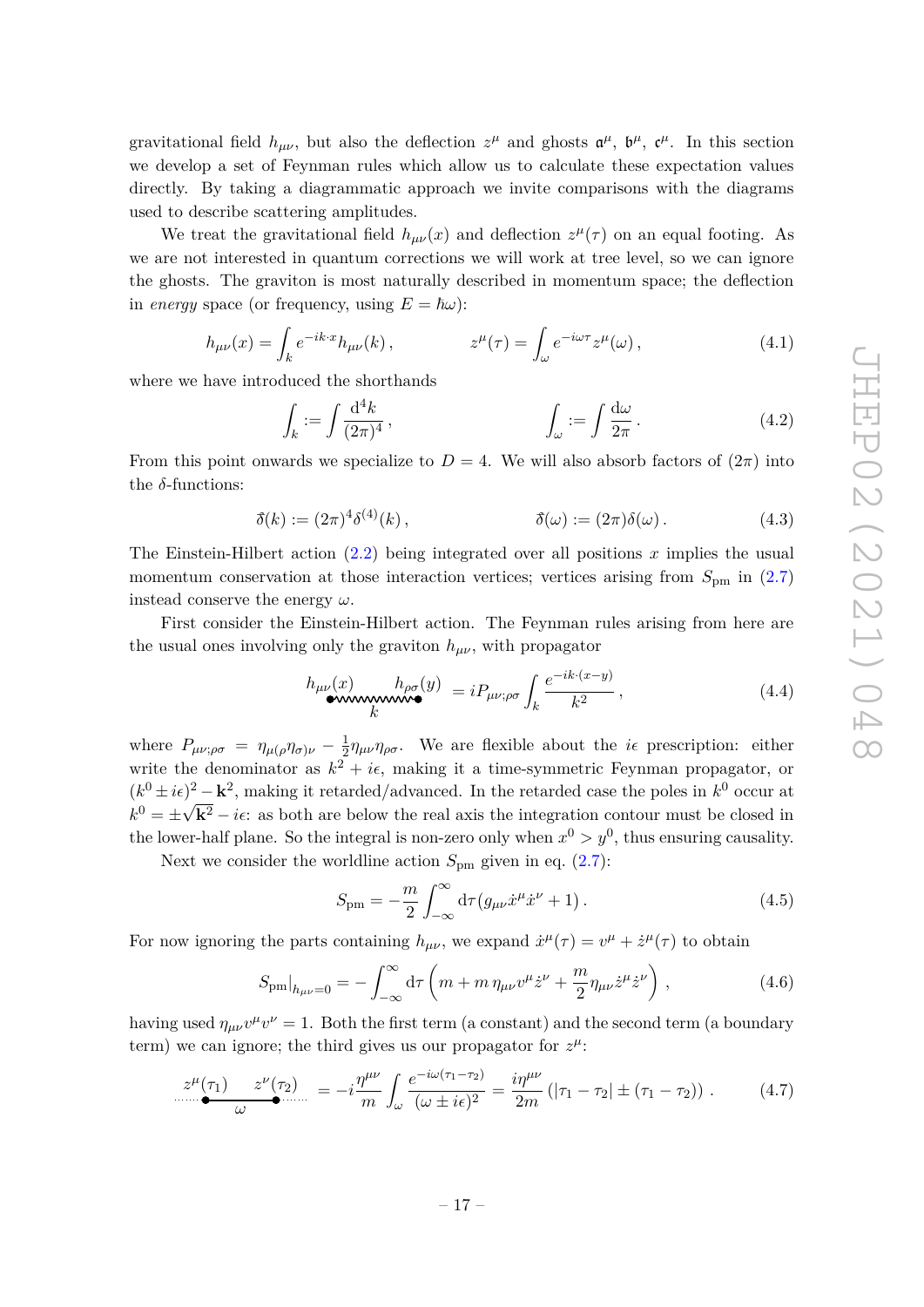These are the retarded/advanced versions of the propagator, which are non-zero when *τ*<sup>1</sup> *> τ*<sub>2</sub> or  $\tau_1 < \tau_2$  respectively. Using  $\sigma = \frac{\tau}{2m}$  we see a precise match for the same propagator given earlier [\(3.24\)](#page-14-3). We define the time-symmetric propagator as simply the averaged combination of the retarded/advanced propagators.<sup>[14](#page-18-0)</sup> As we explained in section [3.4,](#page-15-0) the correct interpretation of  $b^{\mu}$  and  $v^{\mu}$  is sensitive to the choice of worldline propagator.

Finally we proceed to consider worldline interactions, all of which involve the gravitational field  $h_{\mu\nu}$ . As  $S_{\text{pm}}$  depends on the gravitational field only through  $g_{\mu\nu} = \eta_{\mu\nu} + m_{\text{Pl}}^{-1} h_{\mu\nu}$ (and not the inverse metric  $g^{\mu\nu}$ ) this conveniently ensures that all such vertices are linear in  $h_{\mu\nu}$ . We extract the  $\tau$  dependence from  $h_{\mu\nu}$  when it is evaluated on the worldline of a black hole:

$$
h_{\mu\nu}(x(\tau)) = \int_{k} e^{ik \cdot (b + v\tau + z(\tau))} h_{\mu\nu}(-k) = \sum_{n=0}^{\infty} \frac{i^{n}}{n!} \int_{k} e^{ik \cdot (b + v\tau)} (k \cdot z(\tau))^{n} h_{\mu\nu}(-k)
$$
  
= 
$$
\sum_{n=0}^{\infty} \frac{i^{n}}{n!} \int_{k, \omega_{1}, \dots, \omega_{n}} e^{ik \cdot b} e^{i(k \cdot v + \sum_{i=1}^{n} \omega_{i})\tau} \left( \prod_{i=1}^{n} k \cdot z(-\omega_{i}) \right) h_{\mu\nu}(-k).
$$
 (4.8)

The product on  $z^{\mu}(-\omega_i)$  produces a tower of vertices which are fed into the interacting part of the action  $S_{\text{pm}}^{\text{int}} = S_{\text{pm}} - S_{\text{pm}}|_{h_{\mu\nu}=0}$ :

$$
S_{\rm pm}^{\rm int} = -\frac{m}{2m_{\rm Pl}} \int_{-\infty}^{\infty} d\tau \, h_{\mu\nu}(x(\tau)) \dot{x}^{\mu}(\tau) \dot{x}^{\nu}(\tau) = -\frac{m}{2m_{\rm Pl}} \int_{-\infty}^{\infty} d\tau \, h_{\mu\nu}(x(\tau)) (v^{\mu}v^{\nu} + 2v^{(\mu}\dot{z}^{\nu)}(\tau) + \dot{z}^{\mu}(\tau)\dot{z}^{\nu}(\tau)).
$$
(4.9)

We obtain

$$
S_{\rm pm}^{\rm int} = -\frac{m}{m_{\rm Pl}} \sum_{n=0}^{\infty} \frac{i^n}{n!} \int_{k,\omega_1,\dots,\omega_n} e^{ik \cdot b} \delta\left(k \cdot v + \sum_{i=1}^n \omega_i\right) h_{\mu\nu}(-k) \left(\prod_{i=1}^n z^{\rho_i}(-\omega_i)\right) \times \left(\frac{1}{2} \left(\prod_{i=1}^n k_{\rho_i}\right) v^{\mu} v^{\nu} + \sum_{i=1}^n \omega_i \left(\prod_{j\neq i}^n k_{\rho_j}\right) v^{(\mu} \delta_{\rho_i}^{\nu)} + \sum_{i\n(4.10)
$$

having integrated over  $\tau$  to extract the energy-conserving  $\delta$ -function. When  $n = 0$  only the first term in the second line is included; when  $n = 1$  only the first two terms.

Let us see how the Feynman rules are read off using some explicit examples. At zeroth order in  $z^{\mu}$ :

<span id="page-18-1"></span>
$$
S_{\rm pm}^{\rm int}\Big|_{z^0} = -\frac{m}{2m_{\rm Pl}} \int_k e^{ik \cdot b} \delta(k \cdot v) h_{\mu\nu}(-k) v^{\mu} v^{\nu} \,. \tag{4.11}
$$

This term gives rise to the stress-energy tensor  $T^{\mu\nu}(k) = me^{ik \cdot b} \delta(k \cdot v) v^{\mu} v^{\nu}$  (see e.g.ref. [\[93\]](#page-40-14)) which we interpret as a classical source for  $h_{\mu\nu}$ . The Feynman rule is

<span id="page-18-2"></span>
$$
\begin{cases}\n\ddot{\xi} & = -i \frac{m}{2m_{\text{Pl}}} e^{ik \cdot b} \delta(k \cdot v) v^{\mu} v^{\nu}, \\
h_{\mu\nu}(k)\n\end{cases} \tag{4.12}
$$

<span id="page-18-0"></span> $14$  For the graviton such an averaging procedure would produce only the real part of its Feynman propagator. The missing imaginary part corresponds to dissipation; however, on the worldline there is no dissipation and hence no imaginary part.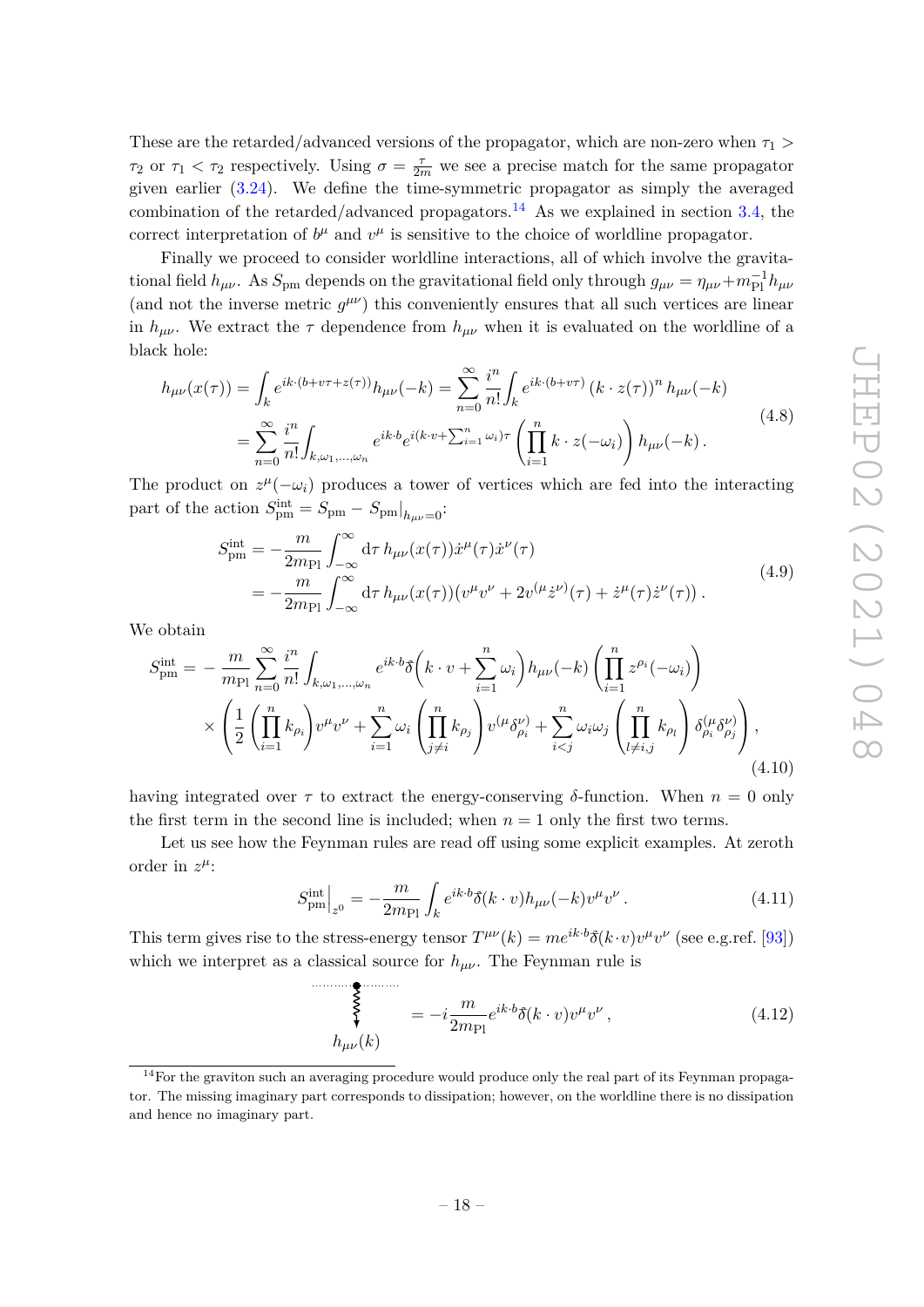with *k* outgoing. It is a tadpole: the dotted line represents the worldline, and is intended only as a visual aid. The linear terms in  $z^{\mu}$  are

$$
S_{\text{pm}}^{\text{int}}\Big|_{z} = -i\frac{m}{2m_{\text{Pl}}} \int_{k,\omega} e^{ik \cdot b} \delta(k \cdot v + \omega) h_{\mu\nu}(-k) z^{\rho}(-\omega) \left(2\omega v^{(\mu} \delta^{\nu)}_{\rho} + v^{\mu} v^{\nu} k_{\rho}\right) ,\qquad(4.13)
$$

from which we read off the two-point vertex:

$$
\sum_{h_{\mu\nu}(k)}^{2^{\rho}(\omega)} = \frac{m}{2m_{\text{Pl}}} e^{ik \cdot b} \delta(k \cdot v + \omega) \left(2\omega v^{(\mu} \delta^{\nu)}_{\rho} + v^{\mu} v^{\nu} k_{\rho}\right). \tag{4.14}
$$

The energy  $\omega$  is also taken as outgoing. Finally, to quadratic order in  $z^{\mu}$ :

$$
S_{\text{pm}}^{\text{int}}\Big|_{z^2} = \frac{m}{2m_{\text{Pl}}} \int_{k,\omega_1,\omega_2} e^{ik \cdot b} \delta(k \cdot v + \omega_1 + \omega_2) h_{\mu\nu}(-k) z^{\rho_1}(-\omega_1) z^{\rho_2}(-\omega_2) \times \left(\frac{1}{2} k_{\rho_1} k_{\rho_2} v^{\mu} v^{\nu} + \omega_1 k_{\rho_2} v^{(\mu} \delta_{\rho_1}^{\nu)} + \omega_2 k_{\rho_1} v^{(\mu} \delta_{\rho_2}^{\nu)} + \omega_1 \omega_2 \delta_{\rho_1}^{(\mu} \delta_{\rho_2}^{\nu)}\right) .
$$
\n(4.15)

The associated trivalent Feynman vertex is

$$
\sum_{\lambda} z^{\rho_2}(\omega_2)
$$
\n
$$
= i \frac{m}{m_{\text{Pl}}} e^{ik \cdot b} \delta(k \cdot v + \omega_1 + \omega_2)
$$
\n
$$
= i \frac{m}{m_{\text{Pl}}} e^{ik \cdot b} \delta(k \cdot v + \omega_1 + \omega_2)
$$
\n
$$
\times \left( \frac{1}{2} k_{\rho_1} k_{\rho_2} v^{\mu} v^{\nu} + \omega_1 k_{\rho_2} v^{(\mu} \delta_{\rho_1}^{\nu)} + \omega_2 k_{\rho_1} v^{(\mu} \delta_{\rho_2}^{\nu)} + \omega_1 \omega_2 \delta_{\rho_1}^{(\mu} \delta_{\rho_2}^{\nu)} \right).
$$
\n(4.16)

While of course the second worldline fluctuation still travels on the worldline, we draw it above to distinguish it from its partner.

Given that an *n*-graviton vertex carries an overall  $m_{\text{Pl}}^{2-n}$ , it might seem odd that each of these *z*-vertices carries only a single power of  $m_{\text{Pl}}^{-1}$ . To rectify this we might try rescaling  $z^{\mu} \to m_{\text{Pl}}^{-1} z^{\mu}$ , similar to how we write  $g_{\mu\nu} = \eta_{\mu\nu} + m_{\text{Pl}}^{-1} h_{\mu\nu}$  for the graviton. However, we find this operation to be undesirable as it also rescales the propagator  $(4.7)$  to carry an overall  $m_{\text{Pl}}^2$ . As we shall see, despite the higher-point vertices carrying the same overall power of *m*Pl, their appearance at low orders in the PM expansion is ruled out by the combinatorics of which diagrams we can draw.

The three vertices given above will be sufficient for all of the calculations done in this paper. However, using eq. [\(4.10\)](#page-18-1) we can easily generalize to an *n*th order vertex:

$$
V_{\rho_1\cdots\rho_n}^{\text{WL},\mu\nu}(k;\omega_1,\cdots,\omega_n)
$$
  
= $i^{n-1}\frac{m}{m_{\text{Pl}}}e^{ik\cdot b}\delta\left(k\cdot v+\sum_{i=1}^n\omega_i\right)$   

$$
\times\left(\frac{1}{2}\left(\prod_{i=1}^n k_{\rho_i}\right)v^{\mu}v^{\nu}+\sum_{i=1}^n\omega_i\left(\prod_{j\neq i}^n k_{\rho_j}\right)v^{(\mu}\delta_{\rho_i}^{\nu)}+\sum_{i(4.17)
$$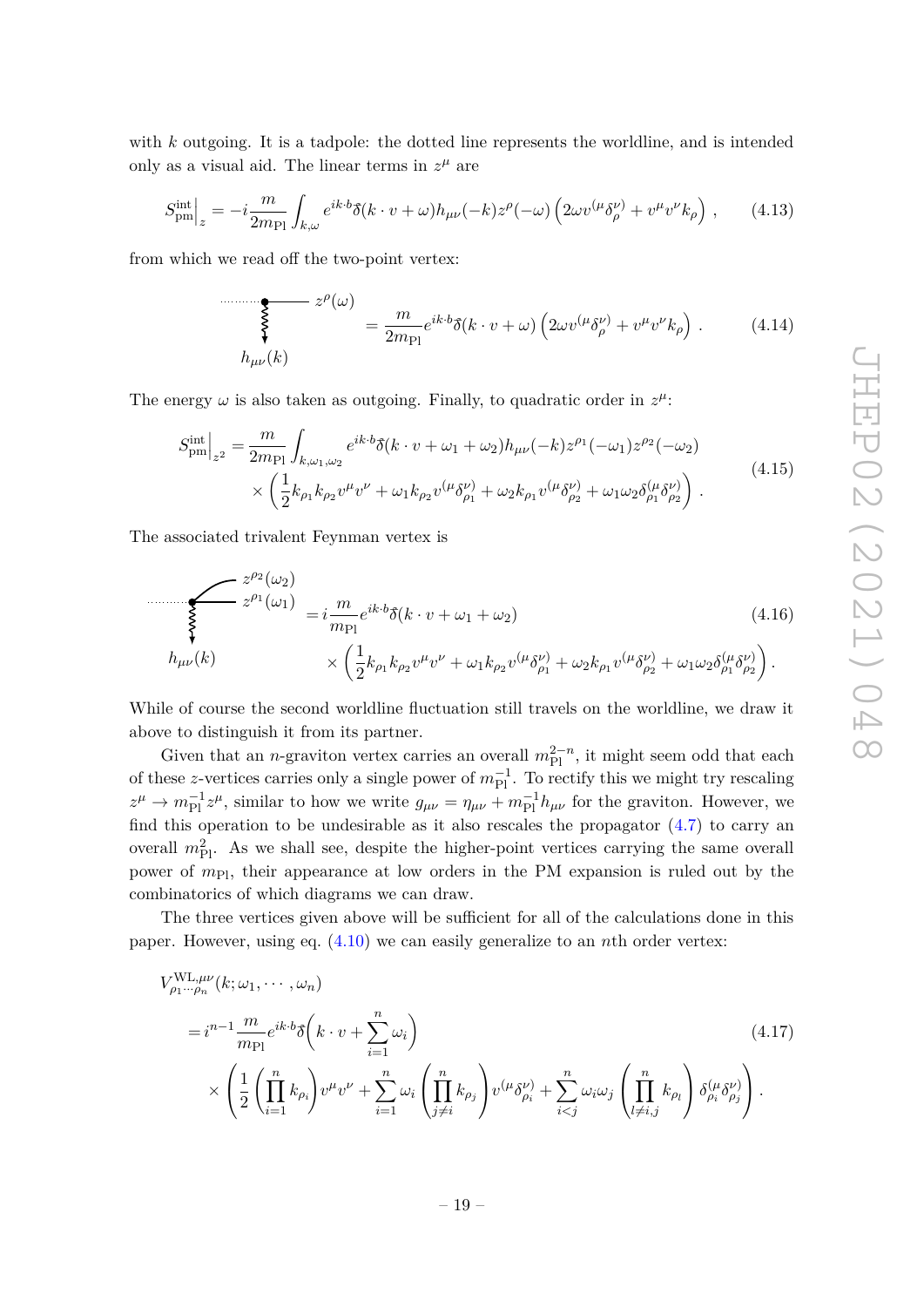An intriguing property of this vertex is that, should we set the energy on one of the external  $z^{\mu}$  lines to zero, the resulting expression can also be obtained as a derivative of its lower-point cousin with respect to the impact factor:

<span id="page-20-4"></span>
$$
V_{\rho_1...\rho_{n+1}}^{\text{WL},\mu\nu}(k;\omega_1,\ldots,\omega_n,0) = \frac{\partial}{\partial b^{\rho_{n+1}}} V_{\rho_1...\rho_n}^{\text{WL},\mu\nu}(k;\omega_1,\ldots,\omega_n).
$$
 (4.18)

This will be important when we return to the eikonal phase in section [7.](#page-28-0)

## <span id="page-20-0"></span>**5 Radiation**

Having set up the worldline Feynman rules we begin with our first application: calculating the radiation far away from a source. For simplicity, let us first consider a single black hole. We calculate  $k^2 \langle h^{\mu\nu}(k) \rangle_{\text{WQFT}}$  for  $k^2 = 0$ , where the expectation value of an operator in the WQFT was defined in eq.  $(3.30)$ . This requires us to draw diagrams with a single outgoing graviton line, which is equivalent to solving Einstein's equation for  $h_{\mu\nu}(x)$ . For a single black hole

$$
-ik^2\langle h^{\mu\nu}(k)\rangle_{\text{WQFT}} = -i\frac{m}{2m_{\text{Pl}}}e^{ik\cdot b}\,\delta(k\cdot v)v^{\mu}v^{\nu}\,,\tag{5.1}
$$

which is simply the tadpole in eq.  $(4.12)$ .<sup>[15](#page-20-1)</sup> In other words,  $h_{\mu\nu}$  is directly sourced by the stress-energy tensor.

Like in section [3.1,](#page-9-1) we compare this with the three-point interaction vertex between two complex scalars  $\varphi$  and a graviton  $h_{\mu\nu}$ :

<span id="page-20-3"></span>
$$
p \longrightarrow \underbrace{\mathbf{E}_{\mathbf{Z}_{\mathbf{Z}_{\mathbf{Z}_{\mathbf{Z}}}}} p'}_{k} = -i\kappa \left[ p^{(\mu} p'^{\nu)} - \frac{\eta^{\mu \nu}}{2} \left( p \cdot p' - m^{2} \right) \right]
$$
\n
$$
= -i\kappa \left[ \hat{p}^{\mu} \hat{p}^{\nu} + \frac{1}{4} \left( \eta^{\mu \nu} k^{2} - k^{\mu} k^{\nu} \right) \right].
$$
\n(5.2)

In the second equality we have inserted  $p = \hat{p} + \frac{k}{2}$  $\frac{k}{2}, p' = \hat{p} - \frac{k}{2}$  $\frac{k}{2}$ , and using the mass-shell conditions  $p^2 = p'^2 = m^2$  we find that  $\hat{p}^2 = m^2 - \frac{k^2}{4}$  $\frac{k^2}{4}$  and  $\hat{p} \cdot k = 0$ . In the classical limit we write  $k^{\mu} = \hbar \bar{k}^{\mu}$  and send  $\hbar \to 0$ , so we can discard the *k*-dependent terms. Finally inserting  $\hat{p}^{\mu} = mv^{\mu}$ , <sup>[16](#page-20-2)</sup> we see that

$$
k^2 \langle h^{\mu\nu}(k) \rangle_{\text{WQFT}} = \frac{i}{2m} e^{ik \cdot b} \delta(k \cdot v) \lim_{\hbar \to 0} \mathcal{M}_{\text{GR}}^{\mu\nu}(p, k) \,. \tag{5.3}
$$

The graviton from a single black hole is therefore identified with the three-point amplitude (with the polarization tensor  $\epsilon_{\mu\nu}$  stripped away).

This identity follows naturally from our discussion in section [2](#page-4-0) and [3.](#page-9-0) The exponential and *δ*-function factors come from the central relationship in eq. [\(3.29\)](#page-14-1); the factor of  $\frac{1}{2m}$ 

<span id="page-20-1"></span><sup>&</sup>lt;sup>15</sup>Contracting with  $P_{\mu\nu;\rho\sigma}$  on an outgoing on-shell graviton line is unnecessary due to the tracelessness of the polarization tensor.

<span id="page-20-2"></span><sup>&</sup>lt;sup>16</sup>Strictly speaking, we should write  $\hat{p}^{\mu} = \hat{m}\hat{v}^{\mu}$  to represent the average momentum. However, at this low PM order the difference is inconsequential.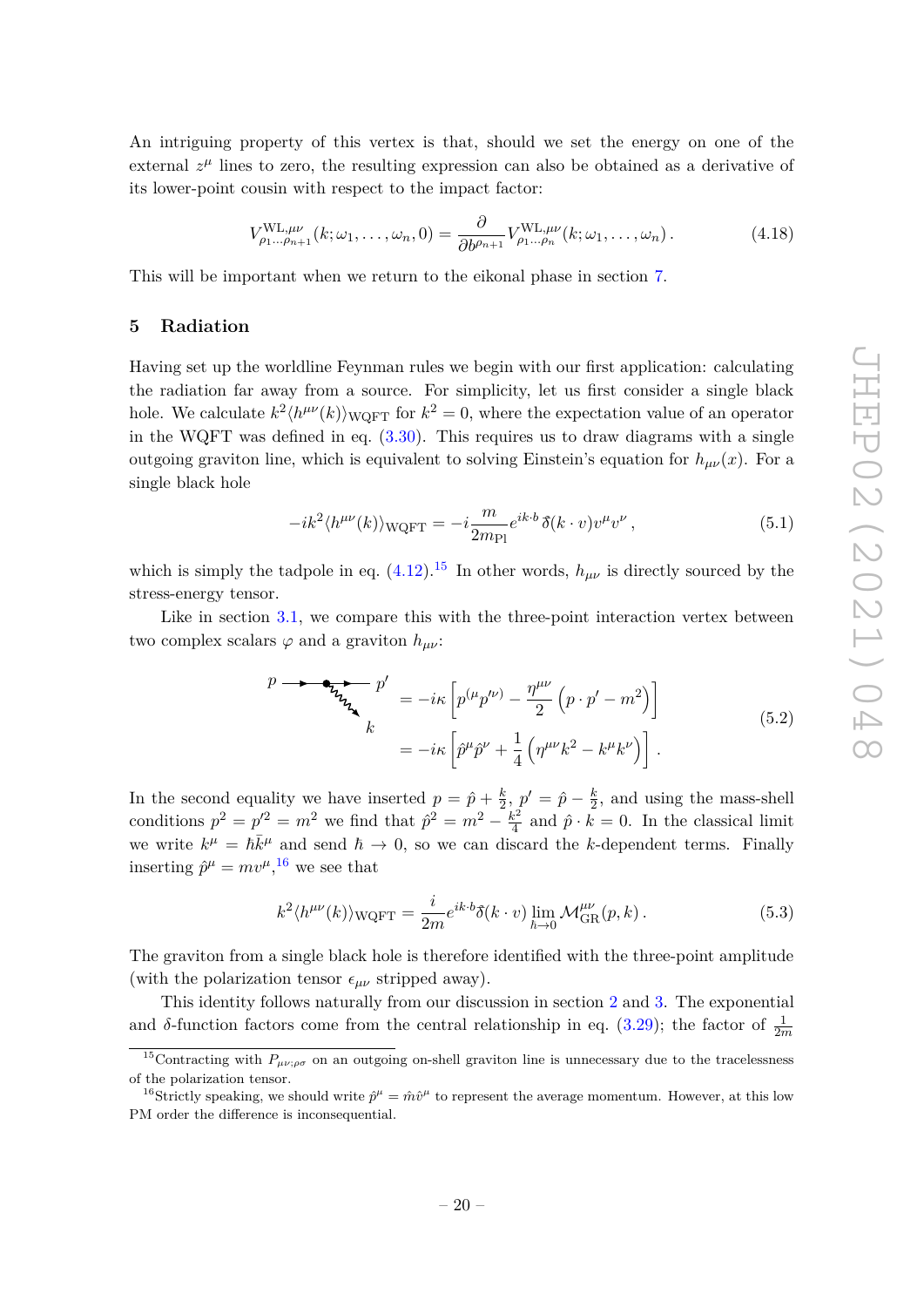from replacing  $\sigma = \frac{\tau}{2r}$  $\frac{\tau}{2m}$ . The interpretation of a single black hole radiating a graviton as a massive three-point amplitude has been widely studied elsewhere, including for higher spins [\[92,](#page-40-15) [93\]](#page-40-14). The non-spinning black hole is associated with the Schwarzschild solution; a spinning black hole with the Kerr solution [\[125\]](#page-41-16). The corresponding double copies are closely related to the so-called Kerr-Schild double copy [\[126](#page-41-17)[–128\]](#page-41-18).

## <span id="page-21-0"></span>**5.1 Two-body radiation (2PM)**

Let us now examine the radiation emitted from the inelastic scattering of a pair of nonspinning black holes at leading order (2PM). To begin with consider the five-point scattering amplitude:

$$
\epsilon_{\mu\nu} \mathcal{M}_{GR}^{\mu\nu}(p_i, p_i', k) = \mathbf{w}_{\mu\nu} + \mathbf{w}_{\mu\nu} + \mathbf{w}_{\mu\nu} + \mathbf{w}_{\mu\nu} + \mathbf{w}_{\mu\nu} + \mathbf{w}_{\mu\nu} + \mathbf{w}_{\mu\nu} + \mathbf{w}_{\mu\nu} + \mathbf{w}_{\mu\nu} + \mathbf{w}_{\mu\nu} + \mathbf{w}_{\mu\nu} + \mathbf{w}_{\mu\nu} + \mathbf{w}_{\mu\nu} + \mathbf{w}_{\mu\nu} + \mathbf{w}_{\mu\nu} + \mathbf{w}_{\mu\nu} + \mathbf{w}_{\mu\nu} + \mathbf{w}_{\mu\nu} + \mathbf{w}_{\mu\nu} + \mathbf{w}_{\mu\nu} + \mathbf{w}_{\mu\nu} + \mathbf{w}_{\mu\nu} + \mathbf{w}_{\mu\nu} + \mathbf{w}_{\mu\nu} + \mathbf{w}_{\mu\nu} + \mathbf{w}_{\mu\nu} + \mathbf{w}_{\mu\nu} + \mathbf{w}_{\mu\nu} + \mathbf{w}_{\mu\nu} + \mathbf{w}_{\mu\nu} + \mathbf{w}_{\mu\nu} + \mathbf{w}_{\mu\nu} + \mathbf{w}_{\mu\nu} + \mathbf{w}_{\mu\nu} + \mathbf{w}_{\mu\nu} + \mathbf{w}_{\mu\nu} + \mathbf{w}_{\mu\nu} + \mathbf{w}_{\mu\nu} + \mathbf{w}_{\mu\nu} + \mathbf{w}_{\mu\nu} + \mathbf{w}_{\mu\nu} + \mathbf{w}_{\mu\nu} + \mathbf{w}_{\mu\nu} + \mathbf{w}_{\mu\nu} + \mathbf{w}_{\mu\nu} + \mathbf{w}_{\mu\nu} + \mathbf{w}_{\mu\nu} + \mathbf{w}_{\mu\nu} + \mathbf{w}_{\mu\nu} + \mathbf{w}_{\mu\nu} + \mathbf{w}_{\mu\nu} + \mathbf{w}_{\mu\nu} + \mathbf{w}_{\mu\nu} + \mathbf{w}_{\mu\nu} + \mathbf{w}_{\mu\nu} + \mathbf{w}_{\mu\nu} + \mathbf{w}_{\mu\nu} + \mathbf{w}_{\mu\nu} + \mathbf{w}_{\mu\nu} + \mathbf{w}_{\mu\nu} + \mathbf{w}_{\mu
$$

where  $\epsilon_{\mu\nu}$  is the polarization of the emitted graviton with momentum *k*, and  $p'_i = p_i - q_i$ . The on-shell conditions  $(\hat{p}_i \pm \frac{q_i}{2})^2 = m_i^2$  imply  $\hat{p}_i \cdot q_i = 0$ ; momentum conservation gives  $k = q_1 + q_2$ . Inserting the established relation [\(3.29\)](#page-14-1) between an *n*-graviton form factor and a WQFT correlator into a generic  $\phi_1 \phi_2 \rightarrow \phi_1 \phi_2(+h)$  scattering amplitude à la eq. [\(2.19\)](#page-8-0) yields a direct link to the WQFT:

<span id="page-21-2"></span><span id="page-21-1"></span>
$$
k^2 \left\langle h^{\mu\nu}(k) \right\rangle_{\text{WQFT}} = \frac{i}{4m_1m_2} \int_{q_1, q_2} \hat{\mu}_{1,2}(k) \lim_{\hbar \to 0} \mathcal{M}_{\text{GR}}^{\mu\nu}(p_i, p_i', k). \tag{5.5}
$$

We have introduced the integral measure emerging from eq.  $(3.29)$ :

$$
\hat{\mu}_{1,2}(k) = e^{i(q_1 \cdot \hat{b}_1 + q_2 \cdot \hat{b}_2)} \delta(q_1 \cdot \hat{v}_1) \delta(q_2 \cdot \hat{v}_2) \delta(k - q_1 - q_2).
$$
\n(5.6)

This connection was already established in refs. [\[84,](#page-39-13) [129\]](#page-42-0); here we show how individual diagrams may be identified between the two methods. There are three diagrams in the WQFT, all with a single outgoing graviton line.

The first diagram contributing to  $k^2 \langle h^{\mu\nu}(k) \rangle_{\text{WQFT}}$  is

$$
1 \longrightarrow_{q_1 \downarrow \underbrace{\xi}_{\text{www}}}
$$
  
\n
$$
q_2 \uparrow \underbrace{\xi}_{\text{www}} \downarrow_{\mu,\nu} = -\frac{m_1 m_2}{8m_{\text{Pl}}^3} \int_{q_1, q_2} \hat{\mu}_{1,2}(k) V_3^{(\mu\nu)(\rho\sigma)(\lambda\tau)} \frac{P_{\rho\sigma;\alpha\beta}}{q_1^2} \frac{P_{\lambda\tau;\gamma\delta}}{q_2^2} \hat{v}_1^{\alpha} \hat{v}_1^{\beta} \hat{v}_2^{\gamma} \hat{v}_2^{\delta}, \quad (5.7)
$$

where  $(i/2)m_{\text{Pl}}^{-1}V_3^{(\mu\nu)(\rho\sigma)(\lambda\tau)}$  $\int_3^{(\mu\nu)(\rho\sigma)(\lambda\tau)} (k, -q_1, -q_2)$  is the three-graviton vertex. The delta functions in the measure  $\hat{\mu}_{1,2}(k)$  are picked up from the vertices; we integrate over the intermediate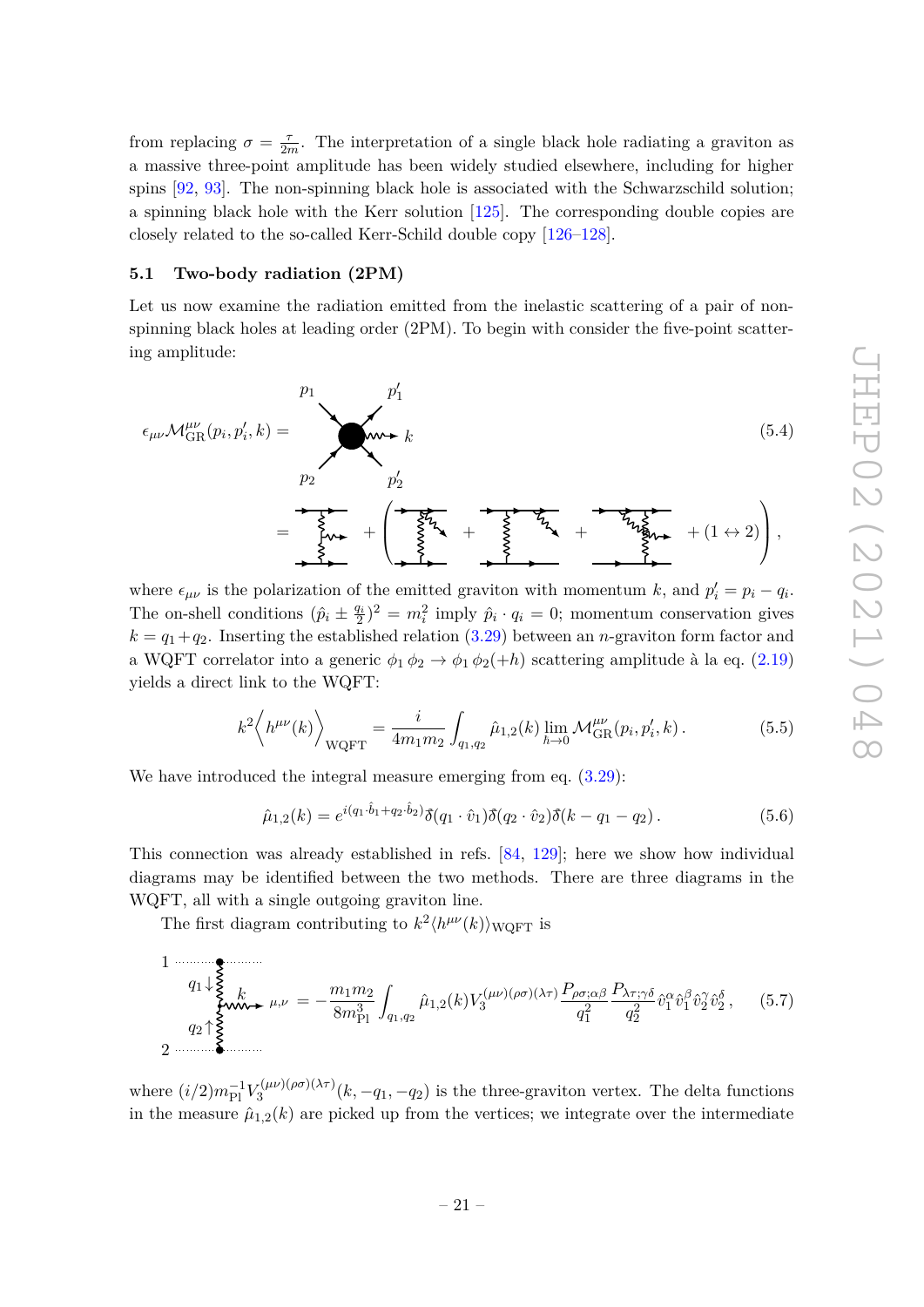momenta  $q_i$ . The counterpart to this diagram in  $\mathcal{M}_{GR}^{\mu\nu}$  is the first diagram in eq. [\(5.4\)](#page-21-1), so we simply re-interpret the worldlines as scalars. Showing that the two expressions match in the  $\hbar \to 0$  limit is trivial: the graviton propagators and three-graviton vertex are the same in either case, and we have already shown in eq. [\(5.2\)](#page-20-3) that when  $\hbar \rightarrow 0$  the scalarscalar-graviton vertex maps onto the stress-energy tensor.

A more interesting comparison is with this diagram:



$$
= -\frac{m_1 m_2}{8m_{\text{Pl}}^3} \int_{q_1, q_2} \hat{\mu}_{1,2}(k) \frac{(2\omega \hat{v}_1^{(\mu} \delta_{\rho}^{\nu)} - \hat{v}_1^{\mu} \hat{v}_1^{\nu} k_{\rho})(2\omega \hat{v}_1^{(\sigma} \eta^{\lambda)\rho} - \hat{v}_1^{\sigma} \hat{v}_1^{\lambda} q_2^{\rho})}{\omega^2} \frac{P_{\sigma \lambda; \alpha \beta}}{q_2^2} \hat{v}_2^{\alpha} \hat{v}_2^{\beta} ,
$$

where  $\omega = \hat{v}_1 \cdot k = \hat{v}_1 \cdot q_2$  from the *δ*-function constraints. We have have massaged the integral measure into  $\hat{\mu}_{1,2}(k)$  by performing the trivial  $\omega$  integration:

<span id="page-22-1"></span>
$$
\int_{\omega,q_2} e^{i(\hat{b}_1 \cdot (k-q_2) + \hat{b}_2 \cdot q_2)} \delta(\hat{v}_2 \cdot q_2) \delta(\omega - \hat{v}_1 \cdot q_2) \delta(\omega - \hat{v}_1 \cdot k) = \int_{q_1,q_2} \hat{\mu}_{1,2}(k).
$$
 (5.9)

This expression arises from the classical limit of *three* diagrams in  $\mathcal{M}_{\text{GR}}^{\mu\nu}$ , again drawn in eq.  $(5.4)$ . We can intuitively see where the  $1/\omega^2$  factor comes from by studying the classical limit of the scalar propagators:

$$
\frac{i}{(\hat{p}_1 + \frac{q_1}{2} + q_2)^2 - m_1^2} = \frac{i}{2\hat{p}_1 \cdot q_2 + q_2 \cdot k} = \frac{i}{2\hat{p}_1 \cdot q_2} \left(1 - \frac{q_2 \cdot k}{2\hat{p}_1 \cdot q_2} + \cdots \right), \quad (5.10a)
$$

$$
\frac{i}{(\hat{p}_1 - \frac{q_1}{2} - q_2)^2 - m_1^2} = \frac{-i}{2\hat{p}_1 \cdot q_2 - q_2 \cdot k} = \frac{-i}{2\hat{p}_1 \cdot q_2} \left( 1 + \frac{q_2 \cdot k}{2\hat{p}_1 \cdot q_2} + \cdots \right), \quad (5.10b)
$$

having used  $(\hat{p}_1 \pm \frac{q_1}{2})^2 = m_1^2$ . The leading terms cancel when added; the sub-leading terms give rise to the desired  $1/\omega^2$  propagator.

The third diagram is related to the previous one by symmetry. Adding up the contri-butions and dropping unnecessary terms we get<sup>[17](#page-22-0)</sup>

$$
k^{2} \langle h^{\mu\nu}(k) \rangle_{\text{WQFT}} = \frac{m_{1} m_{2}}{4 m_{\text{Pl}}^{3}} \int_{q_{1},q_{2}} \hat{\mu}_{1,2}(k)
$$
\n
$$
\times \left[ \frac{\hat{P}_{12}^{(\mu)} (\hat{P}_{12}^{\nu)} + \hat{\gamma} \hat{Q}_{12}^{\nu})}{q_{1}^{2} q_{2}^{2}} + \frac{2 \hat{\gamma}^{2} - 1}{8} \left( \frac{\hat{Q}_{12}^{\mu} \hat{Q}_{12}^{\nu}}{q_{1}^{2} q_{2}^{2}} - \frac{\hat{P}_{12}^{\mu} \hat{P}_{12}^{\nu}}{(k \cdot \hat{v}_{1})^{2} (k \cdot \hat{v}_{2})^{2}} \right) \right],
$$
\n(5.11)

where  $\hat{\gamma} = \hat{v}_1 \cdot \hat{v}_2$  and we have recycled some notation from ref. [\[84\]](#page-39-13):

$$
\hat{P}_{12}^{\mu} = k \cdot \hat{v}_1 \hat{v}_2^{\mu} - k \cdot \hat{v}_2 \hat{v}_1^{\mu},\tag{5.12a}
$$

$$
\hat{Q}_{12}^{\mu} = (q_1 - q_2)^{\mu} - \frac{q_1^2}{k \cdot \hat{v}_1} \hat{v}_1^{\mu} + \frac{q_2^2}{k \cdot \hat{v}_2} \hat{v}_2^{\mu}.
$$
\n(5.12b)

These vectors satisfy  $\hat{P}_{12} \cdot k = \hat{Q}_{12} \cdot k = 0$ , which makes gauge invariance manifest.

<span id="page-22-0"></span><sup>17</sup>In the full metric  $g_{\mu\nu} = \eta_{\mu\nu} + m_{\rm Pl}^{-1} h_{\mu\nu}$  the radiation occurs at  $\mathcal{O}(m_{\rm Pl}^{-4}) = \mathcal{O}(G^2)$ , i.e.2PM.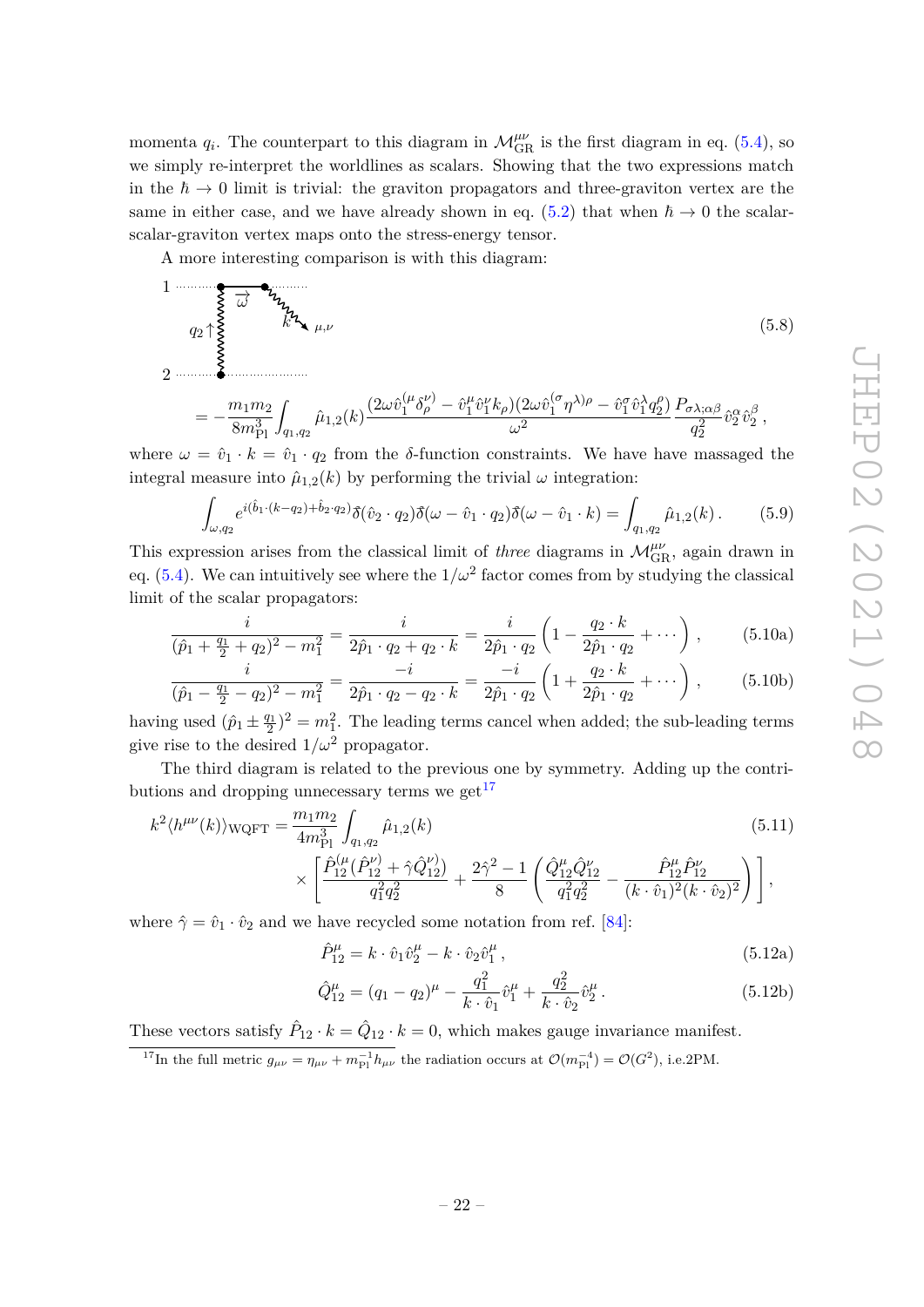

<span id="page-23-3"></span>**Figure 2.** An example of a self-energy diagram, which does not appear in a three-body calculation at the same PM order. On support of the  $\delta$ -function constraints we have  $\omega = 0$ , which gives rise to a singularity in the  $1/\omega^2$  propagator.

As  $\mathcal{M}_{\rm GR}^{\mu\nu}$  consists of Feynman propagators (both for internal gravitons and scalars) using the established link to compute  $k^2 \langle h^{\mu\nu}(k) \rangle_{\text{WQFT}}$  gives rise to Feynman-type graviton propagators and time-symmetric  $1/\omega^2$  worldline propagators in the classical  $\hbar \to 0$  limit. In the latter case, one can re-examine eq.  $(5.10)$  and carefully track the  $i\epsilon$ 's through the calculation to show that the result is an average of the advanced/retarded propagators given in eq. [\(4.7\)](#page-17-0). This is consistent with our use of  $\hat{b}^{\mu}_{i}$  $v_i^{\mu}$  and  $\hat{v}_i^{\mu}$  — as we discussed at the end of section [3.4,](#page-15-0) the choice of propagators corresponds to picking a specific inhomogeneous solution to the equations of motion.

In a genuine physical setting one might also wish to describe the radiation in terms of  $b_i^{\mu}$  $\mu$ <sup>*i*</sup> and  $v_i^{\mu}$  $\mu$ <sup> $\mu$ </sup>, corresponding to the initial trajectories of the black holes. This would require the use of retarded propagators for the worldline fluctuations in the above calculation, which should always point towards the outgoing graviton and thus provide a clear flow of causality. In the WQFT one could simply adopt these propagators from the start; if using an amplitude and taking the classical limit one should take care and change the  $i\epsilon$ prescription before integration.

While for the worldlines the integration constants  $b_i^{\mu}$  $v_i^{\mu}$ ,  $v_i^{\mu}$  mediate between different propagator choices, this possibility is not available for the gravitons: a retarded propagator is demanded by the physical setup. Strictly speaking, the expectation value  $k^2 \langle h^{\mu\nu}(k) \rangle$ <sub>WQFT</sub> as defined above in terms of a path integral [\(3.30\)](#page-15-2) leads to Feynman graviton propagators<sup>[18](#page-23-1)</sup> — but of course the  $i\epsilon$  prescription can also be adapted for the gravitons before integration by identifying the flow of causality.

## <span id="page-23-0"></span>**5.2 Three-body radiation (3PM)**

At 3PM we find it convenient to first study the three-body problem, and the specialization to the two-body problem should just be a special case.<sup>[19](#page-23-2)</sup> A three-body starting point was also used in ref. [\[135\]](#page-42-1) to study two-body radiation in dilaton gravity, and proved helpful when considering the double copy. It allows us to identify additional symmetries of the

<span id="page-23-1"></span><sup>&</sup>lt;sup>18</sup>This is rooted in the fact that this expectation value uses a state fixed by boundary conditions ("inout") instead of initial conditions ("in-in") — see refs. [\[130,](#page-42-2) [131\]](#page-42-3) for a discussion in the worldline EFT context. See also ref. [\[86\]](#page-39-8) for a derivation of radiation reaction effects from amplitudes, which involves terms quadratic in the Feynman-propagator based amplitudes.

<span id="page-23-2"></span><sup>&</sup>lt;sup>19</sup>The two-body waveform at this order was previously discussed in the context of soft theorems from an amplitudes perspective [\[132,](#page-42-4) [133\]](#page-42-5) (see also ref. [\[134\]](#page-42-6)).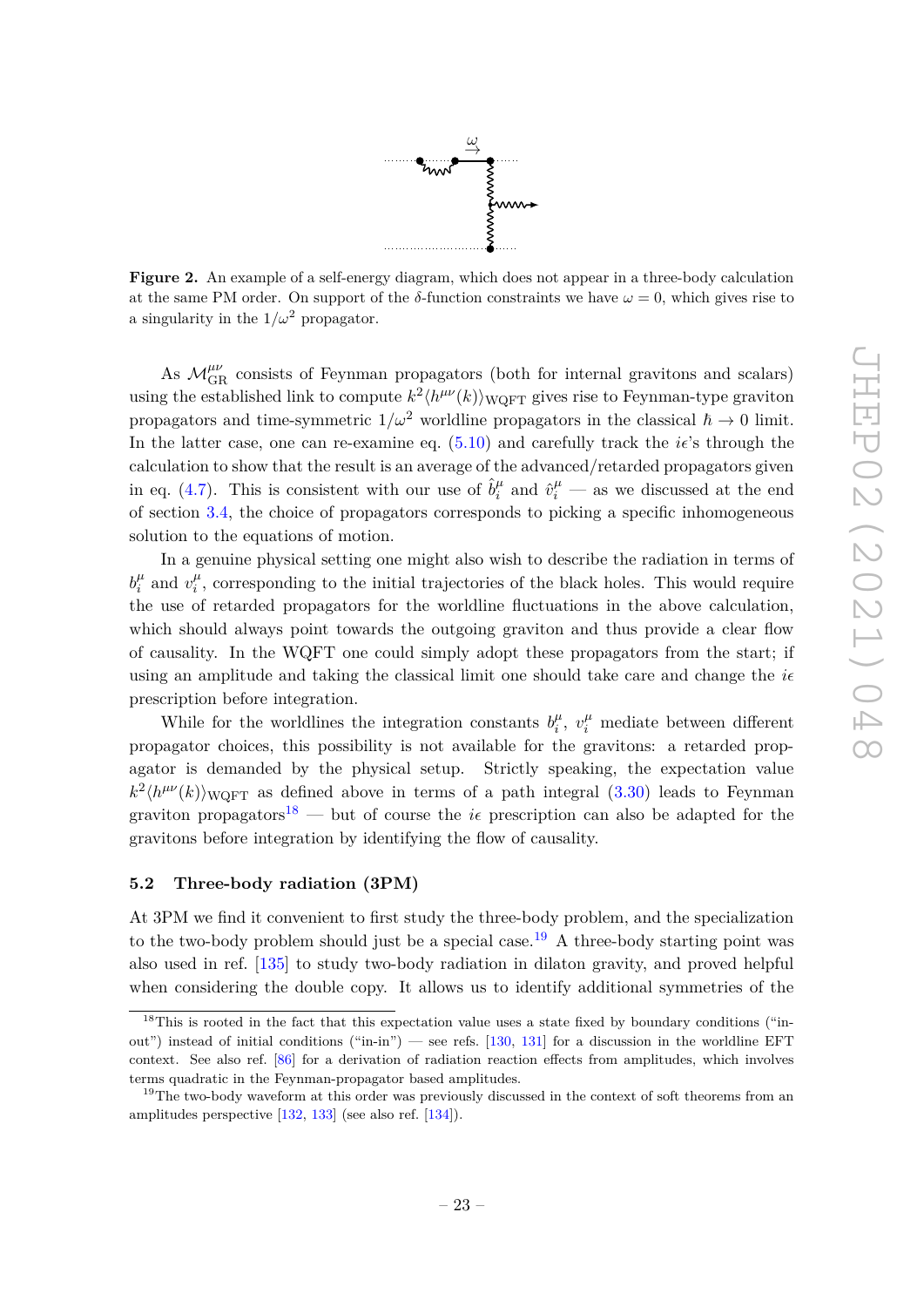<span id="page-24-0"></span>

**Figure 3.** The seven diagrams contributing to the radiation  $k^2 \langle h^{\mu\nu}(k) \rangle_{\text{WQFT}}$  at order 3PM, and their respective symmetry factors. All seven graphs represent tree-level contributions, the worldlines being drawn only as a visual aid. The outgoing momentum from each worldline is  $q_i^{\mu}$ .

diagrams, and avoid self-energy graphs which would otherwise give singularities in the two-body problem. An example of such an unwanted graph is given in figure [2.](#page-23-3)

The radiation is fully described by the seven diagrams in figure [3:](#page-24-0)

$$
k^2 \langle h^{\mu\nu}(k) \rangle_{\text{WQFT}} = \frac{m_1 m_2 m_3}{m_{\text{Pl}}^5} \sum_{S_3} \sum_{i \in \{a, \dots, g\}} \int_{q_1, q_2, q_3} \mu_{1,2,3}(k) \frac{1}{S} \frac{N_i^{\mu\nu}}{D_i},\tag{5.13}
$$

where we now use retarded propagators both for the gravitons and worldline (but omit the propagator on the outgoing line with momentum  $k^{\mu}$ ). As the diagrams must connect with all three worldlines, self-energy diagrams of the kind in figure [2](#page-23-3) are avoided. We sum over 3! permutations of the worldlines, swapping  $q_i^{\mu}$  $\int_i^\mu$ ,  $b_i^\mu$  $v_i^{\mu}$  and  $v_i^{\mu}$  $\frac{\mu}{i}$  in each case. By design these permutations preserve the integral measure emerging from eq. [\(3.29\)](#page-14-1):

$$
\mu_{1,2,3}(k) = e^{i(q_1 \cdot b_1 + q_2 \cdot b_2 + q_3 \cdot b_3)} \delta(v_1 \cdot q_1) \delta(v_2 \cdot q_2) \delta(v_3 \cdot q_3) \delta(k - q_1 - q_2 - q_3), \tag{5.14}
$$

which (after an appropriate rearrangement) is the same for all seven diagrams. Each symmetry factor  $S_i$  corrects for an "overcount" in the sum — for example, diagram (a) is invariant under all 6 permutations, so dividing by  $S_a = 6$  accounts for this. The propagator factors are

$$
D_a = q_1^2 q_2^2 q_3^2 ,
$$
  
\n
$$
D_c = q_2^2 q_3^2 q_{23}^2 (\omega_1 + i\epsilon)^2 ,
$$
  
\n
$$
D_e = q_2^2 q_3^2 (\omega_1 + i\epsilon)^2 ,
$$
  
\n
$$
D_d = q_2^2 q_3^2 q_{12}^2 (\omega_{12} + i\epsilon)^2 ,
$$
  
\n
$$
D_f = q_2^2 q_3^2 (\omega_{12} + i\epsilon)^2 (\omega_{13} + i\epsilon)^2 ,
$$
  
\n
$$
D_g = q_2^2 q_{12}^2 (\omega_{12} + i\epsilon)^2 (\omega_3 + i\epsilon)^2 ,
$$
  
\n(5.15)  
\n
$$
D_g = q_2^2 q_{12}^2 (\omega_{12} + i\epsilon)^2 (\omega_3 + i\epsilon)^2 ,
$$

where  $q_{ij} = q_i + q_j$  and we have introduced new variables:

$$
\omega_i = v_i \cdot k \,, \qquad \qquad \omega_{ij} = v_i \cdot q_j \,. \tag{5.16}
$$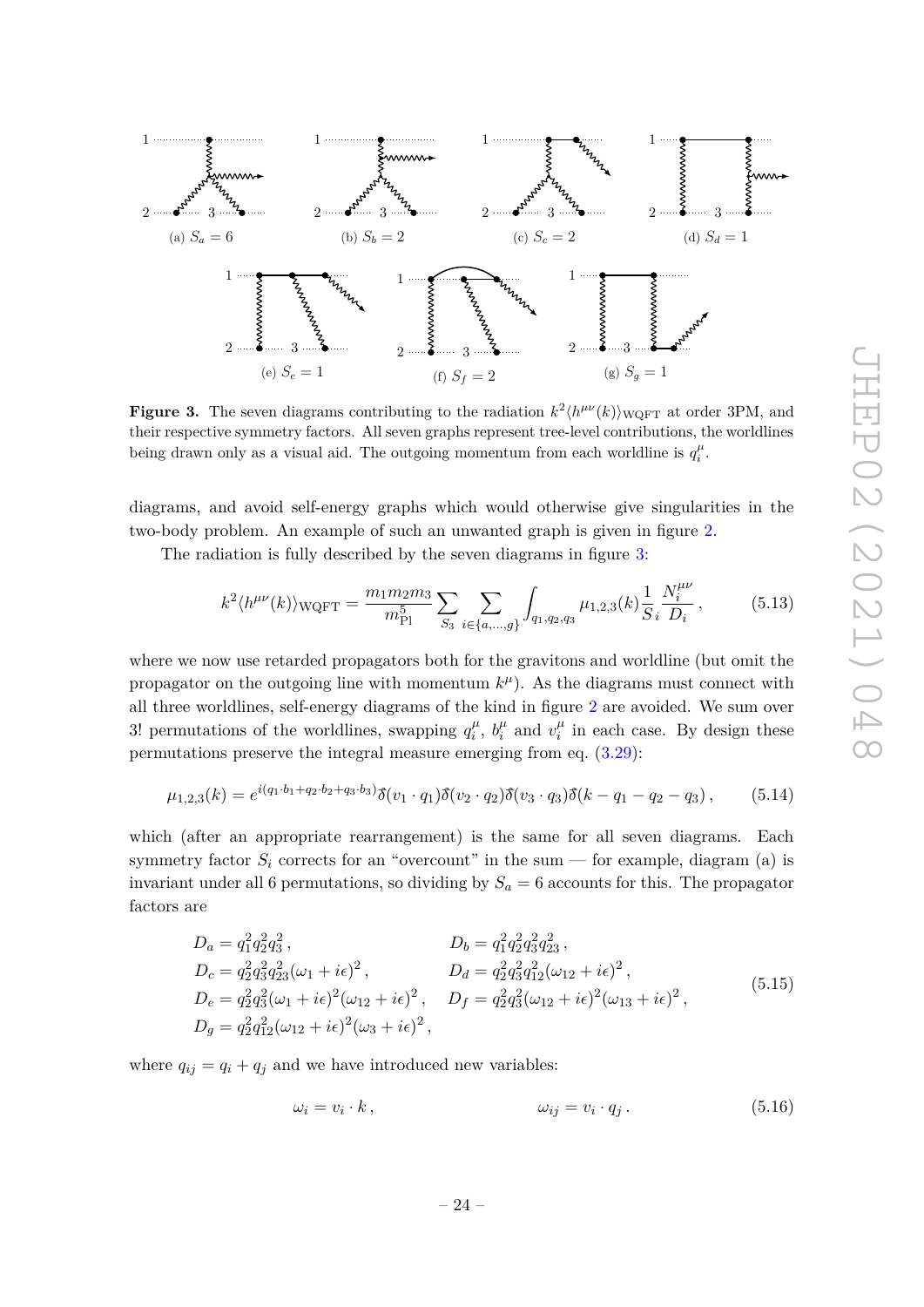On support of  $\mu_{1,2,3}(k)$ ,  $\omega_i = \sum_{j=1}^3 \omega_{ij}$  and  $\omega_{ii} = 0$  (no sum on *i*). To confirm this result we have checked the off-shell  $(k^2 \neq 0)$  Ward identity

$$
k_{\mu} \langle h^{\mu\nu}(k) \rangle_{\text{WQFT}} = 0, \qquad (5.17)
$$

which holds already at the integrand level.

Our final result for  $k^2 \langle h^{\mu\nu}(k) \rangle_{\text{WQFT}}$  is presented in the supplementary material of this paper, with expressions given for each of the seven numerators  $N_i^{\mu\nu}$  $\int_i^{\mu\nu}$  in figure [3.](#page-24-0) In a separate Mathematica file we also explicitly demonstrate the off-shell Ward identity;<sup>[20](#page-25-1)</sup> the on-shell graviton can easily be obtained by setting  $k^2 = 0$ . We claim that the same integrand (with  $b_i^{\mu} \rightarrow \hat{b}_i^{\mu}$  $v_i^{\mu}, v_i^{\mu} \rightarrow \hat{v}_i^{\mu}$  $\binom{\mu}{i}$  can also be obtained from a seven-point scalar-graviton amplitude with three pairs of distinctly flavored scalars:

$$
k^{2} \left\langle h^{\mu\nu}(k) \right\rangle_{\text{WQFT}} = \frac{i}{8m_{1}m_{2}m_{3}} \int_{q_{1},q_{2},q_{3}} \hat{\mu}_{1,2,3}(k) \lim_{\hbar \to 0} \mathcal{M}_{\text{GR}}^{\mu\nu}(p_{i},p'_{i},k), \tag{5.18}
$$

but checking this explicitly we save for future work.

## <span id="page-25-0"></span>**6 Deflections**

Let us now switch to a purely conservative setting. We compute the impulse on a single black hole in a binary scattering, which classically can be expressed as

$$
\Delta p_i^{\mu} = m_i \Delta \dot{x}_i^{\mu} = m_i \int \mathrm{d}\dot{x}_i^{\mu}(\tau_i) = m_i \int_{-\infty}^{\infty} \mathrm{d}\tau_i \frac{\mathrm{d}^2 z_i^{\mu}(\tau_i)}{\mathrm{d}\tau_i^2} \,. \tag{6.1}
$$

Even though this is a total derivative, in the present context it does not integrate to zero. In the WQFT (where  $z_i^{\mu}$  $\mu_i^{\mu}(\tau_i)$  is promoted to an operator) our task is therefore to calculate the expectation value

<span id="page-25-2"></span>
$$
\Delta p_i^{\mu} = m_i \int_{-\infty}^{\infty} d\tau_i \left\langle \frac{d^2 z_i^{\mu}(\tau_i)}{d\tau_i^2} \right\rangle_{\text{WQFT}}.
$$
\n(6.2)

Inserting the Fourier space definition of  $z^{\mu}$  [\(4.1\)](#page-17-1) the impulse becomes

$$
\Delta p_i^{\mu} = m_i \int_{\omega} (-i\omega)^2 \langle z_i^{\mu}(\omega) \delta(\omega) \rangle_{\text{WQFT}} = -m_i \omega^2 \langle z_i^{\mu}(\omega) \rangle_{\text{WQFT}} \Big|_{\omega=0}.
$$
 (6.3)

Hence the impulse follows from drawing tree-level graphs with a cut external  $z_i^{\mu}$  $u_i^{\mu}$  line, multiplied by a factor of *i* for the correct normalization. This is analogous to how we computed  $k^2 \langle h^{\mu\nu}(k) \rangle$ <sub>WQFT</sub> with  $k^2 = 0$  in section [5.](#page-20-0) By using retarded worldline propagators we ensure a flow of causality towards the outgoing line; time-symmetric Feynman propagators for the gravitons imply a purely elastic scattering of the black holes. To include radiative effects one could instead use retarded graviton propagators, but in the integrals that follow we shall assume the former.

As a demonstration, we shall now compute the conservative deflection  $\Delta p_1^{\mu}$  up to order 2PM, specifically reproducing the integrands by Kälin and Porto [\[65\]](#page-38-3) whose integrated result matches earlier work by e.g.Westpfahl [\[12\]](#page-35-3). Our method does not require the determination of an effective action for the black holes.

<span id="page-25-1"></span><sup>&</sup>lt;sup>20</sup>Our demonstration file relies on the tensor computer algebra package  $x$ Act [\[136\]](#page-42-7).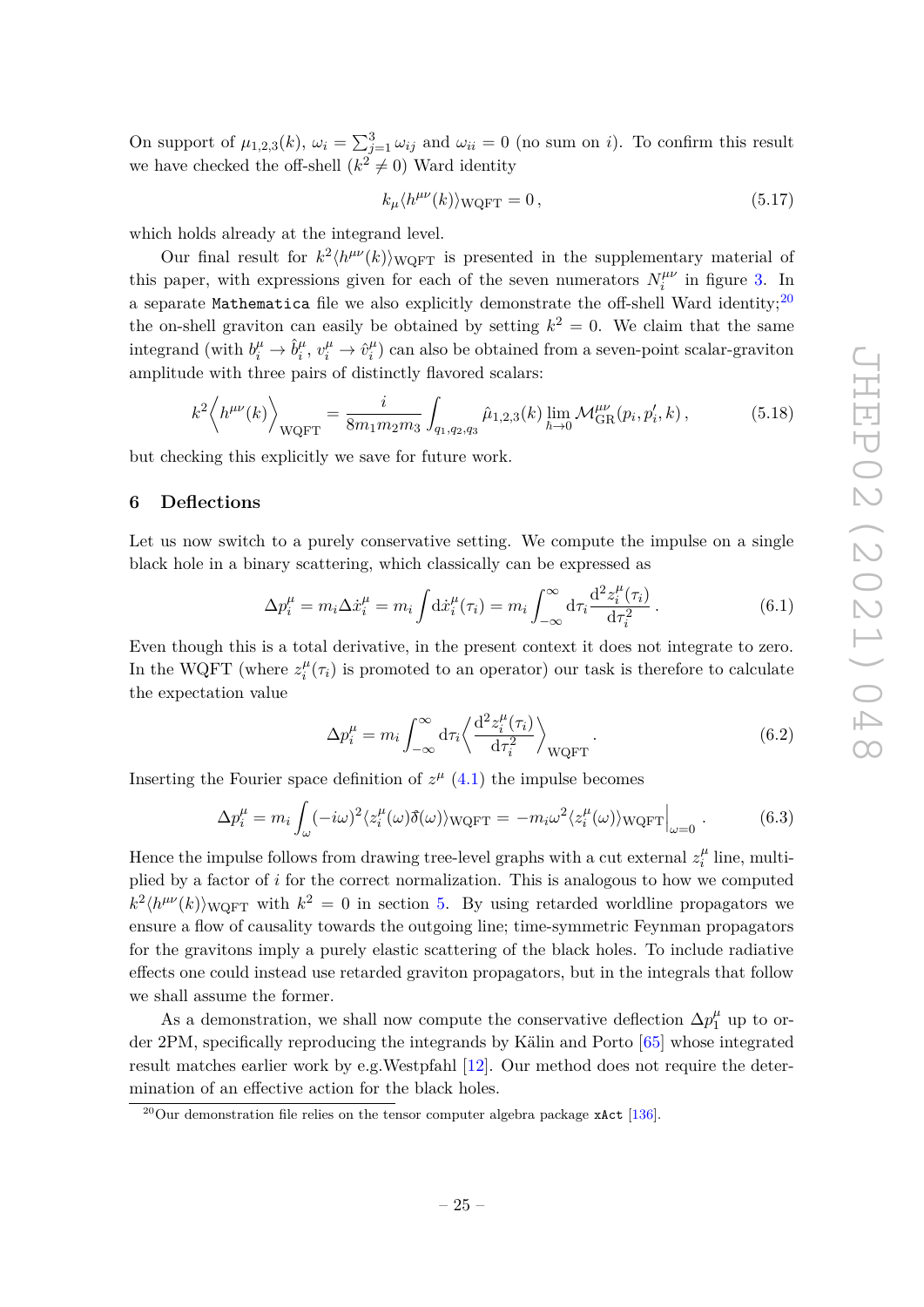## <span id="page-26-0"></span>**6.1 Leading order (1PM)**

At leading order  $\Delta p_1^{\mu}$  $\frac{\mu}{1}$  is described by a single diagram:

$$
1 \frac{\partial}{\partial \phi} = 0
$$
\n
$$
q \uparrow \xi \psi = 0
$$
\n
$$
2 \frac{m_1 m_2}{4m_{\text{Pl}}^2} \int_q e^{iq \cdot b} \delta(q \cdot v_1) \delta(q \cdot v_2) (-v_1^{\nu} v_1^{\rho} q^{\mu}) \frac{P_{\nu \rho; \sigma \lambda}}{q^2} v_2^{\sigma} v_2^{\lambda},
$$
\n(6.4)

where  $b^{\mu} = b^{\mu}_2 - b^{\mu}_1$  $\frac{\mu}{1}$  ( $b^2$  < 0). Cleaning this up we deduce that

<span id="page-26-2"></span>
$$
\Delta p_1^{\mu} = \frac{m_1 m_2}{8m_{\rm Pl}^2} (2\gamma^2 - 1) \frac{\partial}{\partial b_{1,\mu}} \int_q \frac{\delta(q \cdot v_1) \delta(q \cdot v_2)}{q^2} e^{iq \cdot b}, \qquad (6.5)
$$

where  $\gamma = v_1 \cdot v_2 > 1$ . This matches eq. (4.9) in ref. [\[65\]](#page-38-3).

The integral above can be performed in a variety of ways (see also e.g.ref. [\[137\]](#page-42-8)); to maintain covariance we find it convenient to decompose  $q = q_k + q_k$ , where  $q_k = P_k q$  is parallel and  $q_{\perp} = P_{\perp}q$  is perpendicular to the plane described by the two-form  $P = v_1 \wedge v_2$ .<sup>[21](#page-26-1)</sup> The projectors  $P_{\parallel}$  and  $P_{\perp}$  are

$$
P_{\parallel}^{\mu\nu} = \frac{P^{\mu\rho} P_{\rho}^{\ \nu}}{|P|^2} = -\frac{1}{\gamma^2 - 1} \left[ v_1^{\mu} v_1^{\nu} - 2\gamma v_1^{(\mu} v_2^{\nu)} + v_2^{\mu} v_2^{\nu} \right] , \qquad (6.6a)
$$

$$
P_{\perp}^{\mu\nu} = \eta^{\mu\nu} - P_{\parallel}^{\mu\nu},\tag{6.6b}
$$

where  $|P|^2 \equiv -\frac{1}{2}P_{\mu\nu}P^{\mu\nu} = \gamma^2 - 1$ .  $P_{\|\mu\nu}$  is the induced metric of the parallel plane, so we adopt the notation  $\eta_{\parallel}^{\mu\nu} \equiv P_{\parallel}^{\mu\nu}$ <sup> $k^{\mu\nu}$ </sup>; the corresponding volume form is  $\epsilon_{\|\mu\nu} = -\epsilon_{\|\nu\mu}$ . It holds that  $\det_{\parallel} \eta_{\parallel} = -1$  and  $\epsilon_{\parallel}^{\mu\nu}$  $\int_{\|\alpha}^{\mu\nu} \epsilon_{\|\alpha}^{\alpha\beta} = -\eta_{\|\alpha}^{\mu\alpha}$  $\eta_{\parallel}^{\mu\alpha}\eta_{\parallel}^{\nu\beta}+\eta_{\parallel}^{\mu\beta}$  $\int_{\parallel}^{\mu\beta} \eta_{\parallel}^{\nu\alpha}$ . The Dirac deltas impose  $q_{\parallel} \cdot v_1 = q_{\parallel} \cdot v_2 = 0$ , and upon eliminating them we get an additional factor from the Jacobian determinant:

$$
\delta(\underbrace{v_1 \cdot q_{\parallel}}_{x}) \delta(\underbrace{v_2 \cdot q_{\parallel}}_{y}) = \underbrace{\left|\frac{\partial(x, y)}{\partial q_{\parallel}}\right|^{-1}}_{\det_{\parallel}^{-1}(v_1, v_2) = |P|^{-1}} \delta(q^{\mu}_{\parallel}), \qquad (6.7)
$$

where  $\det_{\parallel}(v_1, v_2) = \frac{1}{2} \epsilon_{\parallel}^{\mu\nu}$  $\int_{\parallel}^{\mu\nu} P_{\mu\nu}$  and  $(\epsilon_{\parallel}^{\mu\nu})$  $\int_{\parallel}^{\mu\nu} P_{\mu\nu}$ )<sup>2</sup> = -2 $P_{\mu\nu}P^{\mu\nu}$  = 4| $P$ |<sup>2</sup>. Therefore

$$
\int_{q} \frac{\delta(q \cdot v_1)\delta(q \cdot v_2)}{q^2} e^{iq \cdot b} = \frac{1}{|P|} \int_{q_{\perp}} \frac{e^{iq_{\perp} \cdot b}}{q_{\perp}^2} = \frac{\log |b|}{2\pi |P|} + \text{const},\tag{6.8}
$$

and when plugged into eq.  $(6.5)$  this yields the final result:<sup>[22](#page-26-3)</sup>

<span id="page-26-4"></span>
$$
\Delta p_1^{\mu} = 2Gm_1m_2 \frac{(2\gamma^2 - 1)}{\sqrt{\gamma^2 - 1}} \frac{b^{\mu}}{|b^2|},\tag{6.9}
$$

where  $m_{\rm Pl}^{-1} =$ √  $32\pi G$ . This result can also be found in (for example) refs. [\[78,](#page-39-4) [93\]](#page-40-14).

<span id="page-26-3"></span><span id="page-26-1"></span> $^{21}$ We thank Gregor Kälin and Rafael Porto for sharing details of this method with us.

<sup>&</sup>lt;sup>22</sup>The overall sign is consistent with an attractive gravitational force:  $\Delta p_1^{\mu}$  aligns with  $b^{\mu} = b_2^{\mu} - b_1^{\mu}$ , which points from the first to the second black hole.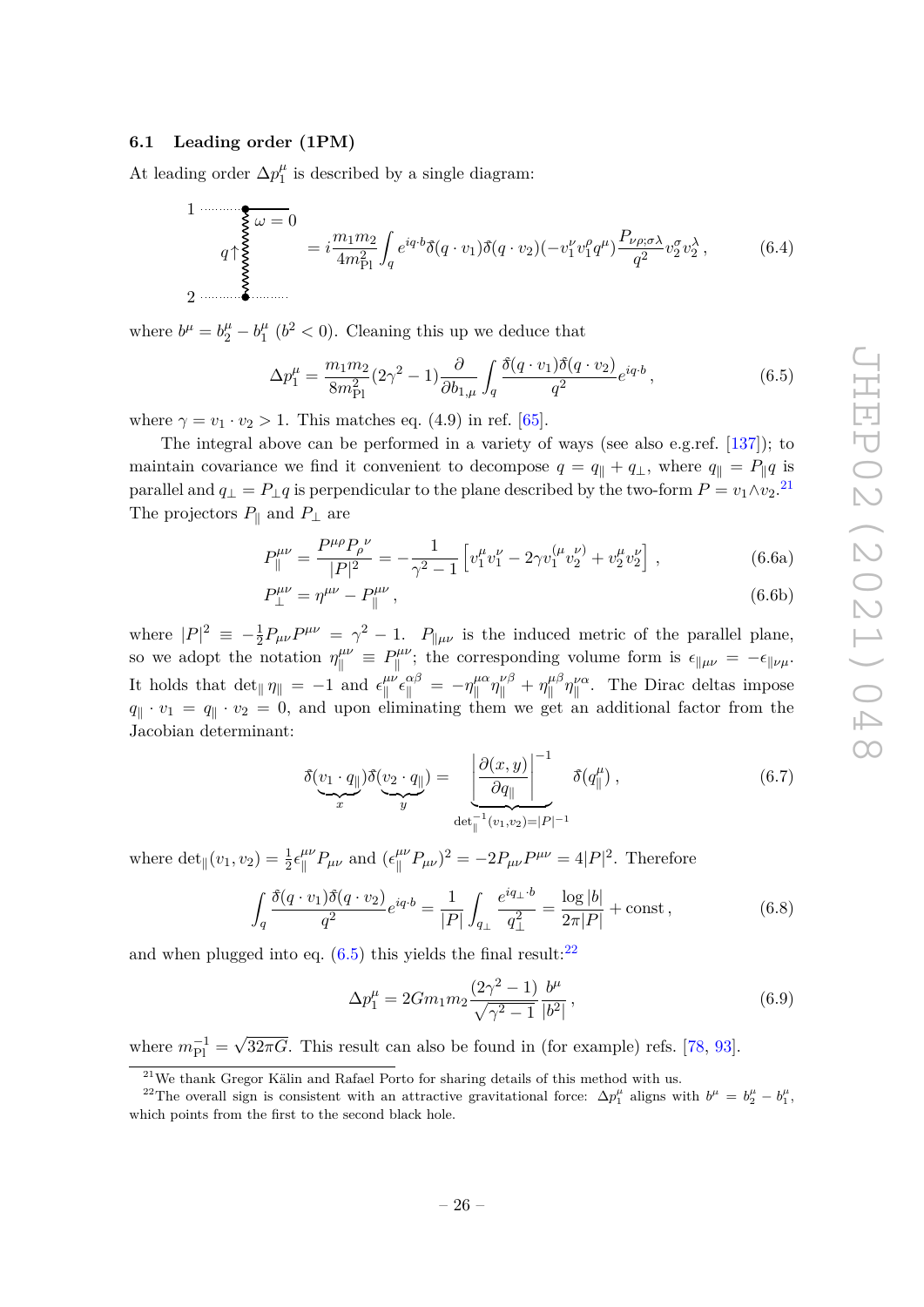## <span id="page-27-0"></span>**6.2 Sub-leading order (2PM)**

At  $\mathcal{O}(G^2)$  there are four contributing diagrams, with two each proportional to  $m_1 m_2^2$  and  $m_1^2m_2$ . As they carry different integral measures we treat them separately. In the first category:

<span id="page-27-1"></span>
$$
1 \longrightarrow \sum_{k \uparrow} \sum_{\substack{\geq \atop \geq \geq \cdots \geq \geq k - q}}^{\sim} = i \frac{m_1 m_2^2}{64 m_{\rm Pl}^4} \int_{k,q} \frac{(q^{\mu} - k^{\mu}) \delta(q \cdot v_1) \delta(q \cdot v_2) \delta(k \cdot v_2)}{k^2 (k - q)^2 (k \cdot v_1 + i\epsilon)^2} e^{iq \cdot b}
$$
(6.10)  
2  $\longrightarrow$  
$$
\times \left[ (2\gamma^2 - 1)^2 k \cdot (k - q) + 8\gamma^2 (k \cdot v_1)^2 \right].
$$

The integral measure is  $\int_{k,q,\tilde{\omega}} \delta(k \cdot v_2) \delta(\tilde{\omega} - k \cdot v_1) \delta(\tilde{\omega} - (k-q) \cdot v_1) \delta((q-k) \cdot v_2)$  in its initial form;  $\tilde{\omega}$  integration yields  $\tilde{\omega} = k \cdot v_1$  and leaves the three remaining  $\delta$ -functions in eq.  $(6.10)$ . This diagram matches eq.  $(4.14)$  of ref.  $[65]$ , up to terms that vanish upon integration (those that do not contribute to long-range interactions). The other diagram with the same integral measure is

$$
1 \frac{\omega = 0}{q \uparrow \frac{2}{3}} = -i \frac{m_1 m_2^2}{16 m_{\text{Pl}}^4} \int_{k,q} \frac{q^{\mu} \delta(q \cdot v_1) \delta(q \cdot v_2) \delta(k \cdot v_2)}{k^2 q^2 (k-q)^2} e^{iq \cdot b}
$$
(6.11)  

$$
2 \frac{k}{q \uparrow \frac{2}{3}} e^{iq \cdot b} \times \left[ \gamma^2 q^2 + (k \cdot v_1)^2 + (2\gamma^2 - 1)k \cdot (k-q) \right].
$$

This agrees with eq. (4.15) of ref. [\[65\]](#page-38-3) (up to a symmetry factor of 1*/*2). In the second category we have

$$
k \uparrow \underbrace{\begin{cases}\n\omega = 0 \\
k \downarrow \omega \\
\omega = 0 \\
\omega = 0\n\end{cases}}_{2 \text{ times } \omega} = i \frac{m_1^2 m_2}{64 m_{\text{Pl}}^4} \int_{k,q} \frac{(q^{\mu} - k^{\mu}) \delta(q \cdot v_1) \delta(q \cdot v_2) \delta(k \cdot v_1)}{k^2 (k - q)^2 (k \cdot v_2 - i\epsilon)^2} e^{iq \cdot b} \qquad (6.12)
$$
\n
$$
\times \left[ (2\gamma^2 - 1)^2 k \cdot (k - q) + 8\gamma^2 (k \cdot v_2)^2 \right],
$$

which (except for the outgoing  $\omega = 0$  line) is related to [\(6.10\)](#page-27-1) by symmetry; the  $\delta$ -function constraint yields  $\tilde{\omega} = -k \cdot v_2$ . Finally,

$$
1 - \sum_{k \leq k} \sum_{k \leq k} \sum_{k=0}^{\infty} \sum_{k=q} \frac{(-1)^{k} (1+2)^{k}}{k! (1+2)^{k}} \int_{k,q} \frac{(k^{\mu} - q^{\mu}) \delta(q \cdot v_{1}) \delta(q \cdot v_{2}) \delta(k \cdot v_{2})}{k^{2} q^{2} (k-q)^{2}} e^{iq \cdot b}
$$
\n
$$
2 - \sum_{k=0}^{\infty} \sum_{k=0}^{\infty} \sum_{k=0}^{\infty} \left[ \gamma^{2} q^{2} + (k \cdot v_{2})^{2} + (2\gamma^{2} - 1)k \cdot (k-q) \right].
$$
\n(6.13)

Not included are diagrams involving self-interactions of gravitons on a single worldline, which also do not contribute to the final integrated result.

Taken together, these four diagrams make up the 2PM deflection. As the integration was already discussed at length in ref. [\[65\]](#page-38-3) we will not reiterate the details; instead we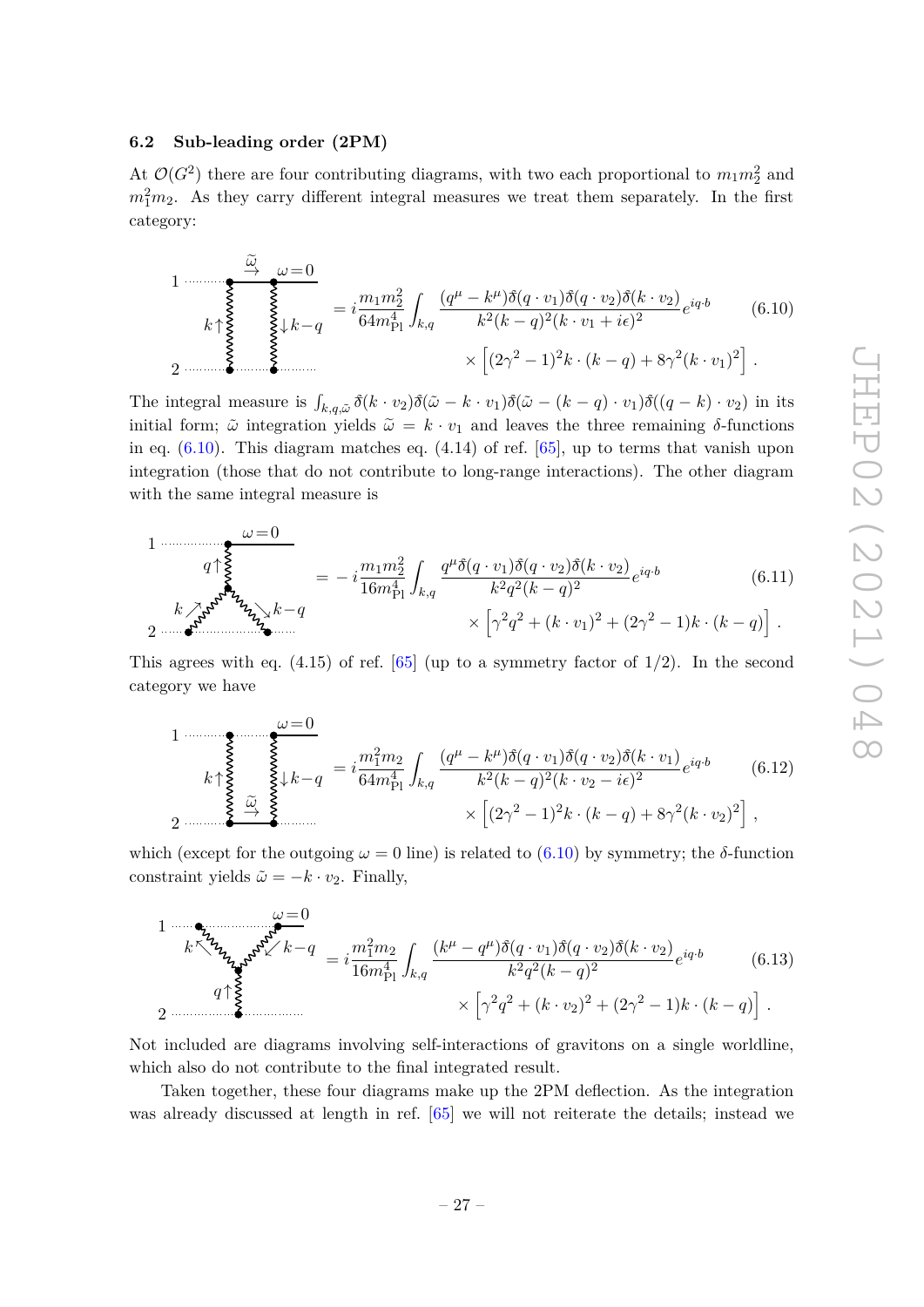simply present the final result for the conservative impulse at this order:

$$
\Delta p_1^{\mu} = \frac{Gm_1m_2b^{\mu}}{|b^2|} \left( \frac{2(2\gamma^2 - 1)}{\sqrt{\gamma^2 - 1}} + \frac{3\pi}{4} \frac{(5\gamma^2 - 1)}{\sqrt{\gamma^2 - 1}} \frac{G(m_1 + m_2)}{|b|} \right)
$$
  
- 2G<sup>2</sup>m<sub>1</sub>m<sub>2</sub>  $\frac{(2\gamma^2 - 1)^2}{(\gamma^2 - 1)^2|b^2|} \left( (\gamma m_1 + m_2)v_1^{\mu} - (\gamma m_2 + m_1)v_2^{\mu} \right).$  (6.14)

This includes the 1PM result already given in eq. [\(6.9\)](#page-26-4), and agrees with Westpfahl's result [\[12\]](#page-35-3). It also satisfies

<span id="page-28-1"></span>
$$
p_1^2 = (p_1 + \Delta p_1)^2 \tag{6.15}
$$

up to terms  $\mathcal{O}(G^3)$ , using  $b \cdot v_i = 0$ . This is consistent with our use of retarded worldline propagators:  $p_i^{\mu} = m_i v_i^{\mu}$  $\mu$ <sup> $\mu$ </sup> are the *incoming* momenta.

Should we flip the sign on  $i\epsilon$  throughout our calculation above, i.e.use advanced instead % of retarded worldline propagators, then the result  $(6.14)$  in terms of  $b_i'$  $\mu$  and  $v_i'$  $^\mu$  is identical except with the signs on  $v_i'$  $\mu$  reversed. This is consistent with the impulse instead obeying  $p'_1{}^2 = (p'_1 - \Delta p_1)^2$ , where  $p'^{\mu}_i = m_i v'_i$  $\mu$  are the *outgoing* momenta. Similarly, if we use time-symmetric worldline propagators (an average of advanced/retarded) then the terms proportional to  $\hat{v}_i^{\mu}$  $\frac{\mu}{i}$  vanish altogether — more on this in the next section. The impulse obeys  $(\hat{p}_1 + \frac{\Delta p_1}{2})^2 = (\hat{p}_1 - \frac{\Delta p_1}{2})^2$ , i.e. $\hat{p}_1 \cdot \Delta p_1 = 0$ .

## <span id="page-28-0"></span>**7 Eikonal phase**

Having now computed the deflection  $\Delta p_1^{\mu}$  up to 2PM order, let us finally explain its connection to scattering amplitudes. Unlike with the emitted graviton  $k^2 \langle h^{\mu\nu}(k) \rangle$  computed in section [5,](#page-20-0) it is not immediately obvious how to obtain  $\Delta p_i^{\mu}$  $\mu_i^{\mu}$  from an amplitudes perspective. The reason is simple: unlike  $h_{\mu\nu}(x)$ , the worldline fluctuations  $z_i^{\mu}$  $\int_i^{\mu}(\tau)$  do not live in the amplitudes; instead we have the scalars  $\phi_i(x)$ . So the trick we used in eq. [\(5.5\)](#page-21-2) to integrate out the scalars in a five-point amplitude, leaving behind the expectation  $\langle h^{\mu\nu}(k) \rangle$ , does not work. Instead we need to make use of the four-point scalar amplitude  $\mathcal{M}_{\phi_1 \phi_2 \to \phi_1 \phi_2}$ .

From an amplitudes perspective the eikonal phase of eq. [\(3.32\)](#page-15-3) is a very useful scalar quantity, as it captures the impulse and other classical observables. Writing the S-matrix in terms of a scattering amplitude eq.  $(3.32)$  gives rise to

$$
e^{i\chi} = 1 + \frac{i}{4m_1m_2} \int_q e^{iq \cdot b} \delta(v_1 \cdot q) \delta(v_2 \cdot q) \lim_{\hbar \to 0} \mathcal{M}_{\phi_1 \phi_2 \to \phi_1 \phi_2}(q)
$$
  
=  $1 + i \int_{q_\perp} e^{iq_\perp \cdot b} \frac{\mathcal{M}_{\phi_1 \phi_2 \to \phi_1 \phi_2}(q)}{4m_1m_2\sqrt{\gamma^2 - 1}},$  (7.1)

where  $\chi$  is the eikonal phase and  $q$  is the transferred momentum. It was demonstrated in refs. [\[85,](#page-39-9) [95\]](#page-40-16) (see also ref. [\[65\]](#page-38-3)) that the 2PM deflection in the center-of-mass system is obtained via

<span id="page-28-2"></span>
$$
\Delta p_{\perp} = \frac{\partial \chi}{\partial b} \,, \tag{7.2}
$$

where  $p_{\perp} = P_{\perp}p_2 = -P_{\perp}p_1$ . A similar relation holds for the scattering angle [\[85\]](#page-39-9) — see also eq. (4.5) in ref. [\[98\]](#page-40-3). It is suggestive that such a relation can be extended to higher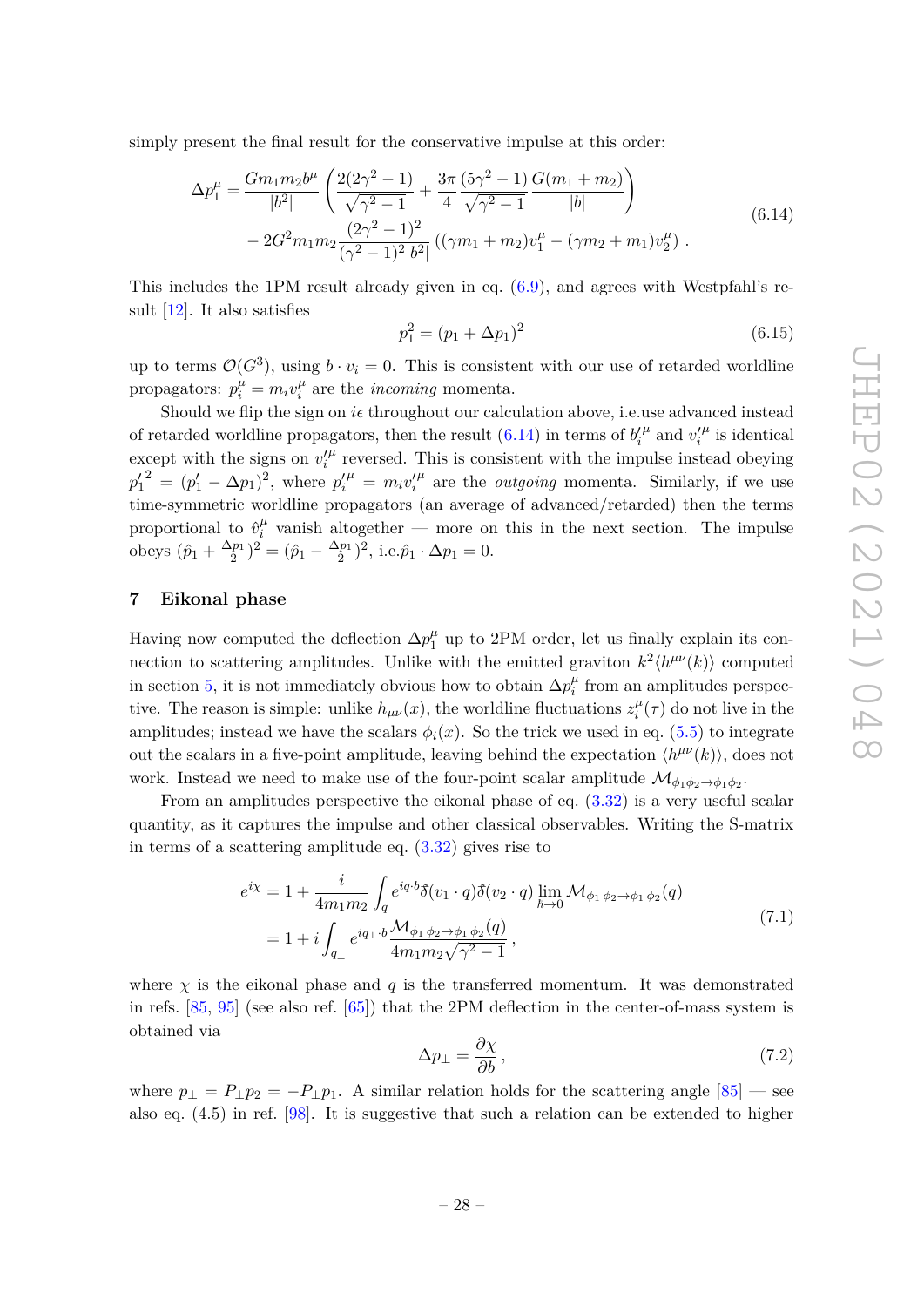orders and changes in spins [\[94,](#page-40-17) [95\]](#page-40-16). That is, the eikonal phase *χ* appears to be a generator for all observables of conservative classical scattering. It can also be related to bound orbits via analytic continuation [\[138\]](#page-42-9), analogously to the investigation in refs. [\[100,](#page-40-5) [101\]](#page-40-6).

From our WQFT perspective we have shown in section [3.4](#page-15-0) that the classical part of the eikonal phase  $\chi$  is given by the free energy of the WQFT at tree level (integrating out the  $z^{\mu}$  and  $h_{\mu\nu}$  fields). We use Feynman propagators for the gravitons (which also occur in the QFT S-matrix) and time-symmetric propagators for the worldlines. So  $\hat{b}^{\mu}_{i}$ *i* and  $\hat{v}_i^{\mu}$  $\hat{p}^{\mu}_i$  are identified with the average of the incoming/outgoing momenta  $\hat{p}^{\mu}_i$  $i^{\mu}$ . Recalling eqs  $(3.31)$ – $(3.33)$ , the eikonal phase is then

$$
e^{i\chi(\hat{b}_i,\hat{v}_i)} = Z_{\text{WQFT}} \tag{7.3}
$$

$$
= \text{const} \times \int \mathcal{D}[h_{\mu\nu}, z_1^{\mu}, z_2^{\mu}] \exp\left[i\left(S_{\text{EH}} + S_{\text{gf}} - \sum_{i=1}^n \int_{-\infty}^{\infty} d\tau_i \frac{m_i}{2} g_{\mu\nu} \dot{x}_i^{\mu} \dot{x}_i^{\nu}\right)\right],
$$

where we have dropped the Lee-Yang ghost contributions which are irrelevant for the classical limit. Instead of eq. [\(7.2\)](#page-28-2) we will demonstrate that

<span id="page-29-0"></span>
$$
\Delta p_{1,\mu} = i \frac{\partial}{\partial \hat{b}_1^{\mu}} \log Z_{\text{WQFT}} = -\frac{\partial \chi}{\partial \hat{b}_1^{\mu}} \tag{7.4}
$$

holds in our formalism to all orders as a consequence of eq.  $(4.18)$ . This should satisfy  $(\hat{p}_1 + \frac{\Delta p_1}{2})^2 = (\hat{p}_1 - \frac{\Delta p_1}{2})^2$ , i.e. $\hat{p}_1 \cdot \Delta p_1 = 0$ . Note how connected amplitudes get mapped into WQFT diagrams in  $\mathcal{Z}_{WQFT}$  that are disconnected in general, and finally exponentiate into connected WQFT diagrams in  $\chi$ . This manifests the exponentiation of amplitudes in the classical limit.

Let us now prove eq.  $(7.4)$ . On the one hand, from eq.  $(6.3)$  we have that

$$
\Delta p_1^{\sigma} = -m_1 \omega^2 \langle z_1^{\mu}(\omega) \rangle_{\text{WQFT}} \Big|_{\omega=0}
$$
  
= 
$$
-m_1 \langle \omega^2 z_1^{\sigma}(\omega) \exp \left[ \int \sum_{n=0}^{\infty} \frac{1}{n!} V_{1,\rho_1...\rho_n}^{\text{WL},\mu\nu}(k; \omega_1, \dots, \omega_n) h_{\mu\nu}(k) z_1^{\rho_1}(\omega_1) \dots z_1^{\rho_n} + (\text{WL}_2) + (\text{GR}) \right] \rangle_{\text{free WQFT}} \Big|_{\omega=0}, \quad (7.5)
$$

with  $\langle \ldots \rangle_{\text{free WQFT}}$  denoting the vacuum expectation value of the non-interacting theory and (GR) the graviton vertices. This expression involves only connected diagrams, or Wick contractions. We perform all Wick contractions involving the *external*  $z_1^{\sigma}(\omega)$ , noting that contractions with an *n*-vertex on the worldline give an overall factor of *n*. Thereafter we set  $\omega = 0$ , essentially canceling the external propagator:

$$
\Delta p_1^{\sigma} = i \left\langle \left( \int \sum_{n=1}^{\infty} \frac{1}{(n-1)!} V_{1, \rho_1 \dots \rho_n}^{\text{WL}, \mu\nu}(k; \omega_1, \dots, \omega_{n-1}, \omega) h_{\mu\nu} z_1^{\rho_1} \dots z_1^{\rho_{n-1}} \eta^{\sigma \rho_n} \right) \times e^{(\text{WL}_1) + (\text{WL}_2) + (\text{GR})} \right\rangle_{\text{free WQFT}} \Big|_{\omega=0}.
$$
 (7.6)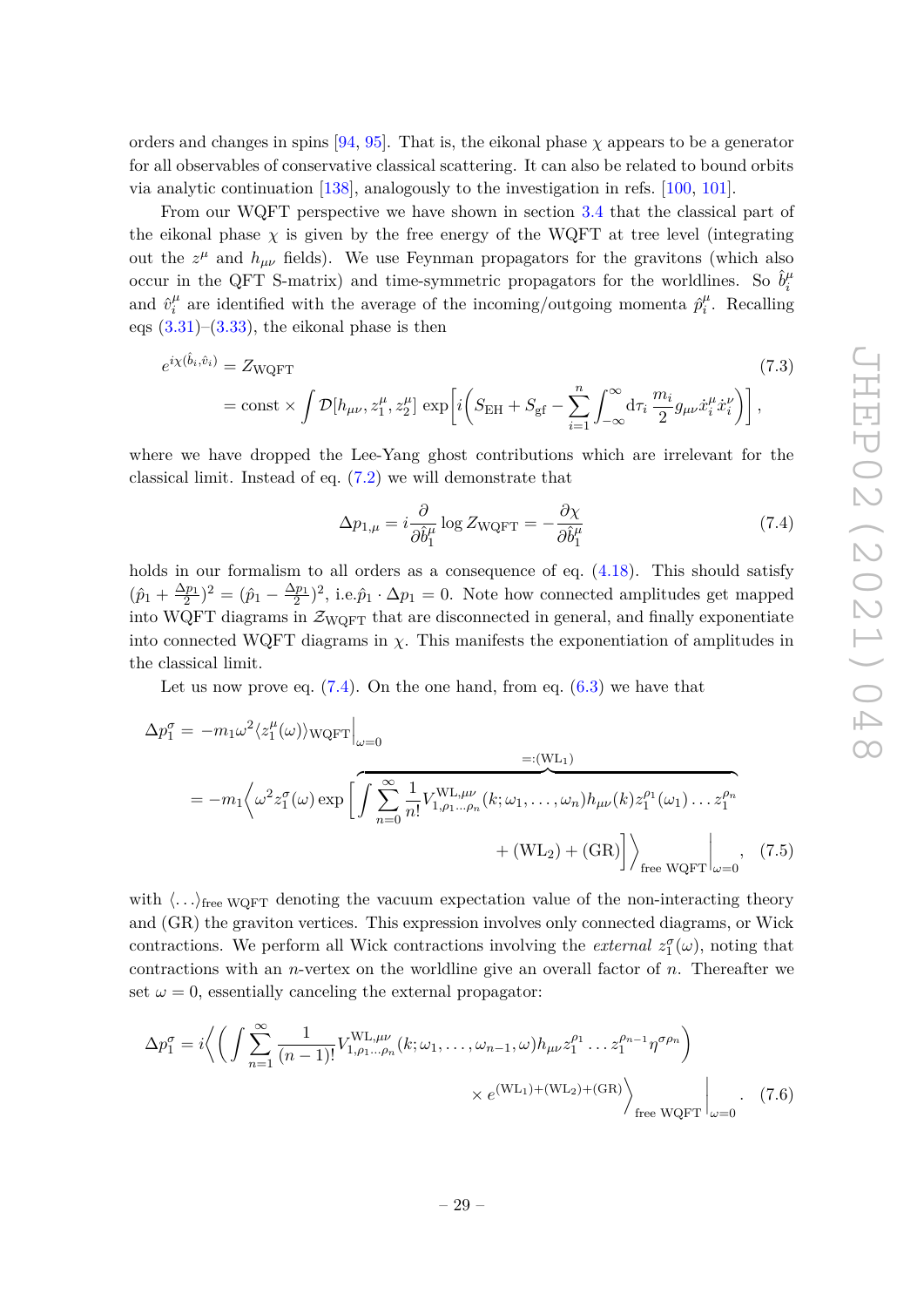On the other hand, again considering connected contractions only (leaving the log implicit), it holds that

$$
\Delta p_1^{\sigma} = i \frac{\partial i \chi}{\partial b_{1,\sigma}} \n= i \left\langle \frac{\partial}{\partial b_{1,\sigma}} e^{(\text{WL}_1) + (\text{WL}_2) + (\text{GR})} \right\rangle_{\text{free WQFT}} \n= i \left\langle \left( \int \sum_{n=0}^{\infty} \frac{1}{n!} \frac{\partial}{\partial b_{1,\sigma}} V_{1,\rho_1...\rho_n}^{\text{WL},\mu\nu}(k; \omega_1, \dots, \omega_n) h_{\mu\nu} z_1^{\rho_1} \dots z_1^{\rho_n} \right) \right\rangle_{\text{free WQFT}} \n\times e^{(\text{WL}_1) + (\text{WL}_2) + (\text{GR})} \left\rangle_{\text{free WQFT}},
$$
\n(7.7)

making crucial use of eq.  $(4.18)$ . This is the same as the preceding equation when shifting *n* and using  $\omega = 0$ , thus showing eq. [\(7.4\)](#page-29-0).

Let us now work out the eikonal to 2PM order. The corresponding diagrams in the eikonal phase are



where mirror diagrams are left implicit. Assembling the contributions in  $(7.8)$  and performing the integrals one finds

<span id="page-30-0"></span>
$$
\chi = Gm_1m_2 \left( -\frac{2(2\hat{\gamma}^2 - 1)}{\sqrt{\hat{\gamma}^2 - 1}} \log |\hat{b}| + \frac{3\pi}{4} \frac{(5\hat{\gamma}^2 - 1)}{\sqrt{\hat{\gamma}^2 - 1}} \frac{G(m_1 + m_2)}{|\hat{b}|} \right) + \mathcal{O}(G^3),\tag{7.9}
$$

in agreement with ref. [\[85\]](#page-39-9). Taking the derivative with respect to  $\hat{b}^{\mu}_1$  we obtain the impulse:

<span id="page-30-1"></span>
$$
\Delta p_1^{\mu} = \frac{Gm_1m_2\hat{b}^{\mu}}{|\hat{b}^2|} \left( \frac{2(2\hat{\gamma}^2 - 1)}{\sqrt{\hat{\gamma}^2 - 1}} + \frac{3\pi}{4} \frac{(5\hat{\gamma}^2 - 1)}{\sqrt{\hat{\gamma}^2 - 1}} \frac{G(m_1 + m_2)}{|\hat{b}|} \right) + \mathcal{O}(G^3). \tag{7.10}
$$

As it depends on  $\hat{b}^{\mu}_{i}$  $\hat{v}_i^{\mu}$  and  $\hat{v}_i^{\mu}$  $i$ <sup> $\mu$ </sup>, this expression is different from eq. [\(6.14\)](#page-28-1) derived earlier (which depended on  $b_i^{\mu}$  $\mu$ <sup>*i*</sup> and  $v_i^{\mu}$  $\hat{i}$ <sup> $\mu$ </sup>). It satisfies  $\hat{p}_1 \cdot \Delta p_1 = 0$  as expected.

One may naturally ask whether, having obtained the conservative deflection in eq. [\(7.10\)](#page-30-1) in terms of  $\hat{b}^{\mu}$  and  $\hat{v}^{\mu}_{i}$  $i<sub>i</sub><sup>\mu</sup>$ , one could subsequently extract the (arguably more useful) result in eq. [\(6.14\)](#page-28-1) involving involving  $b^{\mu}$  and  $v_i^{\mu}$  $\mu$ <sup> $\mu$ </sup>. At this PM order we make certain simplifying assumptions:  $\hat{v}_i^{\mu} = v_i^{\mu} + \mathcal{O}(G)$  implies  $\hat{\gamma} = \gamma + \mathcal{O}(G^2)$ . Also,  $\hat{b}^{\mu} = b^{\mu} + x_1 v_1^{\mu} + x_2 v_2^{\mu}$ 2 where  $x_i \sim \mathcal{O}(G)$  and  $b \cdot v_i = 0$  implies  $|\hat{b}| = |b| + \mathcal{O}(G^2)$ . So there is no need to distinguish between different versions of |*b*| and  $\gamma$  at 2PM. To reproduce the result in eq. [\(6.14\)](#page-28-1) we simply need to find the terms in the  $v_i^{\mu}$  $\mu_i^{\mu}$  directions: it was demonstrated in ref. [\[70\]](#page-38-6) that by demanding  $p_1^2 = (p_1 + \Delta p_1)^2$  (to all orders in *G*) the missing terms are reproducible by iteration from lower orders.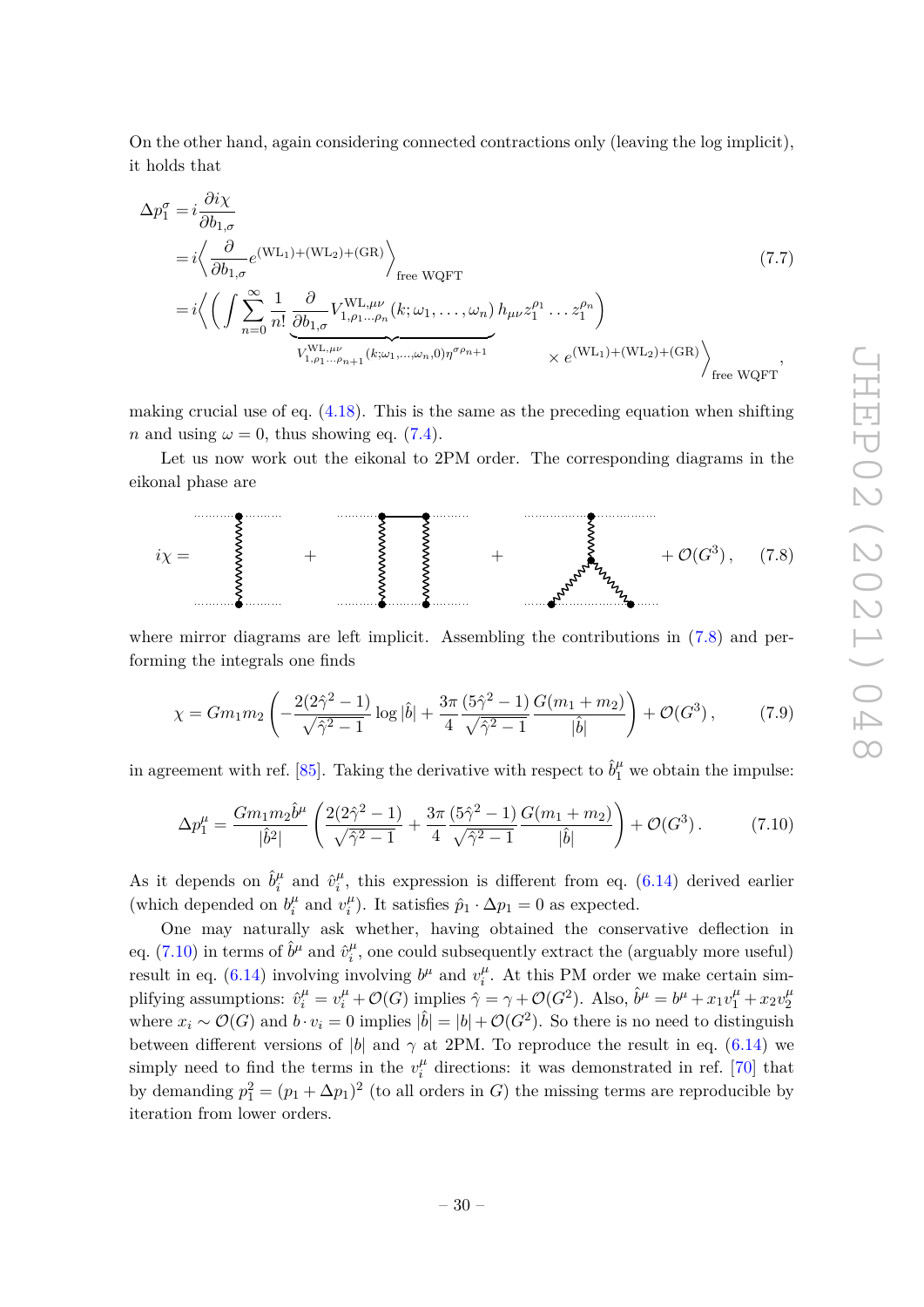From the deflection  $\Delta p_1^{\mu}$  we can also find the scattering angle  $\theta$  (see e.g.refs. [\[85,](#page-39-9) [139,](#page-42-10) 140). In the center-of-mass (COM) frame  $p_1 = (E_1, \mathbf{p})$ ,  $p_2 = (E_2, -\mathbf{p})$  and

$$
|\Delta \mathbf{p}| = 2|\mathbf{p}| \sin\left(\frac{\theta}{2}\right). \tag{7.11}
$$

In the COM frame one can also deduce that

$$
|\mathbf{p}| = \frac{m_1 m_2 \sqrt{\gamma^2 - 1}}{\sqrt{m_1^2 + m_2^2 + 2m_1 m_2 \gamma}}.
$$
\n(7.12)

The total angular momentum is given by  $J = |\mathbf{b} \times \mathbf{p}| = |\mathbf{b}||\mathbf{p}|$ . Putting the pieces together, we find that

$$
\sin\left(\frac{\theta}{2}\right) = \frac{Gm_1m_2}{J} \left( \frac{(2\gamma^2 - 1)}{\sqrt{\gamma^2 - 1}} + \frac{3\pi}{8} \frac{Gm_1m_2(m_1 + m_2)(5\gamma^2 - 1)}{J\sqrt{m_1^2 + m_2^2 + 2m_1m_2\gamma}} \right) + \mathcal{O}(G^3) \tag{7.13}
$$

fully describes the scattering angle to order 2PM.

## <span id="page-31-0"></span>**8 Discussion**

In this paper we have examined the link between scattering amplitudes and observables in a worldline quantum field theory (WQFT). The link is manifested by a worldline path integral representation of the graviton-dressed scalar propagator, which can be inserted into a formal definition of the S-matrix in terms of time-ordered correlators — formally integrating out the scalars on external lines. By taking the classical  $\hbar \to 0$  limit we can interpret the results as expectation values of operators in the WQFT. Performing LSZ reduction on the time-ordered correlators, i.e.cutting the propagators on their external lines, corresponds with allowing the worldlines of each black hole to span an infinite proper time domain  $\tau \in [-\infty, \infty]$ . We also derived the crucial relationship in the classical  $\hbar \to 0$  limit:

$$
\mathcal{Z}_{\text{WQFT}} = e^{i\chi},\tag{8.1}
$$

i.e.the free energy of the WQFT corresponds precisely with the eikonal phase of a  $2 \rightarrow 2$ scalar S-matrix.

Path integrals in the WQFT involve not only the graviton  $h_{\mu\nu}(x)$  but also the deflection of each black hole  $z_i^{\mu}$  $i^{\mu}(\tau_i)$ , where  $x_i^{\mu}$  $b_i^{\mu}(\tau_i) = b_i^{\mu} + \tau_i v_i^{\mu} + z_i^{\mu}$  $\int_i^\mu(\tau_i)$  is the full unbound trajectory. We therefore developed a set of Feynman rules to compute expectation values of WQFT operators directly in Fourier space. For the graviton  $h_{\mu\nu}(k)$  this of course means momentum space; for the deflection  $z_i^{\mu}$  $i^{\mu}(\omega)$  it instead means *energy space*. Feynman vertices arising from the purely-gravitational Einstein-Hilbert action conserve four-momentum as usual; vertices arising from a worldline conserve only the energy along that worldline. So even though in these classical calculations we remain at tree level, we see "loop integrals" arising due to the lack of momentum conservation at worldline vertices. These are precisely the integrals one would obtain when working to higher orders in *G* from an amplitudes perspective.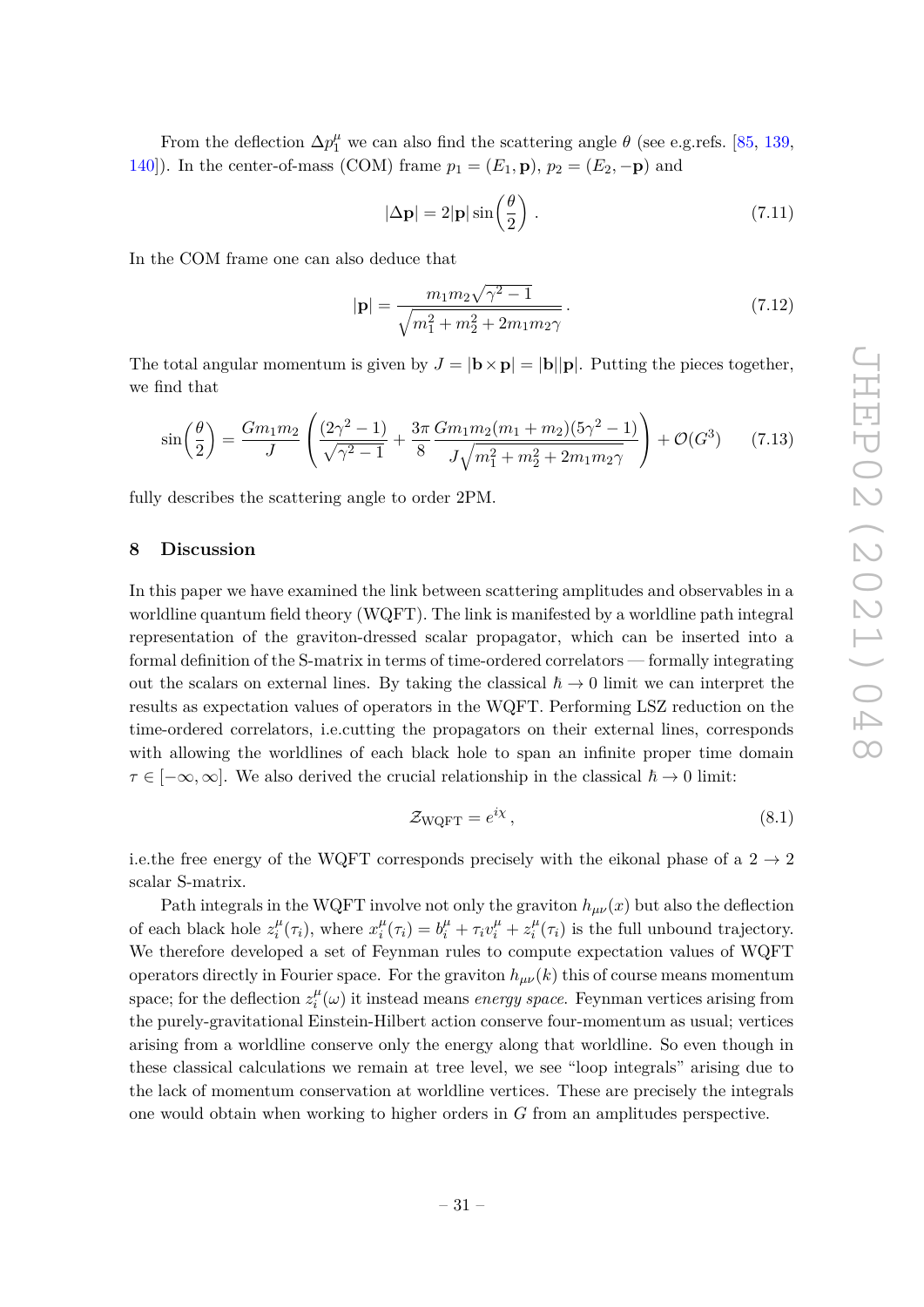Of particular significance was our choice of  $i\epsilon$  prescription for the propagators, being either retarded or time-symmetric. For the worldline, using retarded propagators identifies the background parameters  $b_i^{\mu}$  $\mu_i^{\mu}$  and  $v_i^{\mu}$  with the incoming momenta  $p_i^{\mu} = m_i v_i^{\mu}$  $\tau_i^{\mu}$  at  $\tau_i = -\infty;$  $time\text{-symmetric propagators identify  $\hat{b}^\mu_i$$  $\hat{p}^{\mu}_i$  and  $\hat{v}^{\mu}_i$  with the intermediate momenta  $\hat{p}^{\mu}_i$  $\sigma_i^{\mu}$  at  $\tau_i = 0$ . For the gravitons, using Feynman propagators implies a time-reversal symmetric dynamics, hence we are dealing with a purely conservative scattering scenario; retarded propagators are applicable to a radiating system and incorporate radiation-reaction effects.

For the scattering of two non-spinning black holes we considered two 2PM observables: the radiation,  $k^2 \langle h_{\mu\nu}(k) \rangle |_{k^2=0}$ , and the impulse on one of the black holes,  $\Delta p_i^{\mu} = -m_i \omega^2 z_i^{\mu}$  $\left.\frac{\mu}{i}(\omega)\right|_{\omega=0}$ , the latter reproducing recent results by Kälin and Porto [\[65\]](#page-38-3). We also computed the 3PM three-body radiation, from which 3PM two-body radiation should be obtainable as a special case. We drew tree-level graphs with a single outgoing line — either an outgoing graviton line or an outgoing deflection mode  $z^{\mu}$  — and cut the energy/momentum on that line.

The connection with amplitudes is straightforward for radiation. As was observed in ref. [\[84\]](#page-39-13), at 2PM order  $k^2 \langle h_{\mu\nu}(k) \rangle |_{k^2=0}$  is straightforwardly obtained from a five-point amplitude with two pairs of distinctly flavored external scalars by integrating over internal momenta (with an appropriate integral measure). This formula we derived by integrating out the scalars, leaving the emitted graviton  $h_{\mu\nu}(k)$  unaffected. For the deflection  $\Delta p_i^{\mu}$ *i* there is no clear amplitudes analog; however, from the eikonal phase  $\chi$  we derived  $\Delta p_i^{\mu}$  $u_i^{\mu}$  up to 2PM by differentiating with respect to the impact parameter  $b_i^{\mu}$  — a relationship which we showed extends to higher PM orders.

Setting aside the link to amplitudes, the WQFT offers a number of advantages over other methods for obtaining post-Minkowskian (PM) integrands:

- 1. One has the benefits of a fully diagrammatic approach without needing to take the classical  $\hbar \to 0$  limit.
- 2. Generating tree-level graphs is simple to achieve algorithmically for instance using Berends-Giele recursion [\[141\]](#page-42-12).
- 3. There is no need to obtain an effective action by integrating out the gravitons.
- 4. The *i* prescriptions are flexible: with different choices corresponding to retarded or time-symmetric worldline propagators one can identify the background parameters  $b_i^{\mu}$ *i* and  $v_i^{\mu}$  with either the incoming or intermediate momenta. Similarly, for the graviton one can incorporate radiation by using retarded propagators.

Our approach complements ongoing work in the PM regime on tackling the integrals required to compute different gravitational observables (see e.g.ref. [\[139\]](#page-42-10)).

There are numerous opportunities for follow-up work. Of course, we would like to compute observables to higher PM orders: the eikonal phase  $\chi$  and deflection  $\Delta p_i^{\mu}$  $\int_i^\mu$  at order 4PM are obvious targets. We also believe that spin can be incorporated in a natural way, by including classical spin vectors  $S_i^{\mu}$  $\mu$ <sup> $\mu$ </sup> for each black hole with their own propagators and worldline vertices. In fact, the WQFTs of supersymmetric spinning particles already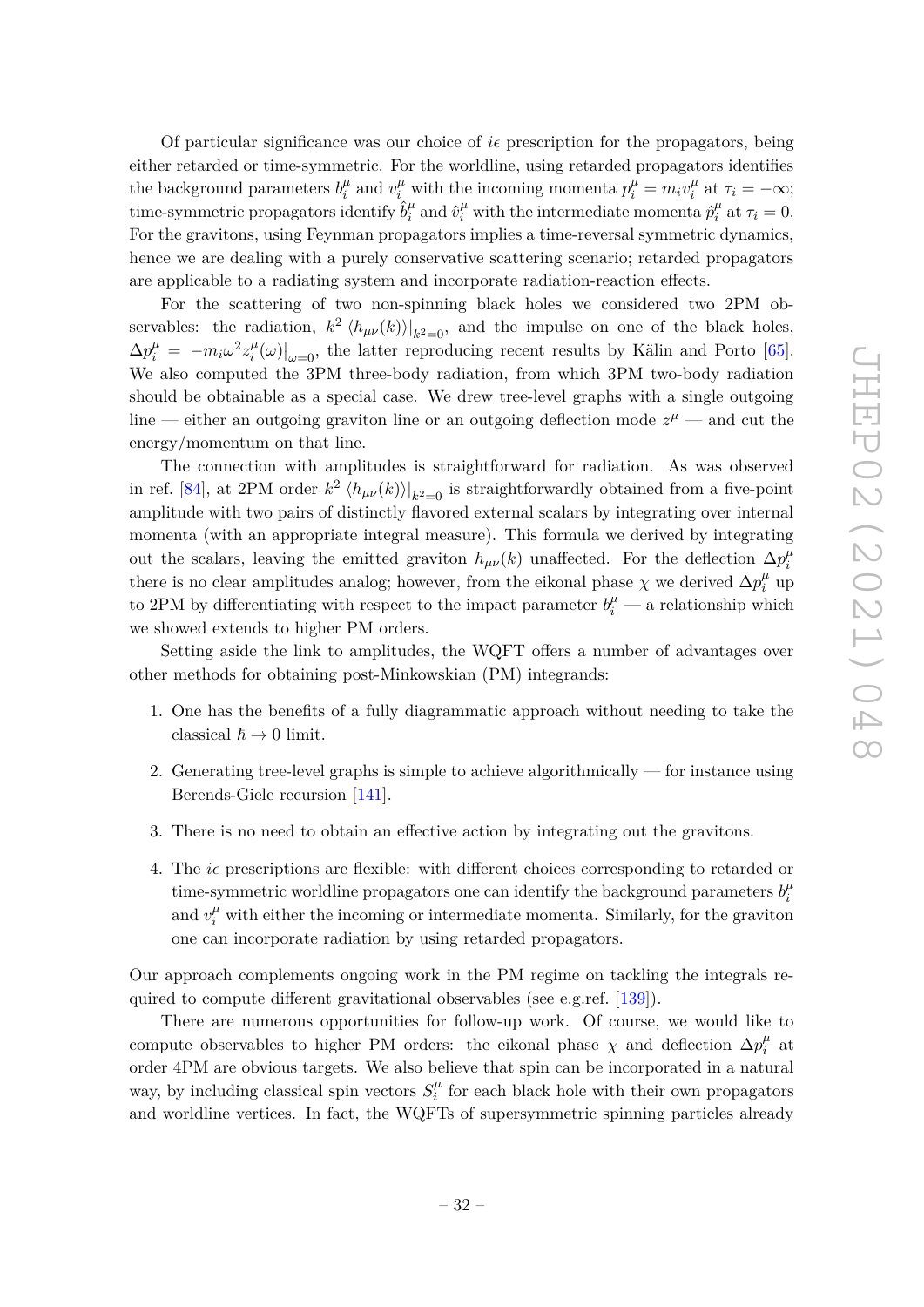exist [\[142,](#page-42-13) [143\]](#page-42-14). It will be interesting to see how this relates to ongoing work on amplitudes in higher-spin field theories (see e.g.ref.  $[95]$ ). Finally, as the link to amplitudes is now readily apparent, it may be worth revisiting the double copy to see how it translates into this new formalism — hopefully clarifying the observed breakdown in ref. [\[144\]](#page-42-15).

## **Acknowledgments**

The authors would like to thank Roberto Bonezzi, Gregor Kälin, Rafael Porto and Christian Schubert for interesting and helpful discussions. GM's research is funded by the Deutsche Forschungsgemeinschaft (DFG, German Research Foundation) — Projektnummer 417533893/GRK2575 "Rethinking Quantum Field Theory", the Swedish Research Council under grant 621-2014-5722, the Knut and Alice Wallenberg Foundation under grant KAW 2018.0116, and the Ragnar Söderberg Foundation (Swedish Foundations' Starting Grant).

## <span id="page-33-0"></span>**A Derivation of the momentum space propagator**

In this appendix we further elaborate on the derivation of a momentum space representation of the massive scalar propagator coupled to gravitons, eq. [\(3.7\)](#page-10-0). The basic ingredient for us to evaluate is

<span id="page-33-1"></span>
$$
\left\langle \prod_{l=1}^{N} \int_{0}^{s} d\tau_{l} e^{ik_{l} \cdot (x + \Delta x \frac{\tau_{l}}{s})} \epsilon^{(l) \, \mu \nu} \tilde{D}^{(l)}_{\mu \nu}(x, x', \{k_{l}\}) \right\rangle, \tag{A.1}
$$

with

$$
\tilde{D}^{(l)}_{\mu\nu}(x, x', \{k_l\}) = \left[ \left( \frac{\Delta x^{\mu}}{s} + \dot{q}^{\mu}(\tau_l) \right) \left( \frac{\Delta x^{\nu}}{s} + \dot{q}^{\nu}(\tau_l) \right) + \mathfrak{a}^{\mu}(\tau_l) \mathfrak{a}^{\nu}(\tau_l) + \mathfrak{b}^{\mu}(\tau_l) \mathfrak{c}^{\nu}(\tau_l) \right] e^{ik_l \cdot q(\tau_l)} . \tag{A.2}
$$

We also note that

<span id="page-33-2"></span>
$$
Z = \int D[q] e^{-i \int_0^s d\tau \frac{1}{4} \dot{q}^2} = \frac{1}{(-4\pi i s)^{D/2}},
$$
\n(A.3)

which is the free partition function.

To evaluate the correlation function we use a number of tricks. Firstly, we introduce a scalar function *F* of the polarization vectors  $\epsilon$ ,  $\alpha$ ,  $\beta$ ,  $\gamma$ , the latter two of which are anti-commuting:

$$
F(\epsilon, \alpha, \beta, \gamma) := \left\langle \exp \left[ \sum_{l=1}^{N} \epsilon_l \cdot \dot{q}(\tau_l) + \alpha_l \cdot \mathfrak{a}(\tau_l) + \beta_l \cdot \mathfrak{b}(\tau_l) + \gamma_l \cdot \mathfrak{c}(\tau_l) + i k_l \cdot q(\tau_l) \right] \right\rangle. \quad (A.4)
$$

Then we may write

$$
(A.1) = \prod_{l=1}^{N} \int_{0}^{s} d\tau_{l} \left[ \left( \frac{\Delta x_{\mu}}{s} + \partial_{\epsilon_{l}^{\mu}} \right) \left( \frac{\Delta x_{\nu}}{s} + \partial_{\epsilon_{l}^{\nu}} \right) + \partial_{\alpha_{l}^{\mu}} \partial_{\alpha_{l}^{\nu}} + \partial_{\beta_{l}^{\mu}} \partial_{\gamma_{\alpha_{l}^{\nu}}} \right] F(\epsilon, \alpha, \beta, \gamma) \Big|_{\alpha = \beta = \gamma = \epsilon = 0}.
$$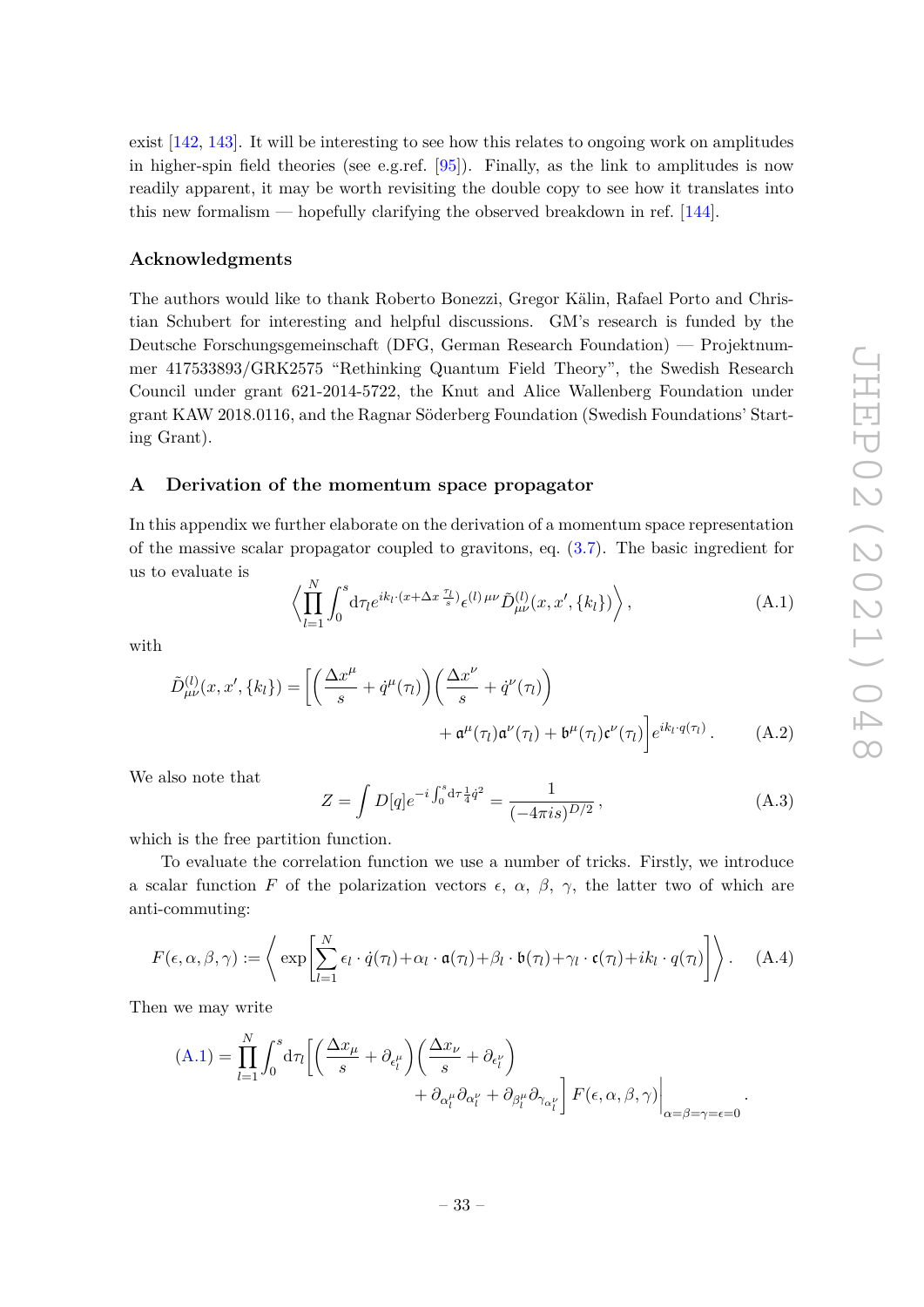To compute  $F(\epsilon, \alpha, \beta, \gamma)$  we use the fact that for operators O linear in quantum fields one has the free-field correlation function relation

<span id="page-34-3"></span>
$$
\langle e^{\mathcal{O}} \rangle = \frac{1}{(-4\pi s i)^{D/2}} \exp\left[\frac{1}{2} \langle \mathcal{O}\mathcal{O} \rangle\right]. \tag{A.5}
$$

Hence we find

$$
F(\epsilon, \alpha, \beta, \gamma) = \frac{1}{(-4\pi s i)^{D/2}} \exp\left[\frac{1}{2}\left\langle \sum_{l,l'=1}^{N} \mathcal{O}_l \mathcal{O}_{l'} \right\rangle \right],
$$
 (A.6)

with  $\mathcal{O}_l = \epsilon_l \cdot \dot{q}(\tau_l) + \alpha_l \cdot \mathfrak{a}(\tau_l) + \beta_l \cdot \mathfrak{b}(\tau_l) + \gamma_l \cdot \mathfrak{c}(\tau_l) + ik_l \cdot q(\tau_l)$ . We then compute using eq. [\(3.6\)](#page-10-2)

$$
i\langle \mathcal{O}_l \mathcal{O}_{l'} \rangle = 2\delta(\tau_l - \tau_{l'}) \left[ \epsilon_l \cdot \epsilon_{l'} + \alpha_l \cdot \alpha_{l'} - 2\gamma_l \cdot \beta_{l'} - 2\gamma_{l'} \cdot \beta_l \right] - \frac{2}{s} [ik_l \tau_l + \epsilon_l] \cdot [ik_{l'} \tau_{l'} + \epsilon_{l'}] + ik_l \cdot [ik_{l'} \tau_{l'} + \epsilon_{l'}] + ik_{l'} \cdot [ik_l \tau_l + \epsilon_l] - i(\epsilon_l \cdot k_{l'} - \epsilon_{l'} \cdot k_l) \operatorname{sign}(\tau_l - \tau_{l'}) + k_l \cdot k_{l'} |\tau_l - \tau_{l'}|.
$$
\n(A.7)

For this it is helpful to note the derivatives of the propagator given in eq. [\(3.6\)](#page-10-2):

$$
\partial_{\tau} \Delta(\tau, \tau') = \frac{1}{2} \text{sign}(\tau - \tau') + \frac{\tau'}{s} - \frac{1}{2},
$$
  
\n
$$
\partial_{\tau'} \Delta(\tau, \tau') = -\frac{1}{2} \text{sign}(\tau - \tau') + \frac{\tau}{s} - \frac{1}{2},
$$
  
\n
$$
\partial_{\tau} \partial_{\tau'} \Delta(\tau, \tau') = \frac{1}{s} - \delta(\tau - \tau'),
$$
  
\n
$$
\partial_{\tau}^2 \Delta(\tau, \tau') = \delta(\tau - \tau').
$$
\n(A.8)

The second trick lies in promoting also the  $\Delta x^{\mu}/s$  terms in eq. [\(A.2\)](#page-33-2) into the exponent of the evaluated  $F(\epsilon, \alpha, \beta, \gamma)$  by manually adding  $\sum_{l=1}^{N} \epsilon_l \cdot \frac{\Delta x}{s}$  $\frac{\Delta x}{s}$  to the exponent on the righthand side of eq.  $(A.5)$ . Then we perform the space-time integrals over x and x', giving a total momentum-conserving delta function and a Gaussian integral.

**Open Access.** This article is distributed under the terms of the Creative Commons Attribution License [\(CC-BY 4.0\)](https://creativecommons.org/licenses/by/4.0/), which permits any use, distribution and reproduction in any medium, provided the original author(s) and source are credited.

## **References**

- <span id="page-34-0"></span>[1] S. Chandrasekhar, *Beauty and the quest for beauty in science*, talk given at the *International Symposium in Honor of Robert R. Wilson*, April 27, Boston, U.S.A. (1979).
- <span id="page-34-1"></span>[2] L.J. Dixon, *Scattering amplitudes: the most perfect microscopic structures in the universe*, *J. Phys. A* **44** [\(2011\) 454001](https://doi.org/10.1088/1751-8113/44/45/454001) [[arXiv:1105.0771](https://arxiv.org/abs/1105.0771)] [IN[SPIRE](https://inspirehep.net/search?p=find+EPRINT%2BarXiv%3A1105.0771)].
- <span id="page-34-2"></span>[3] LIGO Scientific, Virgo collaboration, *Observation of gravitational waves from a binary black hole merger, [Phys. Rev. Lett.](https://doi.org/10.1103/PhysRevLett.116.061102)* **116** (2016) 061102 [[arXiv:1602.03837](https://arxiv.org/abs/1602.03837)] [IN[SPIRE](https://inspirehep.net/search?p=find+EPRINT%2BarXiv%3A1602.03837)].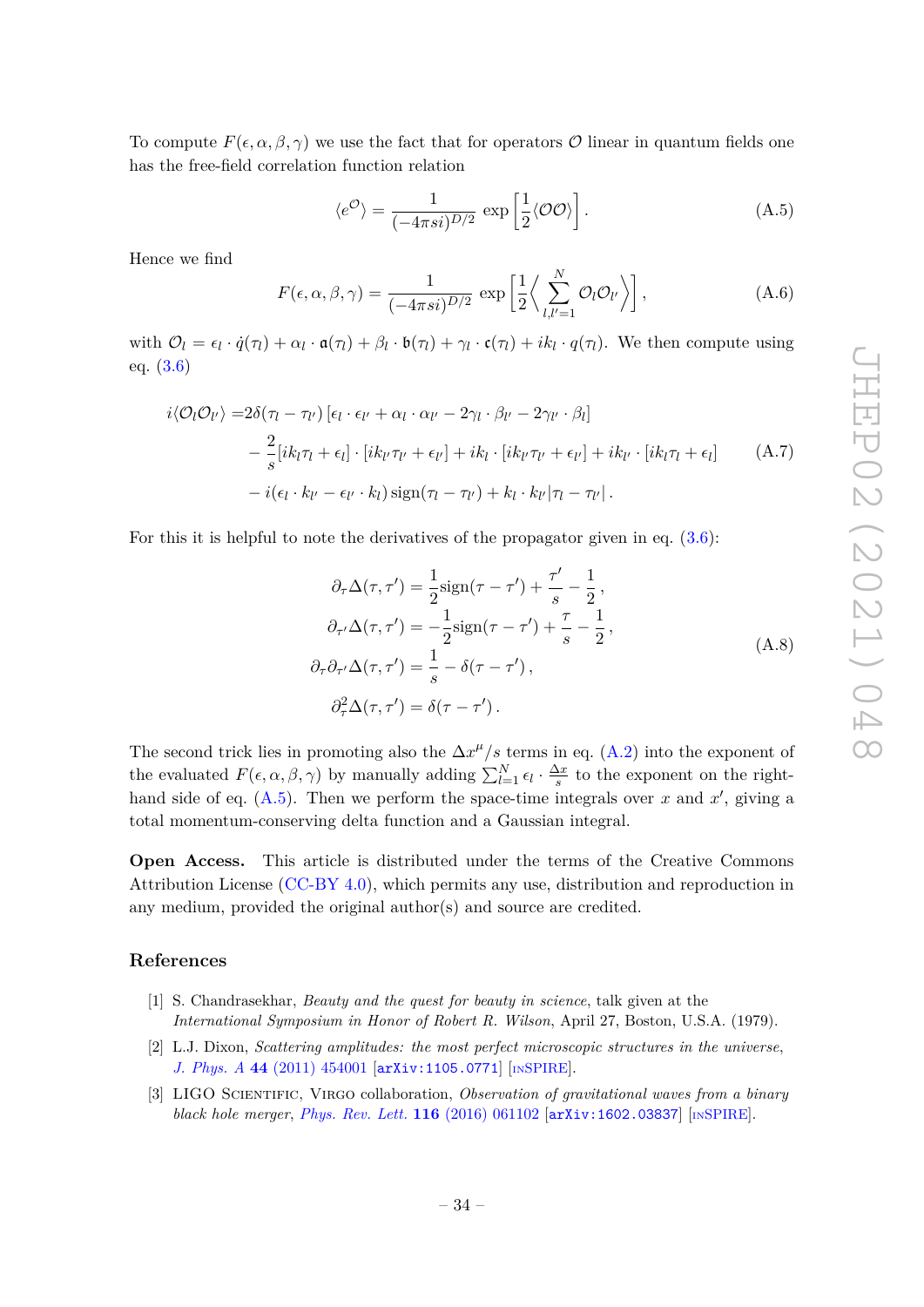- [4] LIGO Scientific, Virgo collaboration, *GW170817: observation of gravitational waves from a binary neutron star inspiral*, *[Phys. Rev. Lett.](https://doi.org/10.1103/PhysRevLett.119.161101)* **119** (2017) 161101 [[arXiv:1710.05832](https://arxiv.org/abs/1710.05832)] [IN[SPIRE](https://inspirehep.net/search?p=find+EPRINT%2BarXiv%3A1710.05832)].
- <span id="page-35-0"></span>[5] LIGO Scientific, Virgo collaboration, *GWTC-1: a gravitational-wave transient catalog of compact binary mergers observed by LIGO and Virgo during the first and second observing runs*, *Phys. Rev. X* **9** [\(2019\) 031040](https://doi.org/10.1103/PhysRevX.9.031040) [[arXiv:1811.12907](https://arxiv.org/abs/1811.12907)] [IN[SPIRE](https://inspirehep.net/search?p=find+EPRINT%2BarXiv%3A1811.12907)].
- <span id="page-35-1"></span>[6] M. Pürrer and C.-J. Haster, *Gravitational waveform accuracy requirements for future ground-based detectors*, *[Phys. Rev. Res.](https://doi.org/10.1103/PhysRevResearch.2.023151)* **2** (2020) 023151 [[arXiv:1912.10055](https://arxiv.org/abs/1912.10055)] [IN[SPIRE](https://inspirehep.net/search?p=find+EPRINT%2BarXiv%3A1912.10055)].
- <span id="page-35-2"></span>[7] L. Blanchet, *Gravitational radiation from post-Newtonian sources and inspiralling compact binaries*, *[Living Rev. Rel.](https://doi.org/10.12942/lrr-2014-2)* **17** (2014) 2 [[arXiv:1310.1528](https://arxiv.org/abs/1310.1528)] [IN[SPIRE](https://inspirehep.net/search?p=find+EPRINT%2BarXiv%3A1310.1528)].
- <span id="page-35-9"></span>[8] G. Schäfer and P. Jaranowski, *Hamiltonian formulation of general relativity and post-Newtonian dynamics of compact binaries*, *[Living Rev. Rel.](https://doi.org/10.1007/s41114-018-0016-5)* **21** (2018) 7 [[arXiv:1805.07240](https://arxiv.org/abs/1805.07240)] [IN[SPIRE](https://inspirehep.net/search?p=find+EPRINT%2BarXiv%3A1805.07240)].
- [9] T. Futamase and Y. Itoh, *The post-Newtonian approximation for relativistic compact binaries*, *[Living Rev. Rel.](https://doi.org/10.12942/lrr-2007-2)* **10** (2007) 2 [IN[SPIRE](https://inspirehep.net/search?p=find+J%20%22Living%20Rev.Rel.%2C10%2C2%22)].
- [10] M.E. Pati and C.M. Will, *Post-Newtonian gravitational radiation and equations of motion via direct integration of the relaxed Einstein equations. 1. Foundations*, *[Phys. Rev. D](https://doi.org/10.1103/PhysRevD.62.124015)* **62** [\(2000\) 124015](https://doi.org/10.1103/PhysRevD.62.124015) [[gr-qc/0007087](https://arxiv.org/abs/gr-qc/0007087)] [IN[SPIRE](https://inspirehep.net/search?p=find+EPRINT%2Bgr-qc%2F0007087)].
- <span id="page-35-10"></span>[11] L. Bel, T. Damour, N. Deruelle, J. Ibáñez and J. Martin, *Poincaré-invariant gravitational field and equations of motion of two pointlike objects: the postlinear approximation of general relativity*, *[Gen. Rel. Grav.](https://doi.org/10.1007/BF00756073)* **13** (1981) 963 [IN[SPIRE](https://inspirehep.net/search?p=find+J%20%22Gen.Rel.Grav.%2C13%2C963%22)].
- <span id="page-35-3"></span>[12] K. Westpfahl, *High-speed scattering of charged and uncharged particles in general relativity*, *[Fortsch. Phys.](https://doi.org/10.1002/prop.2190330802)* **33** (1985) 417 [IN[SPIRE](https://inspirehep.net/search?p=find+J%20%22Fortsch.Phys.%2C33%2C417%22)].
- <span id="page-35-4"></span>[13] W.D. Goldberger and I.Z. Rothstein, *An effective field theory of gravity for extended objects*, *Phys. Rev. D* **73** [\(2006\) 104029](https://doi.org/10.1103/PhysRevD.73.104029) [[hep-th/0409156](https://arxiv.org/abs/hep-th/0409156)] [IN[SPIRE](https://inspirehep.net/search?p=find+EPRINT%2Bhep-th%2F0409156)].
- [14] W.D. Goldberger and I.Z. Rothstein, *Towers of gravitational theories*, *[Gen. Rel. Grav.](https://doi.org/10.1142/S0218271806009698)* **38** [\(2006\) 1537](https://doi.org/10.1142/S0218271806009698) [*Int. J. Mod. Phys. D* **15** (2006) 2293] [[hep-th/0605238](https://arxiv.org/abs/hep-th/0605238)] [IN[SPIRE](https://inspirehep.net/search?p=find+EPRINT%2Bhep-th%2F0605238)].
- <span id="page-35-5"></span>[15] W.D. Goldberger and A. Ross, *Gravitational radiative corrections from effective field theory*, *Phys. Rev. D* **81** [\(2010\) 124015](https://doi.org/10.1103/PhysRevD.81.124015) [[arXiv:0912.4254](https://arxiv.org/abs/0912.4254)] [IN[SPIRE](https://inspirehep.net/search?p=find+EPRINT%2BarXiv%3A0912.4254)].
- <span id="page-35-6"></span>[16] B. Kol and M. Smolkin, *Non-relativistic gravitation: from Newton to Einstein and back*, *[Class. Quant. Grav.](https://doi.org/10.1088/0264-9381/25/14/145011)* **25** (2008) 145011 [[arXiv:0712.4116](https://arxiv.org/abs/0712.4116)] [IN[SPIRE](https://inspirehep.net/search?p=find+EPRINT%2BarXiv%3A0712.4116)].
- <span id="page-35-7"></span>[17] W.D. Goldberger, *Les Houches lectures on effective field theories and gravitational radiation*, in the proceedings of *Les Houches Summer School — Session 86: Particle Physics and Cosmology: The Fabric of Spacetime*, July 31–August 25, Les Houches, France (2007), [hep-ph/0701129](https://arxiv.org/abs/hep-ph/0701129) [IN[SPIRE](https://inspirehep.net/search?p=find+EPRINT%2Bhep-ph%2F0701129)].
- [18] S. Foffa and R. Sturani, *Effective field theory methods to model compact binaries*, *[Class.](https://doi.org/10.1088/0264-9381/31/4/043001) Quant. Grav.* **31** [\(2014\) 043001](https://doi.org/10.1088/0264-9381/31/4/043001) [[arXiv:1309.3474](https://arxiv.org/abs/1309.3474)] [IN[SPIRE](https://inspirehep.net/search?p=find+EPRINT%2BarXiv%3A1309.3474)].
- [19] I.Z. Rothstein, *Progress in effective field theory approach to the binary inspiral problem*, *[Gen. Rel. Grav.](https://doi.org/10.1007/s10714-014-1726-y)* **46** (2014) 1726 [IN[SPIRE](https://inspirehep.net/search?p=find+J%20%22Gen.Rel.Grav.%2C46%2C1726%22)].
- <span id="page-35-11"></span>[20] R.A. Porto, *The effective field theorist's approach to gravitational dynamics*, *[Phys. Rept.](https://doi.org/10.1016/j.physrep.2016.04.003)* **633** [\(2016\) 1](https://doi.org/10.1016/j.physrep.2016.04.003) [[arXiv:1601.04914](https://arxiv.org/abs/1601.04914)] [IN[SPIRE](https://inspirehep.net/search?p=find+EPRINT%2BarXiv%3A1601.04914)].
- <span id="page-35-8"></span>[21] M. Levi, *Effective field theories of post-Newtonian gravity: a comprehensive review*, *[Rept.](https://doi.org/10.1088/1361-6633/ab12bc) Prog. Phys.* **83** [\(2020\) 075901](https://doi.org/10.1088/1361-6633/ab12bc) [[arXiv:1807.01699](https://arxiv.org/abs/1807.01699)] [IN[SPIRE](https://inspirehep.net/search?p=find+EPRINT%2BarXiv%3A1807.01699)].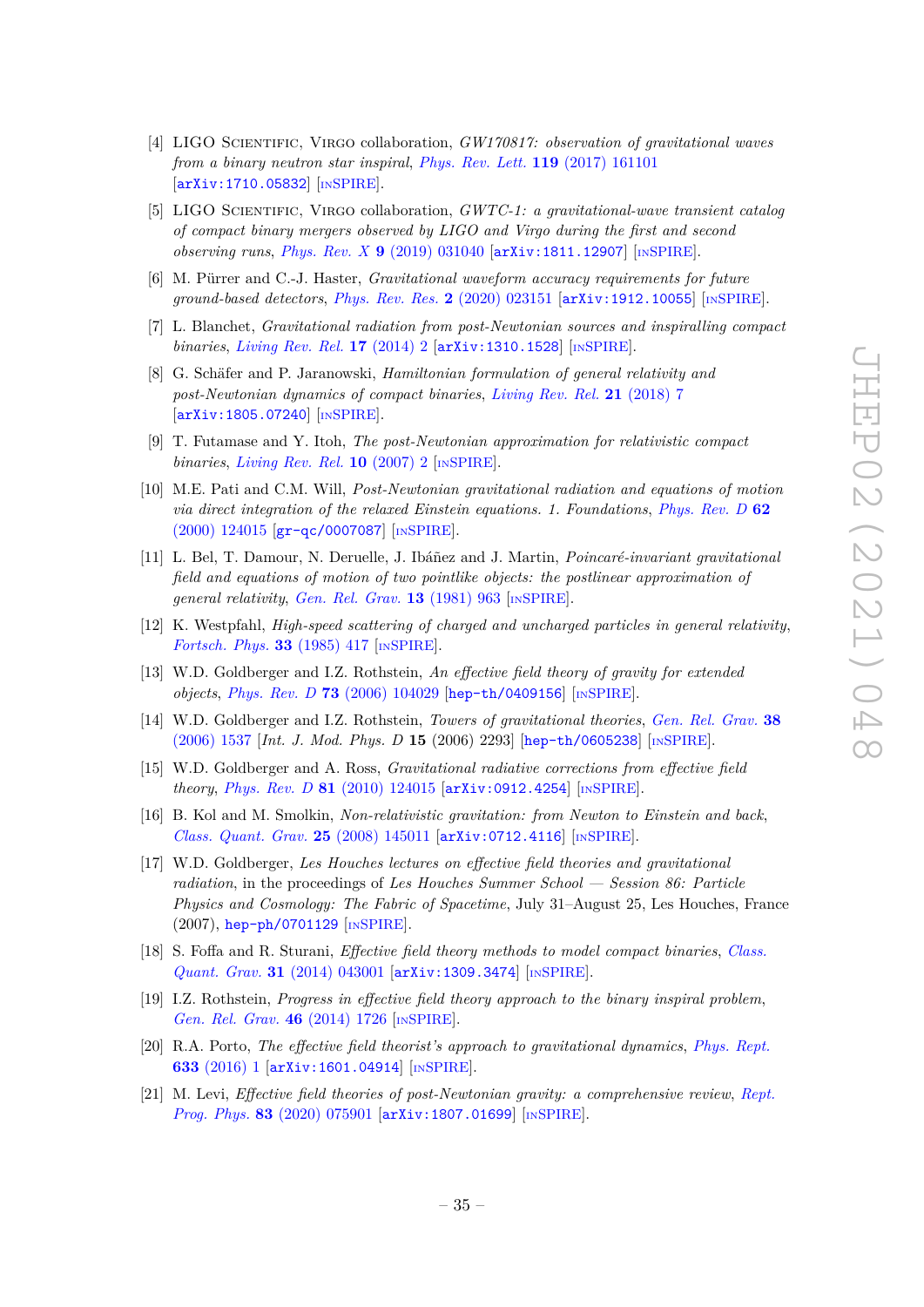- <span id="page-36-0"></span>[22] T. Damour, P. Jaranowski and G. Schäfer, *Nonlocal-in-time action for the fourth post-Newtonian conservative dynamics of two-body systems*, *Phys. Rev. D* **89** [\(2014\) 064058](https://doi.org/10.1103/PhysRevD.89.064058) [[arXiv:1401.4548](https://arxiv.org/abs/1401.4548)] [IN[SPIRE](https://inspirehep.net/search?p=find+EPRINT%2BarXiv%3A1401.4548)].
- [23] T. Damour, P. Jaranowski and G. Schäfer, *Conservative dynamics of two-body systems at the fourth post-Newtonian approximation of general relativity*, *[Phys. Rev. D](https://doi.org/10.1103/PhysRevD.93.084014)* **93** (2016) [084014](https://doi.org/10.1103/PhysRevD.93.084014) [[arXiv:1601.01283](https://arxiv.org/abs/1601.01283)] [IN[SPIRE](https://inspirehep.net/search?p=find+EPRINT%2BarXiv%3A1601.01283)].
- [24] L. Bernard, L. Blanchet, A. Bohé, G. Faye and S. Marsat, *Energy and periastron advance of compact binaries on circular orbits at the fourth post-Newtonian order*, *[Phys. Rev. D](https://doi.org/10.1103/PhysRevD.95.044026)* **95** [\(2017\) 044026](https://doi.org/10.1103/PhysRevD.95.044026) [[arXiv:1610.07934](https://arxiv.org/abs/1610.07934)] [IN[SPIRE](https://inspirehep.net/search?p=find+EPRINT%2BarXiv%3A1610.07934)].
- [25] S. Foffa, P. Mastrolia, R. Sturani and C. Sturm, *Effective field theory approach to the gravitational two-body dynamics, at fourth post-Newtonian order and quintic in the Newton constant*, *Phys. Rev. D* **95** [\(2017\) 104009](https://doi.org/10.1103/PhysRevD.95.104009) [[arXiv:1612.00482](https://arxiv.org/abs/1612.00482)] [IN[SPIRE](https://inspirehep.net/search?p=find+EPRINT%2BarXiv%3A1612.00482)].
- [26] T. Damour and P. Jaranowski, *Four-loop static contribution to the gravitational interaction potential of two point masses*, *Phys. Rev. D* **95** [\(2017\) 084005](https://doi.org/10.1103/PhysRevD.95.084005) [[arXiv:1701.02645](https://arxiv.org/abs/1701.02645)] [IN[SPIRE](https://inspirehep.net/search?p=find+EPRINT%2BarXiv%3A1701.02645)].
- [27] S. Foffa and R. Sturani, *Conservative dynamics of binary systems to fourth post-Newtonian order in the EFT approach I: regularized Lagrangian*, *Phys. Rev. D* **100** [\(2019\) 024047](https://doi.org/10.1103/PhysRevD.100.024047) [[arXiv:1903.05113](https://arxiv.org/abs/1903.05113)] [IN[SPIRE](https://inspirehep.net/search?p=find+EPRINT%2BarXiv%3A1903.05113)].
- <span id="page-36-4"></span>[28] S. Foffa, R.A. Porto, I. Rothstein and R. Sturani, *Conservative dynamics of binary systems to fourth Post-Newtonian order in the EFT approach II: renormalized Lagrangian*, *[Phys.](https://doi.org/10.1103/PhysRevD.100.024048) Rev. D* **100** [\(2019\) 024048](https://doi.org/10.1103/PhysRevD.100.024048) [[arXiv:1903.05118](https://arxiv.org/abs/1903.05118)] [IN[SPIRE](https://inspirehep.net/search?p=find+EPRINT%2BarXiv%3A1903.05118)].
- [29] J. Blümlein, A. Maier, P. Marquard and G. Schäfer, *Fourth post-Newtonian Hamiltonian dynamics of two-body systems from an effective field theory approach*, *[Nucl. Phys. B](https://doi.org/10.1016/j.nuclphysb.2020.115041)* **955** [\(2020\) 115041](https://doi.org/10.1016/j.nuclphysb.2020.115041) [[arXiv:2003.01692](https://arxiv.org/abs/2003.01692)] [IN[SPIRE](https://inspirehep.net/search?p=find+EPRINT%2BarXiv%3A2003.01692)].
- [30] R.A. Porto and I.Z. Rothstein, *Apparent ambiguities in the post-Newtonian expansion for binary systems*, *Phys. Rev. D* 96 [\(2017\) 024062](https://doi.org/10.1103/PhysRevD.96.024062) [[arXiv:1703.06433](https://arxiv.org/abs/1703.06433)] [IN[SPIRE](https://inspirehep.net/search?p=find+EPRINT%2BarXiv%3A1703.06433)].
- [31] T. Marchand, L. Bernard, L. Blanchet and G. Faye, *Ambiguity-free completion of the equations of motion of compact binary systems at the fourth post-Newtonian order*, *[Phys.](https://doi.org/10.1103/PhysRevD.97.044023) Rev. D* **97** [\(2018\) 044023](https://doi.org/10.1103/PhysRevD.97.044023) [[arXiv:1707.09289](https://arxiv.org/abs/1707.09289)] [IN[SPIRE](https://inspirehep.net/search?p=find+EPRINT%2BarXiv%3A1707.09289)].
- <span id="page-36-1"></span>[32] C.R. Galley, A.K. Leibovich, R.A. Porto and A. Ross, *Tail effect in gravitational radiation reaction: time nonlocality and renormalization group evolution*, *[Phys. Rev. D](https://doi.org/10.1103/PhysRevD.93.124010)* **93** (2016) [124010](https://doi.org/10.1103/PhysRevD.93.124010) [[arXiv:1511.07379](https://arxiv.org/abs/1511.07379)] [IN[SPIRE](https://inspirehep.net/search?p=find+EPRINT%2BarXiv%3A1511.07379)].
- <span id="page-36-2"></span>[33] S. Foffa, P. Mastrolia, R. Sturani, C. Sturm and W.J. Torres Bobadilla, *Static two-body potential at fifth post-Newtonian order*, *[Phys. Rev. Lett.](https://doi.org/10.1103/PhysRevLett.122.241605)* **122** (2019) 241605 [[arXiv:1902.10571](https://arxiv.org/abs/1902.10571)] [IN[SPIRE](https://inspirehep.net/search?p=find+EPRINT%2BarXiv%3A1902.10571)].
- [34] J. Blümlein, A. Maier and P. Marquard, *Five-loop static contribution to the gravitational interaction potential of two point masses*, *Phys. Lett. B* **800** [\(2020\) 135100](https://doi.org/10.1016/j.physletb.2019.135100) [[arXiv:1902.11180](https://arxiv.org/abs/1902.11180)] [IN[SPIRE](https://inspirehep.net/search?p=find+EPRINT%2BarXiv%3A1902.11180)].
- [35] D. Bini, T. Damour and A. Geralico, *Novel approach to binary dynamics: application to the fifth post-Newtonian level*, *[Phys. Rev. Lett.](https://doi.org/10.1103/PhysRevLett.123.231104)* **123** (2019) 231104 [[arXiv:1909.02375](https://arxiv.org/abs/1909.02375)] [IN[SPIRE](https://inspirehep.net/search?p=find+EPRINT%2BarXiv%3A1909.02375)].
- <span id="page-36-3"></span>[36] J. Blümlein, A. Maier, P. Marquard and G. Schäfer, *The fifth-order post-Newtonian Hamiltonian dynamics of two-body systems from an effective field theory approach: potential contributions*, [arXiv:2010.13672](https://arxiv.org/abs/2010.13672)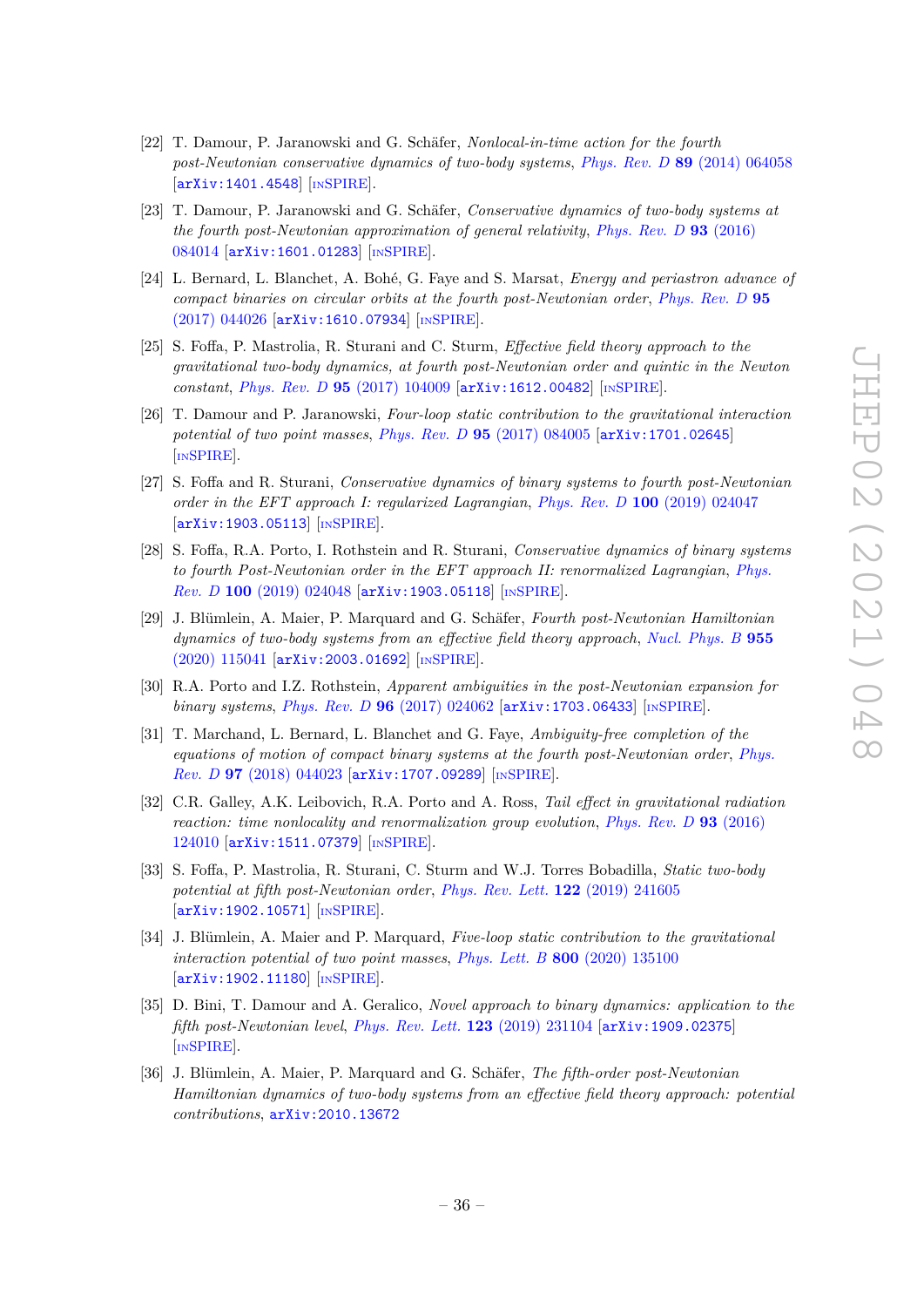- <span id="page-37-0"></span>[37] J. Blümlein, A. Maier, P. Marquard and G. Schäfer, *Testing binary dynamics in gravity at the sixth post-Newtonian level*, *Phys. Lett. B* **807** [\(2020\) 135496](https://doi.org/10.1016/j.physletb.2020.135496) [[arXiv:2003.07145](https://arxiv.org/abs/2003.07145)] [IN[SPIRE](https://inspirehep.net/search?p=find+EPRINT%2BarXiv%3A2003.07145)].
- <span id="page-37-10"></span>[38] C. Cheung and M.P. Solon, *Classical gravitational scattering at*  $\mathcal{O}(G^3)$  *from Feynman diagrams*, *JHEP* **06** [\(2020\) 144](https://doi.org/10.1007/JHEP06(2020)144) [[arXiv:2003.08351](https://arxiv.org/abs/2003.08351)] [IN[SPIRE](https://inspirehep.net/search?p=find+EPRINT%2BarXiv%3A2003.08351)].
- [39] D. Bini, T. Damour and A. Geralico, *Sixth post-Newtonian local-in-time dynamics of binary systems*, *Phys. Rev. D* **102** [\(2020\) 024061](https://doi.org/10.1103/PhysRevD.102.024061) [[arXiv:2004.05407](https://arxiv.org/abs/2004.05407)] [IN[SPIRE](https://inspirehep.net/search?p=find+EPRINT%2BarXiv%3A2004.05407)].
- [40] D. Bini, T. Damour and A. Geralico, *Binary dynamics at the fifth and fifth-and-a-half post-Newtonian orders*, *Phys. Rev. D* **102** [\(2020\) 024062](https://doi.org/10.1103/PhysRevD.102.024062) [[arXiv:2003.11891](https://arxiv.org/abs/2003.11891)] [IN[SPIRE](https://inspirehep.net/search?p=find+EPRINT%2BarXiv%3A2003.11891)].
- [41] D. Bini, T. Damour and A. Geralico, *Sixth post-Newtonian nonlocal-in-time dynamics of binary systems*, *Phys. Rev. D* **102** [\(2020\) 084047](https://doi.org/10.1103/PhysRevD.102.084047) [[arXiv:2007.11239](https://arxiv.org/abs/2007.11239)] [IN[SPIRE](https://inspirehep.net/search?p=find+EPRINT%2BarXiv%3A2007.11239)].
- <span id="page-37-1"></span>[42] D. Bini, T. Damour, A. Geralico, S. Laporta and P. Mastrolia, *Gravitational dynamics at*  $O(G^6)$ : perturbative gravitational scattering meets experimental mathematics, [arXiv:2008.09389](https://arxiv.org/abs/2008.09389) [IN[SPIRE](https://inspirehep.net/search?p=find+EPRINT%2BarXiv%3A2008.09389)].
- <span id="page-37-2"></span>[43] L. Blanchet, B.R. Iyer and B. Joguet, *Gravitational waves from inspiralling compact binaries: energy flux to third postNewtonian order*, *Phys. Rev. D* **65** [\(2002\) 064005](https://doi.org/10.1103/PhysRevD.65.064005) [*Erratum ibid.* **71** (2005) 129903] [[gr-qc/0105098](https://arxiv.org/abs/gr-qc/0105098)] [IN[SPIRE](https://inspirehep.net/search?p=find+EPRINT%2Bgr-qc%2F0105098)].
- [44] L. Blanchet, T. Damour, G. Esposito-Farese and B.R. Iyer, *Gravitational radiation from inspiralling compact binaries completed at the third post-Newtonian order*, *[Phys. Rev. Lett.](https://doi.org/10.1103/PhysRevLett.93.091101)* **93** [\(2004\) 091101](https://doi.org/10.1103/PhysRevLett.93.091101) [[gr-qc/0406012](https://arxiv.org/abs/gr-qc/0406012)] [IN[SPIRE](https://inspirehep.net/search?p=find+EPRINT%2Bgr-qc%2F0406012)].
- <span id="page-37-3"></span>[45] L. Blanchet, G. Faye, B.R. Iyer and S. Sinha, *The third post-Newtonian gravitational wave polarisations and associated spherical harmonic modes for inspiralling compact binaries in quasi-circular orbits*, *[Class. Quant. Grav.](https://doi.org/10.1088/0264-9381/25/16/165003)* **25** (2008) 165003 [*Erratum ibid.* **29** (2012) 239501] [[arXiv:0802.1249](https://arxiv.org/abs/0802.1249)] [IN[SPIRE](https://inspirehep.net/search?p=find+EPRINT%2BarXiv%3A0802.1249)].
- <span id="page-37-4"></span>[46] A.K. Leibovich, N.T. Maia, I.Z. Rothstein and Z. Yang, *Second post-Newtonian order radiative dynamics of inspiralling compact binaries in the Effective Field Theory approach*, *Phys. Rev. D* **101** [\(2020\) 084058](https://doi.org/10.1103/PhysRevD.101.084058) [[arXiv:1912.12546](https://arxiv.org/abs/1912.12546)] [IN[SPIRE](https://inspirehep.net/search?p=find+EPRINT%2BarXiv%3A1912.12546)].
- <span id="page-37-5"></span>[47] R.A. Porto, *Post-Newtonian corrections to the motion of spinning bodies in NRGR*, *[Phys.](https://doi.org/10.1103/PhysRevD.73.104031) Rev. D* **73** [\(2006\) 104031](https://doi.org/10.1103/PhysRevD.73.104031) [[gr-qc/0511061](https://arxiv.org/abs/gr-qc/0511061)] [IN[SPIRE](https://inspirehep.net/search?p=find+EPRINT%2Bgr-qc%2F0511061)].
- <span id="page-37-6"></span>[48] M. Levi and J. Steinhoff, *Spinning gravitating objects in the effective field theory in the post-Newtonian scheme*, *JHEP* **09** [\(2015\) 219](https://doi.org/10.1007/JHEP09(2015)219) [[arXiv:1501.04956](https://arxiv.org/abs/1501.04956)] [IN[SPIRE](https://inspirehep.net/search?p=find+EPRINT%2BarXiv%3A1501.04956)].
- <span id="page-37-7"></span>[49] M. Levi, A.J. Mcleod and M. Von Hippel, *N*<sup>3</sup>*LO gravitational spin-orbit coupling at order*  $G^4$ ,  $\mathtt{arXiv:}$  2003.02827 [IN[SPIRE](https://inspirehep.net/search?p=find+EPRINT%2BarXiv%3A2003.02827)].
- [50] A. Antonelli, C. Kavanagh, M. Khalil, J. Steinhoff and J. Vines, *Gravitational spin-orbit coupling through third-subleading post-Newtonian order: from first-order self-force to arbitrary mass ratios*, *[Phys. Rev. Lett.](https://doi.org/10.1103/PhysRevLett.125.011103)* **125** (2020) 011103 [[arXiv:2003.11391](https://arxiv.org/abs/2003.11391)] [IN[SPIRE](https://inspirehep.net/search?p=find+EPRINT%2BarXiv%3A2003.11391)].
- <span id="page-37-8"></span>[51] M. Levi and J. Steinhoff, *Complete conservative dynamics for inspiralling compact binaries with spins at fourth post-Newtonian order*,  $arXiv:1607.04252$  [IN[SPIRE](https://inspirehep.net/search?p=find+EPRINT%2BarXiv%3A1607.04252)].
- <span id="page-37-9"></span>[52] R.A. Porto and I.Z. Rothstein, *The hyperfine Einstein-Infeld-Hoffmann potential*, *[Phys.](https://doi.org/10.1103/PhysRevLett.97.021101) Rev. Lett.* **97** [\(2006\) 021101](https://doi.org/10.1103/PhysRevLett.97.021101) [[gr-qc/0604099](https://arxiv.org/abs/gr-qc/0604099)] [IN[SPIRE](https://inspirehep.net/search?p=find+EPRINT%2Bgr-qc%2F0604099)].
- [53] R.A. Porto and I.Z. Rothstein, Spin(1)Spin(2) *effects in the motion of inspiralling compact binaries at third order in the post-Newtonian expansion*, *Phys. Rev. D* **78** [\(2008\) 044012](https://doi.org/10.1103/PhysRevD.78.044012) [*Erratum ibid.* **81** (2010) 029904] [[arXiv:0802.0720](https://arxiv.org/abs/0802.0720)] [IN[SPIRE](https://inspirehep.net/search?p=find+EPRINT%2BarXiv%3A0802.0720)].
- [54] M. Levi, *Next to leading order gravitational* Spin(1)*-*Spin(2) *coupling with Kaluza-Klein reduction, Phys. Rev. D* **82** [\(2010\) 064029](https://doi.org/10.1103/PhysRevD.82.064029) [[arXiv:0802.1508](https://arxiv.org/abs/0802.1508)] [IN[SPIRE](https://inspirehep.net/search?p=find+EPRINT%2BarXiv%3A0802.1508)].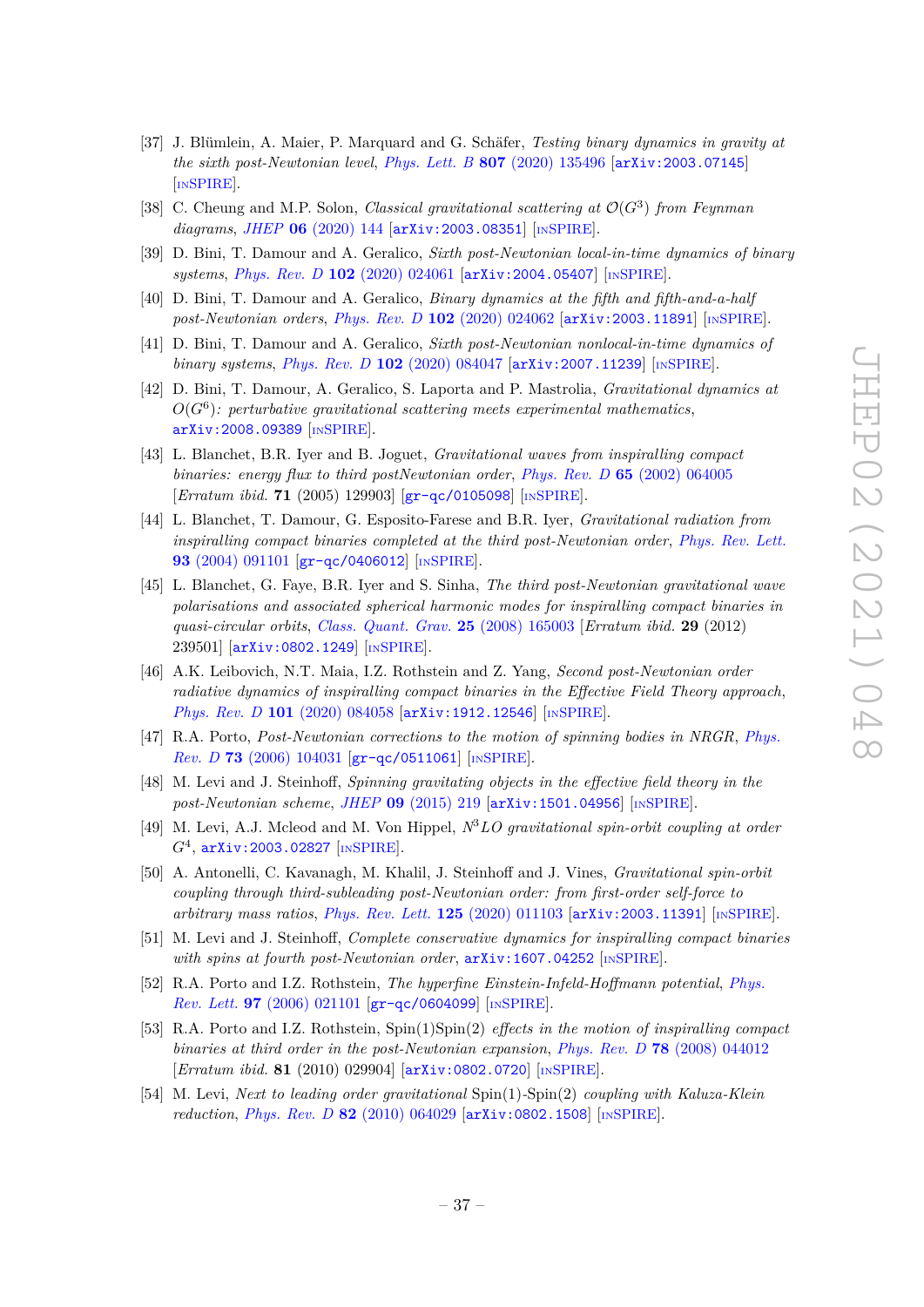- [55] R.A. Porto and I.Z. Rothstein, *Next to leading order* Spin(1)*-*Spin(1) *effects in the motion of inspiralling compact binaries*, *Phys. Rev. D* **78** [\(2008\) 044013](https://doi.org/10.1103/PhysRevD.78.044013) [*Erratum ibid.* **81** (2010) 029905] [[arXiv:0804.0260](https://arxiv.org/abs/0804.0260)] [IN[SPIRE](https://inspirehep.net/search?p=find+EPRINT%2BarXiv%3A0804.0260)].
- [56] R.A. Porto, *Next to leading order spin-orbit effects in the motion of inspiralling compact binaries*, *[Class. Quant. Grav.](https://doi.org/10.1088/0264-9381/27/20/205001)* **27** (2010) 205001 [[arXiv:1005.5730](https://arxiv.org/abs/1005.5730)] [IN[SPIRE](https://inspirehep.net/search?p=find+EPRINT%2BarXiv%3A1005.5730)].
- [57] D.L. Perrodin, *Subleading spin-orbit correction to the Newtonian potential in effective field theory formalism*, in the proceedings of the 12<sup>th</sup> *[Marcel Grossmann Meeting on General](https://doi.org/10.1142/9789814374552_0041) [Relativity](https://doi.org/10.1142/9789814374552_0041)*, July 20–26, Rio de Janeiro, Brasil (2010) [[arXiv:1005.0634](https://arxiv.org/abs/1005.0634)] [IN[SPIRE](https://inspirehep.net/search?p=find+EPRINT%2BarXiv%3A1005.0634)].
- <span id="page-38-0"></span>[58] M. Levi, *Next to leading order gravitational spin-orbit coupling in an effective field theory approach*, *Phys. Rev. D* **82** [\(2010\) 104004](https://doi.org/10.1103/PhysRevD.82.104004) [[arXiv:1006.4139](https://arxiv.org/abs/1006.4139)] [IN[SPIRE](https://inspirehep.net/search?p=find+EPRINT%2BarXiv%3A1006.4139)].
- <span id="page-38-1"></span>[59] C.K. Mishra, A. Kela, K.G. Arun and G. Faye, *Ready-to-use post-Newtonian gravitational waveforms for binary black holes with nonprecessing spins: An update*, *[Phys. Rev. D](https://doi.org/10.1103/PhysRevD.93.084054)* **93** [\(2016\) 084054](https://doi.org/10.1103/PhysRevD.93.084054) [[arXiv:1601.05588](https://arxiv.org/abs/1601.05588)] [IN[SPIRE](https://inspirehep.net/search?p=find+EPRINT%2BarXiv%3A1601.05588)].
- [60] A. Buonanno, G. Faye and T. Hinderer, *Spin effects on gravitational waves from inspiraling compact binaries at second post-Newtonian order*, *Phys. Rev. D* **87** [\(2013\) 044009](https://doi.org/10.1103/PhysRevD.87.044009) [[arXiv:1209.6349](https://arxiv.org/abs/1209.6349)] [IN[SPIRE](https://inspirehep.net/search?p=find+EPRINT%2BarXiv%3A1209.6349)].
- [61] R.A. Porto, A. Ross and I.Z. Rothstein, *Spin induced multipole moments for the gravitational wave flux from binary inspirals to third Post-Newtonian order*, *[JCAP](https://doi.org/10.1088/1475-7516/2011/03/009)* **03** [\(2011\) 009](https://doi.org/10.1088/1475-7516/2011/03/009) [[arXiv:1007.1312](https://arxiv.org/abs/1007.1312)] [IN[SPIRE](https://inspirehep.net/search?p=find+EPRINT%2BarXiv%3A1007.1312)].
- [62] R.A. Porto, A. Ross and I.Z. Rothstein, *Spin induced multipole moments for the gravitational wave amplitude from binary inspirals to* 2*.*5 *post-Newtonian order*, *[JCAP](https://doi.org/10.1088/1475-7516/2012/09/028)* **09** [\(2012\) 028](https://doi.org/10.1088/1475-7516/2012/09/028) [[arXiv:1203.2962](https://arxiv.org/abs/1203.2962)] [IN[SPIRE](https://inspirehep.net/search?p=find+EPRINT%2BarXiv%3A1203.2962)].
- [63] N.T. Maia, C.R. Galley, A.K. Leibovich and R.A. Porto, *Radiation reaction for spinning bodies in effective field theory I: spin-orbit effects*, *Phys. Rev. D* **96** [\(2017\) 084064](https://doi.org/10.1103/PhysRevD.96.084064) [[arXiv:1705.07934](https://arxiv.org/abs/1705.07934)] [IN[SPIRE](https://inspirehep.net/search?p=find+EPRINT%2BarXiv%3A1705.07934)].
- <span id="page-38-2"></span>[64] N.T. Maia, C.R. Galley, A.K. Leibovich and R.A. Porto, *Radiation reaction for spinning bodies in effective field theory II: spin-spin effects*, *Phys. Rev. D* **96** [\(2017\) 084065](https://doi.org/10.1103/PhysRevD.96.084065)  $\left[\text{arXiv}:1705.07938\right]$   $\left[\text{nSPIRE}\right]$  $\left[\text{nSPIRE}\right]$  $\left[\text{nSPIRE}\right]$ .
- <span id="page-38-3"></span>[65] G. Kälin and R.A. Porto, *Post-Minkowskian effective field theory for conservative binary dynamics*, *JHEP* **11** [\(2020\) 106](https://doi.org/10.1007/JHEP11(2020)106) [[arXiv:2006.01184](https://arxiv.org/abs/2006.01184)] [IN[SPIRE](https://inspirehep.net/search?p=find+EPRINT%2BarXiv%3A2006.01184)].
- <span id="page-38-4"></span>[66] D. Bini, T. Damour and A. Geralico, *Scattering of tidally interacting bodies in post-Minkowskian gravity*, *Phys. Rev. D* **101** [\(2020\) 044039](https://doi.org/10.1103/PhysRevD.101.044039) [[arXiv:2001.00352](https://arxiv.org/abs/2001.00352)] [IN[SPIRE](https://inspirehep.net/search?p=find+EPRINT%2BarXiv%3A2001.00352)].
- [67] C. Cheung and M.P. Solon, *Tidal effects in the post-Minkowskian expansion*, *[Phys. Rev.](https://doi.org/10.1103/PhysRevLett.125.191601) Lett.* **125** [\(2020\) 191601](https://doi.org/10.1103/PhysRevLett.125.191601) [[arXiv:2006.06665](https://arxiv.org/abs/2006.06665)] [IN[SPIRE](https://inspirehep.net/search?p=find+EPRINT%2BarXiv%3A2006.06665)].
- [68] G. Kälin, Z. Liu and R.A. Porto, *Conservative tidal effects in compact binary systems to next-to-leading post-Minkowskian order*, *Phys. Rev. D* **102** [\(2020\) 124025](https://doi.org/10.1103/PhysRevD.102.124025) [[arXiv:2008.06047](https://arxiv.org/abs/2008.06047)] [IN[SPIRE](https://inspirehep.net/search?p=find+EPRINT%2BarXiv%3A2008.06047)].
- <span id="page-38-5"></span>[69] K. Haddad and A. Helset, *Tidal effects in quantum field theory*, *JHEP* **12** [\(2020\) 024](https://doi.org/10.1007/JHEP12(2020)024) [[arXiv:2008.04920](https://arxiv.org/abs/2008.04920)] [IN[SPIRE](https://inspirehep.net/search?p=find+EPRINT%2BarXiv%3A2008.04920)].
- <span id="page-38-6"></span>[70] G. Kälin, Z. Liu and R.A. Porto, *Conservative dynamics of binary systems to third post-Minkowskian order from the effective field theory approach*, *[Phys. Rev. Lett.](https://doi.org/10.1103/PhysRevLett.125.261103)* **125** (2020) [261103](https://doi.org/10.1103/PhysRevLett.125.261103) [[arXiv:2007.04977](https://arxiv.org/abs/2007.04977)] [IN[SPIRE](https://inspirehep.net/search?p=find+EPRINT%2BarXiv%3A2007.04977)].
- <span id="page-38-7"></span>[71] T. Ledvinka, G. Schaefer and J. Bicak, *Relativistic closed-form Hamiltonian for many-body gravitating systems in the post-Minkowskian approximation*, *[Phys. Rev. Lett.](https://doi.org/10.1103/PhysRevLett.100.251101)* **100** (2008) [251101](https://doi.org/10.1103/PhysRevLett.100.251101) [[arXiv:0807.0214](https://arxiv.org/abs/0807.0214)] [IN[SPIRE](https://inspirehep.net/search?p=find+EPRINT%2BarXiv%3A0807.0214)].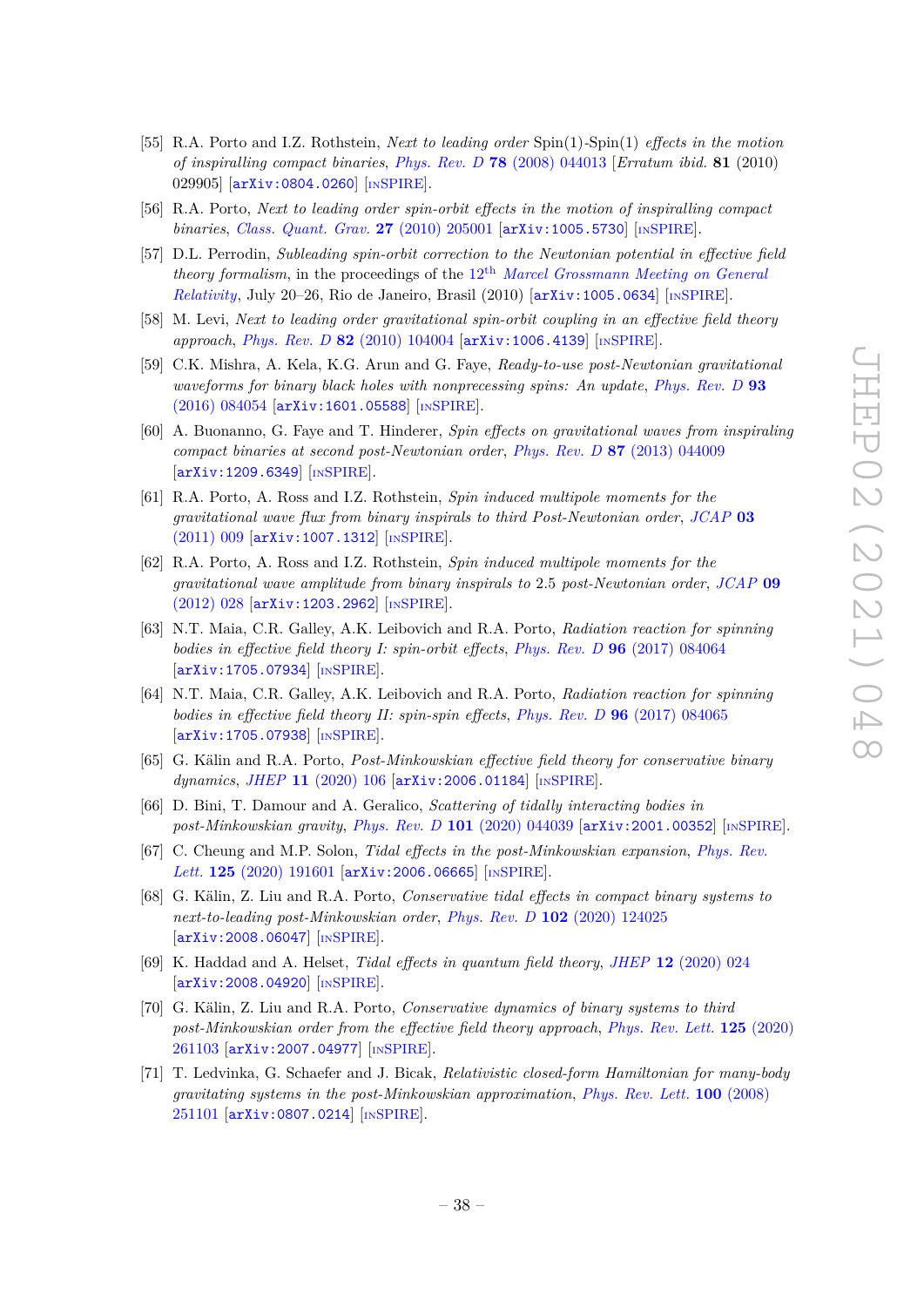- [72] T. Damour, *Gravitational scattering, post-Minkowskian approximation and Effective One-Body theory*, *Phys. Rev. D* **94** [\(2016\) 104015](https://doi.org/10.1103/PhysRevD.94.104015) [[arXiv:1609.00354](https://arxiv.org/abs/1609.00354)] [IN[SPIRE](https://inspirehep.net/search?p=find+EPRINT%2BarXiv%3A1609.00354)].
- <span id="page-39-0"></span>[73] L. Blanchet and A.S. Fokas, *Equations of motion of self-gravitating N-body systems in the first post-Minkowskian approximation*, *Phys. Rev. D* **98** [\(2018\) 084005](https://doi.org/10.1103/PhysRevD.98.084005) [[arXiv:1806.08347](https://arxiv.org/abs/1806.08347)] [IN[SPIRE](https://inspirehep.net/search?p=find+EPRINT%2BarXiv%3A1806.08347)].
- <span id="page-39-1"></span>[74] S.J. Kovacs and K.S. Thorne, *The generation of gravitational waves. III. Derivation of bremsstrahlung formulae*, *[Astrophys. J.](https://doi.org/10.1086/155576)* **217** (1977) 252.
- <span id="page-39-2"></span>[75] S.J. Kovacs and K.S. Thorne, *The generation of gravitational waves. IV. Bremsstrahlung*, *[Astrophys. J.](https://doi.org/10.1086/156350)* **224** (1978) 62.
- <span id="page-39-3"></span>[76] D. Bini and T. Damour, *Gravitational spin-orbit coupling in binary systems, post-Minkowskian approximation and effective one-body theory*, *[Phys. Rev. D](https://doi.org/10.1103/PhysRevD.96.104038)* **96** (2017) [104038](https://doi.org/10.1103/PhysRevD.96.104038) [[arXiv:1709.00590](https://arxiv.org/abs/1709.00590)] [IN[SPIRE](https://inspirehep.net/search?p=find+EPRINT%2BarXiv%3A1709.00590)].
- [77] J. Vines, *Scattering of two spinning black holes in post-Minkowskian gravity, to all orders in spin, and effective-one-body mappings*, *[Class. Quant. Grav.](https://doi.org/10.1088/1361-6382/aaa3a8)* **35** (2018) 084002 [[arXiv:1709.06016](https://arxiv.org/abs/1709.06016)] [IN[SPIRE](https://inspirehep.net/search?p=find+EPRINT%2BarXiv%3A1709.06016)].
- <span id="page-39-4"></span>[78] D. Bini and T. Damour, *Gravitational spin-orbit coupling in binary systems at the second post-Minkowskian approximation*, *Phys. Rev. D* **98** [\(2018\) 044036](https://doi.org/10.1103/PhysRevD.98.044036) [[arXiv:1805.10809](https://arxiv.org/abs/1805.10809)] [IN[SPIRE](https://inspirehep.net/search?p=find+EPRINT%2BarXiv%3A1805.10809)].
- <span id="page-39-5"></span>[79] Y. Iwasaki, *Quantum theory of gravitation vs. classical theory — Fourth-order potential*, *[Prog. Theor. Phys.](https://doi.org/10.1143/PTP.46.1587)* **46** (1971) 1587 [IN[SPIRE](https://inspirehep.net/search?p=find+J%20%22Prog.Theor.Phys.%2C46%2C1587%22)].
- [80] M.J. Duff, *Quantum tree graphs and the Schwarzschild solution*, *[Phys. Rev. D](https://doi.org/10.1103/PhysRevD.7.2317)* **7** (1973) [2317](https://doi.org/10.1103/PhysRevD.7.2317) [IN[SPIRE](https://inspirehep.net/search?p=find+J%20%22Phys.Rev.%2CD7%2C2317%22)].
- <span id="page-39-6"></span>[81] B.R. Holstein and J.F. Donoghue, *Classical physics and quantum loops*, *[Phys. Rev. Lett.](https://doi.org/10.1103/PhysRevLett.93.201602)* **93** [\(2004\) 201602](https://doi.org/10.1103/PhysRevLett.93.201602) [[hep-th/0405239](https://arxiv.org/abs/hep-th/0405239)] [IN[SPIRE](https://inspirehep.net/search?p=find+EPRINT%2Bhep-th%2F0405239)].
- <span id="page-39-7"></span>[82] D. Neill and I.Z. Rothstein, *Classical space-times from the S-matrix*, *[Nucl. Phys. B](https://doi.org/10.1016/j.nuclphysb.2013.09.007)* **877** [\(2013\) 177](https://doi.org/10.1016/j.nuclphysb.2013.09.007) [[arXiv:1304.7263](https://arxiv.org/abs/1304.7263)] [IN[SPIRE](https://inspirehep.net/search?p=find+EPRINT%2BarXiv%3A1304.7263)].
- [83] N.E.J. Bjerrum-Bohr, J.F. Donoghue and P. Vanhove, *On-shell techniques and universal results in quantum gravity, JHEP* 02 [\(2014\) 111](https://doi.org/10.1007/JHEP02(2014)111) [[arXiv:1309.0804](https://arxiv.org/abs/1309.0804)] [IN[SPIRE](https://inspirehep.net/search?p=find+EPRINT%2BarXiv%3A1309.0804)].
- <span id="page-39-13"></span>[84] A. Luna, I. Nicholson, D. O'Connell and C.D. White, *Inelastic black hole scattering from charged scalar amplitudes*, *JHEP* **03** [\(2018\) 044](https://doi.org/10.1007/JHEP03(2018)044) [[arXiv:1711.03901](https://arxiv.org/abs/1711.03901)] [IN[SPIRE](https://inspirehep.net/search?p=find+EPRINT%2BarXiv%3A1711.03901)].
- <span id="page-39-9"></span>[85] N.E.J. Bjerrum-Bohr, P.H. Damgaard, G. Festuccia, L. Planté and P. Vanhove, *General relativity from scattering amplitudes*, *[Phys. Rev. Lett.](https://doi.org/10.1103/PhysRevLett.121.171601)* **121** (2018) 171601 [[arXiv:1806.04920](https://arxiv.org/abs/1806.04920)] [IN[SPIRE](https://inspirehep.net/search?p=find+EPRINT%2BarXiv%3A1806.04920)].
- <span id="page-39-8"></span>[86] D.A. Kosower, B. Maybee and D. O'Connell, *Amplitudes, observables, and classical scattering*, *JHEP* **02** [\(2019\) 137](https://doi.org/10.1007/JHEP02(2019)137) [[arXiv:1811.10950](https://arxiv.org/abs/1811.10950)] [IN[SPIRE](https://inspirehep.net/search?p=find+EPRINT%2BarXiv%3A1811.10950)].
- <span id="page-39-10"></span>[87] C. Cheung, I.Z. Rothstein and M.P. Solon, *From scattering amplitudes to classical potentials in the post-Minkowskian expansion*, *[Phys. Rev. Lett.](https://doi.org/10.1103/PhysRevLett.121.251101)* **121** (2018) 251101 [[arXiv:1808.02489](https://arxiv.org/abs/1808.02489)] [IN[SPIRE](https://inspirehep.net/search?p=find+EPRINT%2BarXiv%3A1808.02489)].
- <span id="page-39-11"></span>[88] A. Cristofoli, N.E.J. Bjerrum-Bohr, P.H. Damgaard and P. Vanhove, *Post-Minkowskian Hamiltonians in general relativity*, *Phys. Rev. D* **100** [\(2019\) 084040](https://doi.org/10.1103/PhysRevD.100.084040) [[arXiv:1906.01579](https://arxiv.org/abs/1906.01579)] [IN[SPIRE](https://inspirehep.net/search?p=find+EPRINT%2BarXiv%3A1906.01579)].
- <span id="page-39-12"></span>[89] Z. Bern, C. Cheung, R. Roiban, C.-H. Shen, M.P. Solon and M. Zeng, *Scattering amplitudes and the conservative Hamiltonian for binary systems at third post-Minkowskian order*, *[Phys.](https://doi.org/10.1103/PhysRevLett.122.201603) Rev. Lett.* **122** [\(2019\) 201603](https://doi.org/10.1103/PhysRevLett.122.201603) [[arXiv:1901.04424](https://arxiv.org/abs/1901.04424)] [IN[SPIRE](https://inspirehep.net/search?p=find+EPRINT%2BarXiv%3A1901.04424)].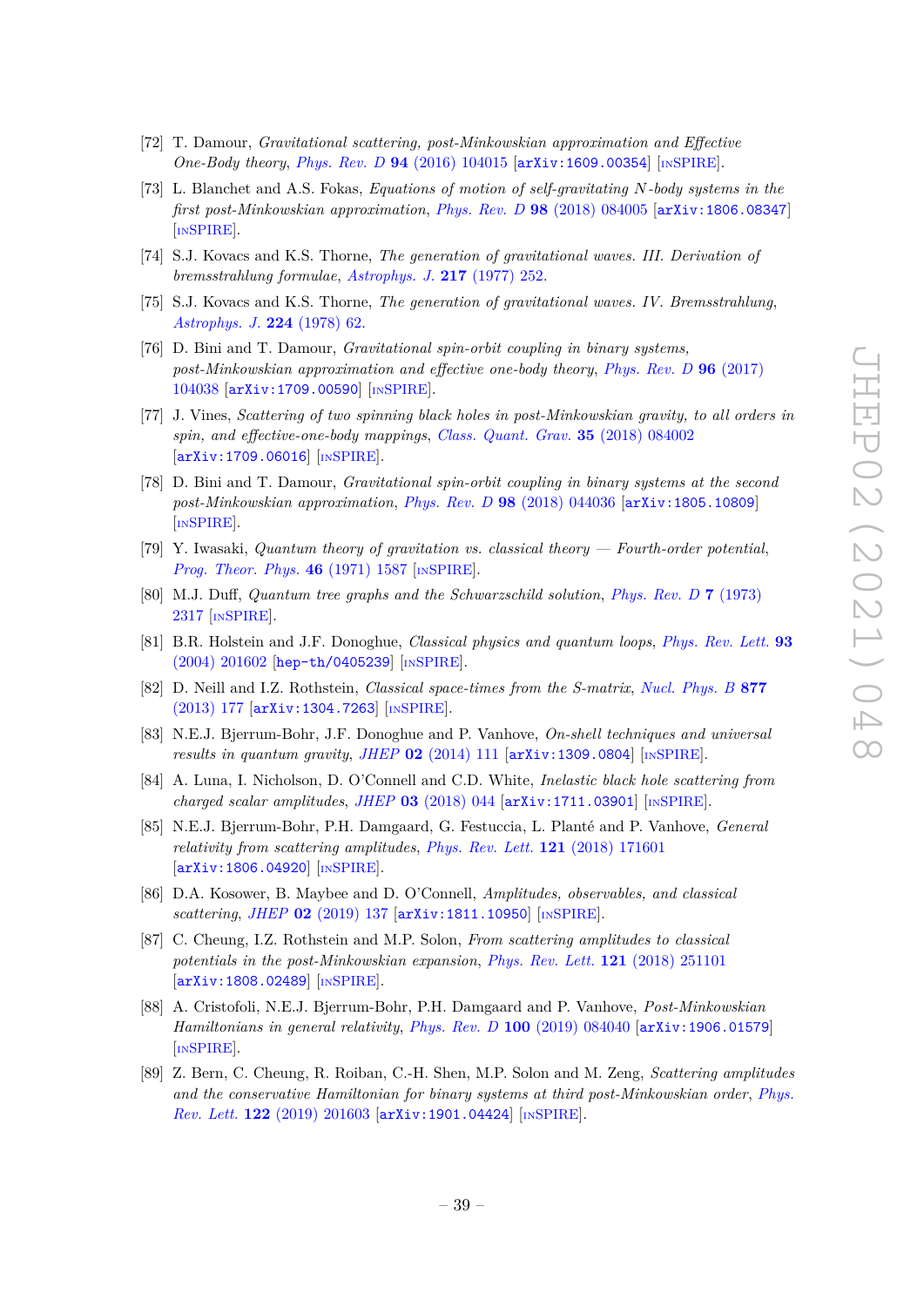- <span id="page-40-0"></span>[90] Z. Bern, C. Cheung, R. Roiban, C.-H. Shen, M.P. Solon and M. Zeng, *Black hole binary dynamics from the double copy and effective theory*, *JHEP* **10** [\(2019\) 206](https://doi.org/10.1007/JHEP10(2019)206) [[arXiv:1908.01493](https://arxiv.org/abs/1908.01493)] [IN[SPIRE](https://inspirehep.net/search?p=find+EPRINT%2BarXiv%3A1908.01493)].
- <span id="page-40-1"></span>[91] V. Vaidya, *Gravitational spin Hamiltonians from the S matrix*, *[Phys. Rev. D](https://doi.org/10.1103/PhysRevD.91.024017)* **91** (2015) [024017](https://doi.org/10.1103/PhysRevD.91.024017) [[arXiv:1410.5348](https://arxiv.org/abs/1410.5348)] [IN[SPIRE](https://inspirehep.net/search?p=find+EPRINT%2BarXiv%3A1410.5348)].
- <span id="page-40-15"></span>[92] A. Guevara, A. Ochirov and J. Vines, *Scattering of spinning black holes from exponentiated soft factors*, *JHEP* **09** [\(2019\) 056](https://doi.org/10.1007/JHEP09(2019)056) [[arXiv:1812.06895](https://arxiv.org/abs/1812.06895)] [IN[SPIRE](https://inspirehep.net/search?p=find+EPRINT%2BarXiv%3A1812.06895)].
- <span id="page-40-14"></span>[93] A. Guevara, A. Ochirov and J. Vines, *Black-hole scattering with general spin directions from minimal-coupling amplitudes*, *Phys. Rev. D* **100** [\(2019\) 104024](https://doi.org/10.1103/PhysRevD.100.104024) [[arXiv:1906.10071](https://arxiv.org/abs/1906.10071)] [IN[SPIRE](https://inspirehep.net/search?p=find+EPRINT%2BarXiv%3A1906.10071)].
- <span id="page-40-17"></span>[94] B. Maybee, D. O'Connell and J. Vines, *Observables and amplitudes for spinning particles and black holes*, *JHEP* **12** [\(2019\) 156](https://doi.org/10.1007/JHEP12(2019)156) [[arXiv:1906.09260](https://arxiv.org/abs/1906.09260)] [IN[SPIRE](https://inspirehep.net/search?p=find+EPRINT%2BarXiv%3A1906.09260)].
- <span id="page-40-16"></span>[95] Z. Bern, A. Luna, R. Roiban, C.-H. Shen and M. Zeng, *Spinning black hole binary dynamics, scattering amplitudes and effective field theory*, [arXiv:2005.03071](https://arxiv.org/abs/2005.03071) [IN[SPIRE](https://inspirehep.net/search?p=find+EPRINT%2BarXiv%3A2005.03071)].
- [96] P.H. Damgaard, K. Haddad and A. Helset, *Heavy black hole effective theory*, *[JHEP](https://doi.org/10.1007/JHEP11(2019)070)* **11** [\(2019\) 070](https://doi.org/10.1007/JHEP11(2019)070) [[arXiv:1908.10308](https://arxiv.org/abs/1908.10308)] [IN[SPIRE](https://inspirehep.net/search?p=find+EPRINT%2BarXiv%3A1908.10308)].
- <span id="page-40-2"></span>[97] R. Aoude, K. Haddad and A. Helset, *On-shell heavy particle effective theories*, *[JHEP](https://doi.org/10.1007/JHEP05(2020)051)* **05** [\(2020\) 051](https://doi.org/10.1007/JHEP05(2020)051) [[arXiv:2001.09164](https://arxiv.org/abs/2001.09164)] [IN[SPIRE](https://inspirehep.net/search?p=find+EPRINT%2BarXiv%3A2001.09164)].
- <span id="page-40-3"></span>[98] T. Damour, *Classical and quantum scattering in post-Minkowskian gravity*, *[Phys. Rev. D](https://doi.org/10.1103/PhysRevD.102.024060)* **102** [\(2020\) 024060](https://doi.org/10.1103/PhysRevD.102.024060) [[arXiv:1912.02139](https://arxiv.org/abs/1912.02139)] [IN[SPIRE](https://inspirehep.net/search?p=find+EPRINT%2BarXiv%3A1912.02139)].
- <span id="page-40-4"></span>[99] T. Damour, *High-energy gravitational scattering and the general relativistic two-body problem*, *Phys. Rev. D* **97** [\(2018\) 044038](https://doi.org/10.1103/PhysRevD.97.044038) [[arXiv:1710.10599](https://arxiv.org/abs/1710.10599)] [IN[SPIRE](https://inspirehep.net/search?p=find+EPRINT%2BarXiv%3A1710.10599)].
- <span id="page-40-5"></span>[100] G. Kälin and R.A. Porto, *From boundary data to bound states*, *JHEP* **01** [\(2020\) 072](https://doi.org/10.1007/JHEP01(2020)072) [[arXiv:1910.03008](https://arxiv.org/abs/1910.03008)] [IN[SPIRE](https://inspirehep.net/search?p=find+EPRINT%2BarXiv%3A1910.03008)].
- <span id="page-40-6"></span>[101] G. Kälin and R.A. Porto, *From boundary data to bound states. Part II. Scattering angle to dynamical invariants (with twist)*, *JHEP* **02** [\(2020\) 120](https://doi.org/10.1007/JHEP02(2020)120) [[arXiv:1911.09130](https://arxiv.org/abs/1911.09130)] [IN[SPIRE](https://inspirehep.net/search?p=find+EPRINT%2BarXiv%3A1911.09130)].
- <span id="page-40-7"></span>[102] F. Bastianelli, O. Corradini and P. van Nieuwenhuizen, *Dimensional regularization of the path integral in curved space on an infinite time interval*, *[Phys. Lett. B](https://doi.org/10.1016/S0370-2693(00)00978-3)* **490** (2000) 154 [[hep-th/0007105](https://arxiv.org/abs/hep-th/0007105)] [IN[SPIRE](https://inspirehep.net/search?p=find+EPRINT%2Bhep-th%2F0007105)].
- <span id="page-40-8"></span>[103] F. Bastianelli and A. Zirotti, *Worldline formalism in a gravitational background*, *[Nucl.](https://doi.org/10.1016/S0550-3213(02)00683-1) Phys. B* **642** [\(2002\) 372](https://doi.org/10.1016/S0550-3213(02)00683-1) [[hep-th/0205182](https://arxiv.org/abs/hep-th/0205182)] [IN[SPIRE](https://inspirehep.net/search?p=find+EPRINT%2Bhep-th%2F0205182)].
- <span id="page-40-9"></span>[104] M. Fabbrichesi, R. Pettorino, G. Veneziano and G.A. Vilkovisky, *Planckian energy scattering and surface terms in the gravitational action*, *[Nucl. Phys. B](https://doi.org/10.1016/0550-3213(94)90361-1)* **419** (1994) 147 [[hep-th/9309037](https://arxiv.org/abs/hep-th/9309037)] [IN[SPIRE](https://inspirehep.net/search?p=find+EPRINT%2Bhep-th%2F9309037)].
- <span id="page-40-10"></span>[105] D. Amati, M. Ciafaloni and G. Veneziano, *Can space-time be probed below the string size?*, *[Phys. Lett. B](https://doi.org/10.1016/0370-2693(89)91366-X)* **216** (1989) 41 [IN[SPIRE](https://inspirehep.net/search?p=find+J%20%22Phys.Lett.%2CB216%2C41%22)].
- <span id="page-40-11"></span>[106] D. Amati, M. Ciafaloni and G. Veneziano, *Higher order gravitational deflection and soft Bremsstrahlung in planckian energy superstring collisions*, *[Nucl. Phys. B](https://doi.org/10.1016/0550-3213(90)90375-N)* **347** (1990) 550 [IN[SPIRE](https://inspirehep.net/search?p=find+J%20%22Nucl.Phys.%2CB347%2C550%22)].
- <span id="page-40-12"></span>[107] R.P. Feynman, *Mathematical formulation of the quantum theory of electromagnetic interaction*, *[Phys. Rev.](https://doi.org/10.1103/PhysRev.80.440)* **80** (1950) 440 [IN[SPIRE](https://inspirehep.net/search?p=find+J%20%22Phys.Rev.%2C80%2C440%22)].
- <span id="page-40-13"></span>[108] M.D. Schwartz, *Quantum field theory and the standard model*, Cambridge University Press, Cambridge U.K. (2014).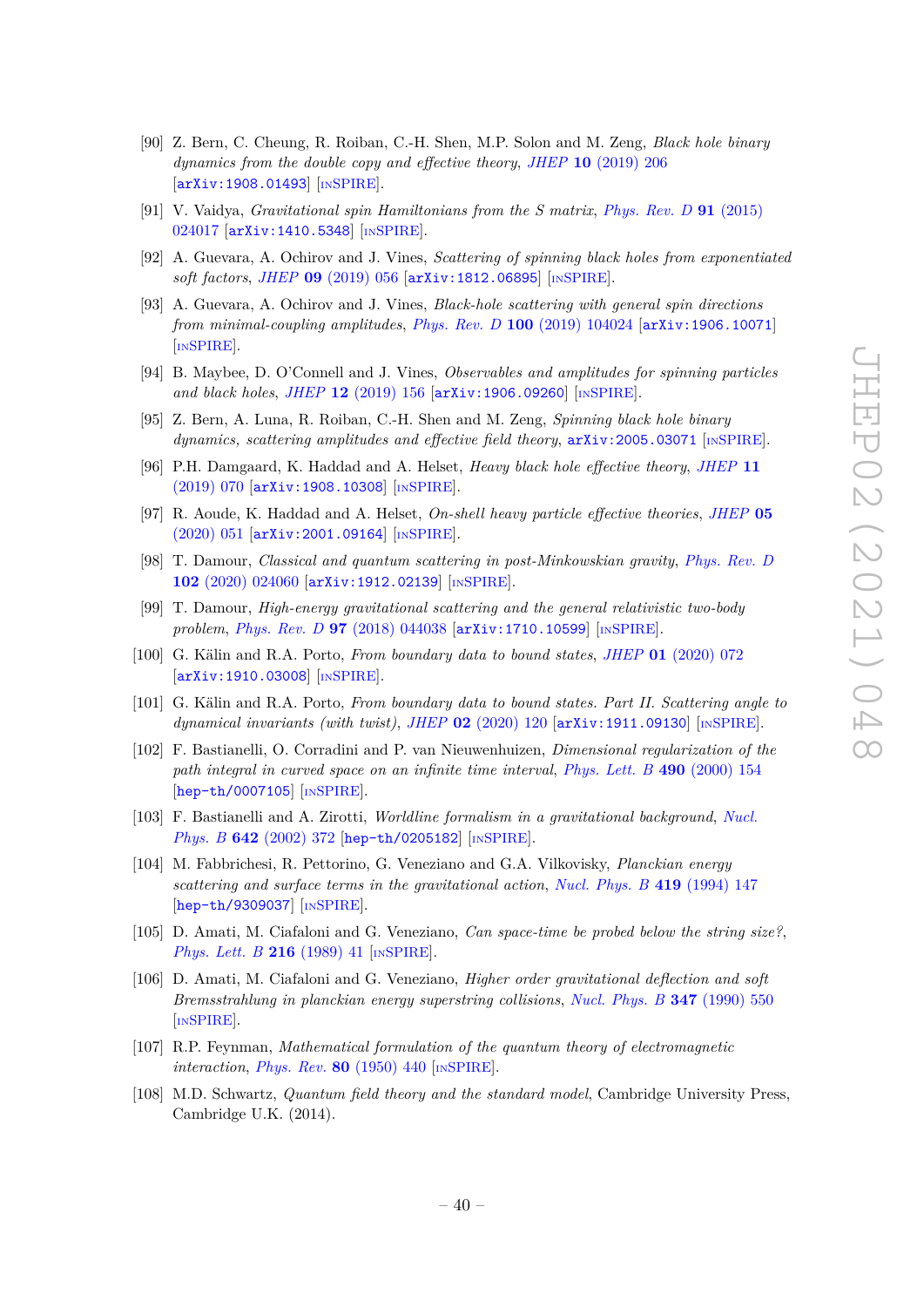- <span id="page-41-0"></span>[109] M.J. Strassler, *Field theory without Feynman diagrams: one loop effective actions*, *[Nucl.](https://doi.org/10.1016/0550-3213(92)90098-V) Phys. B* **385** [\(1992\) 145](https://doi.org/10.1016/0550-3213(92)90098-V) [[hep-ph/9205205](https://arxiv.org/abs/hep-ph/9205205)] [IN[SPIRE](https://inspirehep.net/search?p=find+EPRINT%2Bhep-ph%2F9205205)].
- <span id="page-41-1"></span>[110] Z. Bern and D.A. Kosower, *The computation of loop amplitudes in gauge theories*, *[Nucl.](https://doi.org/10.1016/0550-3213(92)90134-W) Phys. B* **379** [\(1992\) 451](https://doi.org/10.1016/0550-3213(92)90134-W) [IN[SPIRE](https://inspirehep.net/search?p=find+J%20%22Nucl.Phys.%2CB379%2C451%22)].
- <span id="page-41-2"></span>[111] C. Schubert, *Perturbative quantum field theory in the string inspired formalism*, *[Phys. Rept.](https://doi.org/10.1016/S0370-1573(01)00013-8)* **355** [\(2001\) 73](https://doi.org/10.1016/S0370-1573(01)00013-8) [[hep-th/0101036](https://arxiv.org/abs/hep-th/0101036)] [IN[SPIRE](https://inspirehep.net/search?p=find+EPRINT%2Bhep-th%2F0101036)].
- <span id="page-41-3"></span>[112] J.P. Edwards and C. Schubert, *Quantum mechanical path integrals in the first quantised* approach to quantum field theory,  $arXiv:1912.10004$  [IN[SPIRE](https://inspirehep.net/search?p=find+EPRINT%2BarXiv%3A1912.10004)].
- <span id="page-41-4"></span>[113] B.S. DeWitt, *Dynamical theory in curved spaces. 1. A review of the classical and quantum action principles*, *[Rev. Mod. Phys.](https://doi.org/10.1103/RevModPhys.29.377)* **29** (1957) 377 [IN[SPIRE](https://inspirehep.net/search?p=find+J%20%22Rev.Mod.Phys.%2C29%2C377%22)].
- <span id="page-41-5"></span>[114] L. Parker, *Path integrals for a particle in curved space*, *[Phys. Rev. D](https://doi.org/10.1103/PhysRevD.19.438)* **19** (1979) 438 [IN[SPIRE](https://inspirehep.net/search?p=find+J%20%22Phys.Rev.%2CD19%2C438%22)].
- <span id="page-41-6"></span>[115] J.D. Bekenstein and L. Parker, *Path integral evaluation of Feynman propagator in curved space-time*, *[Phys. Rev. D](https://doi.org/10.1103/PhysRevD.23.2850)* **23** (1981) 2850 [IN[SPIRE](https://inspirehep.net/search?p=find+J%20%22Phys.Rev.%2CD23%2C2850%22)].
- <span id="page-41-7"></span>[116] F. Bastianelli and P. van Nieuwenhuizen, *Trace anomalies from quantum mechanics*, *[Nucl.](https://doi.org/10.1016/0550-3213(93)90285-W) Phys. B* **389** [\(1993\) 53](https://doi.org/10.1016/0550-3213(93)90285-W) [[hep-th/9208059](https://arxiv.org/abs/hep-th/9208059)] [IN[SPIRE](https://inspirehep.net/search?p=find+EPRINT%2Bhep-th%2F9208059)].
- <span id="page-41-8"></span>[117] N. Ahmadiniaz, F.M. Balli, O. Corradini, J.M. Dávila and C. Schubert, *Compton-like scattering of a scalar particle with N photons and one graviton*, *[Nucl. Phys. B](https://doi.org/10.1016/j.nuclphysb.2019.114877)* **950** (2020) [114877](https://doi.org/10.1016/j.nuclphysb.2019.114877) [[arXiv:1908.03425](https://arxiv.org/abs/1908.03425)] [IN[SPIRE](https://inspirehep.net/search?p=find+EPRINT%2BarXiv%3A1908.03425)].
- <span id="page-41-9"></span>[118] K. Daikouji, M. Shino and Y. Sumino, *Bern-Kosower rule for scalar QED*, *[Phys. Rev. D](https://doi.org/10.1103/PhysRevD.53.4598)* **53** [\(1996\) 4598](https://doi.org/10.1103/PhysRevD.53.4598) [[hep-ph/9508377](https://arxiv.org/abs/hep-ph/9508377)] [IN[SPIRE](https://inspirehep.net/search?p=find+EPRINT%2Bhep-ph%2F9508377)].
- <span id="page-41-10"></span>[119] N. Ahmadiniaz, A. Bashir and C. Schubert, *Multiphoton amplitudes and generalized Landau-Khalatnikov-Fradkin transformation in scalar QED*, *Phys. Rev. D* **93** [\(2016\) 045023](https://doi.org/10.1103/PhysRevD.93.045023) [[arXiv:1511.05087](https://arxiv.org/abs/1511.05087)] [IN[SPIRE](https://inspirehep.net/search?p=find+EPRINT%2BarXiv%3A1511.05087)].
- <span id="page-41-11"></span>[120] N. Ahmadiniaz, F. Bastianelli and O. Corradini, *Dressed scalar propagator in a non-Abelian background from the worldline formalism*, *Phys. Rev. D* **93** [\(2016\) 025035](https://doi.org/10.1103/PhysRevD.93.025035) [*Addendum ibid.* **93** (2016) 049904] [[arXiv:1508.05144](https://arxiv.org/abs/1508.05144)] [IN[SPIRE](https://inspirehep.net/search?p=find+EPRINT%2BarXiv%3A1508.05144)].
- <span id="page-41-12"></span>[121] D. Bonocore, *Asymptotic dynamics on the worldline for spinning particles*, [arXiv:2009.07863](https://arxiv.org/abs/2009.07863) [IN[SPIRE](https://inspirehep.net/search?p=find+EPRINT%2BarXiv%3A2009.07863)].
- <span id="page-41-13"></span>[122] D. Amati, M. Ciafaloni and G. Veneziano, *Superstring collisions at Planckian energies*, *[Phys. Lett. B](https://doi.org/10.1016/0370-2693(87)90346-7)* **197** (1987) 81 [IN[SPIRE](https://inspirehep.net/search?p=find+J%20%22Phys.Lett.%2CB197%2C81%22)].
- <span id="page-41-14"></span>[123] T. Damour, *Radiative contribution to classical gravitational scattering at the third order in G*, *Phys. Rev. D* **102** [\(2020\) 124008](https://doi.org/10.1103/PhysRevD.102.124008) [[arXiv:2010.01641](https://arxiv.org/abs/2010.01641)] [IN[SPIRE](https://inspirehep.net/search?p=find+EPRINT%2BarXiv%3A2010.01641)].
- <span id="page-41-15"></span>[124] P. Di Vecchia, C. Heissenberg, R. Russo and G. Veneziano, *Universality of ultra-relativistic gravitational scattering*, *Phys. Lett. B* **811** [\(2020\) 135924](https://doi.org/10.1016/j.physletb.2020.135924) [[arXiv:2008.12743](https://arxiv.org/abs/2008.12743)] [IN[SPIRE](https://inspirehep.net/search?p=find+EPRINT%2BarXiv%3A2008.12743)].
- <span id="page-41-16"></span>[125] N. Arkani-Hamed, Y.-t. Huang and D. O'Connell, *Kerr black holes as elementary particles*, *JHEP* **01** [\(2020\) 046](https://doi.org/10.1007/JHEP01(2020)046) [[arXiv:1906.10100](https://arxiv.org/abs/1906.10100)] [IN[SPIRE](https://inspirehep.net/search?p=find+EPRINT%2BarXiv%3A1906.10100)].
- <span id="page-41-17"></span>[126] R. Monteiro, D. O'Connell and C.D. White, *Black holes and the double copy*, *[JHEP](https://doi.org/10.1007/JHEP12(2014)056)* **12** [\(2014\) 056](https://doi.org/10.1007/JHEP12(2014)056) [[arXiv:1410.0239](https://arxiv.org/abs/1410.0239)] [IN[SPIRE](https://inspirehep.net/search?p=find+EPRINT%2BarXiv%3A1410.0239)].
- [127] R. Monteiro, D. O'Connell and C.D. White, *Gravity as a double copy of gauge theory: from amplitudes to black holes*, *[Int. J. Mod. Phys. D](https://doi.org/10.1142/S0218271815420080)* **24** (2015) 1542008 [IN[SPIRE](https://inspirehep.net/search?p=find+J%20%22Int.J.Mod.Phys.%2CD24%2C1542008%22)].
- <span id="page-41-18"></span>[128] A. Luna, R. Monteiro, D. O'Connell and C.D. White, *The classical double copy for Taub-NUT spacetime*, *[Phys. Lett. B](https://doi.org/10.1016/j.physletb.2015.09.021)* **750** (2015) 272 [[arXiv:1507.01869](https://arxiv.org/abs/1507.01869)] [IN[SPIRE](https://inspirehep.net/search?p=find+EPRINT%2BarXiv%3A1507.01869)].